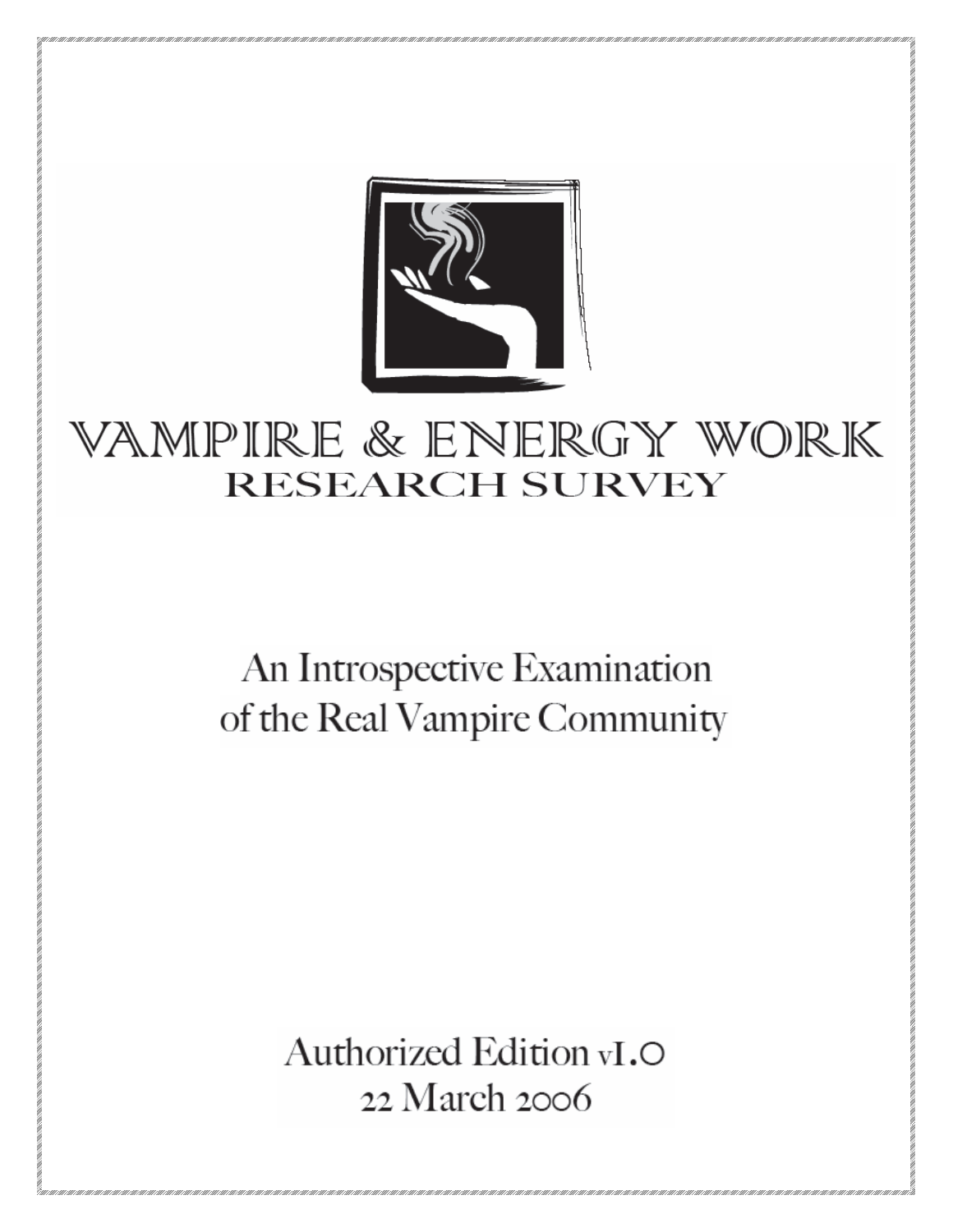# **Vampire & Energy Work Research Survey**

*An Introspective Examination Of The Real Vampire Community*

# **Authorized Edition v1.0 - 22 March 2006** *\_\_\_\_\_\_\_\_\_\_\_\_\_\_\_\_\_\_\_\_\_\_\_\_\_\_\_\_\_\_\_\_\_\_\_\_\_\_\_\_\_\_\_\_\_\_\_\_\_\_\_\_\_\_\_\_*

#### **Purpose & Significance:**

The *Vampire & Energy Work Research Survey* is conducted by the Atlanta Vampire Alliance [AVA] with support from various Houses and elders from the vampire community. This survey will address questions about the vampiric experience which have consistently been brought forward as concerns, either by members of the Community or by outside researchers in the professional or academic sectors. We have divided these concerns into the eleven topics which comprise the focus of this survey. We see these recurring questions as evidence of a need, felt by outside researchers and Community members alike, for a larger body of reliable knowledge about how vampires describe their personal experiences of dealing with their condition. We will attempt to gather data regarding these issues by researching specific cultural, physical, psychological, and emotional conditions that actually exist as written and reported from a vampire perspective. To this end, we intend to directly address these concerns: we will examine the different traits associated with the vampiric condition from feeding habits to psychic abilities; we will examine who vampires are, their backgrounds, educations, and religious or spiritual choices; we will gather data on how individuals experience their personal vampirism and how they experience the vampire community; and we will distinguish the differences between real vampirism and the role playing phenomenon.

Our goal is to provide this data in a comprehensive printed and digitally available analysis to the community as a resource for our deeper understanding of modern vampirism. We anticipate the results will provide a strong basis of fact and theoretical framework from which to dispel the popular misconceptions held by the public community, and highlight the flaws in the conventional theories of the scientific and academic communities regarding their frequent treatment of vampirism as both a cult and a dangerous practice. We hope that with the data gathered in this study available to the scholarly community as well as the vampire community, the questions that scholarly professionals have posed about us may be addressed from a solid factual base - the experiences reported by actual members of the Community. Furthermore, we intend to apply the raw data collected from this survey to several ongoing studies. The results will provide us with a statistical insight into the commonalities shared among real vampires and assist in identifying traits that may commonly occur in the public population but are misdiagnosed or dismissed. Using the census aspect of this study we will be able to evaluate the concentration of vampires in major metropolitan areas and throughout the world. This will permit us to highlight pockets of vampires that exist but may be under-represented in the Community. We will also be collecting personal family heredity information that will aid in establishing the frequency of vampirism throughout different generations and possible consideration of genetic inheritance theories. While this study employs a concurrent triangulation strategy, the qualitative aspects of our research will allow for a case study examination that covers the primary spectrum of beliefs and opinions held by the vampire community. The potential knowledge this survey may provide to the vampire community merits an extensive networking effort to gather support and participation.

In the pursuit of this goal, we believe that we are following in the tradition of, and building upon, the earliest efforts of members of our Community to share their experiences with each other online, on websites, forums, and in person discussions. The goal then, as it is now, was above all to help one another understand our experiences, and to enrich our Community's understanding of itself. While conducting this research we are committed to remaining neutral and abstaining from controversial rhetoric that could be viewed as biased. As researchers, we recognize that we have a responsibility to be both fair and thorough in serving our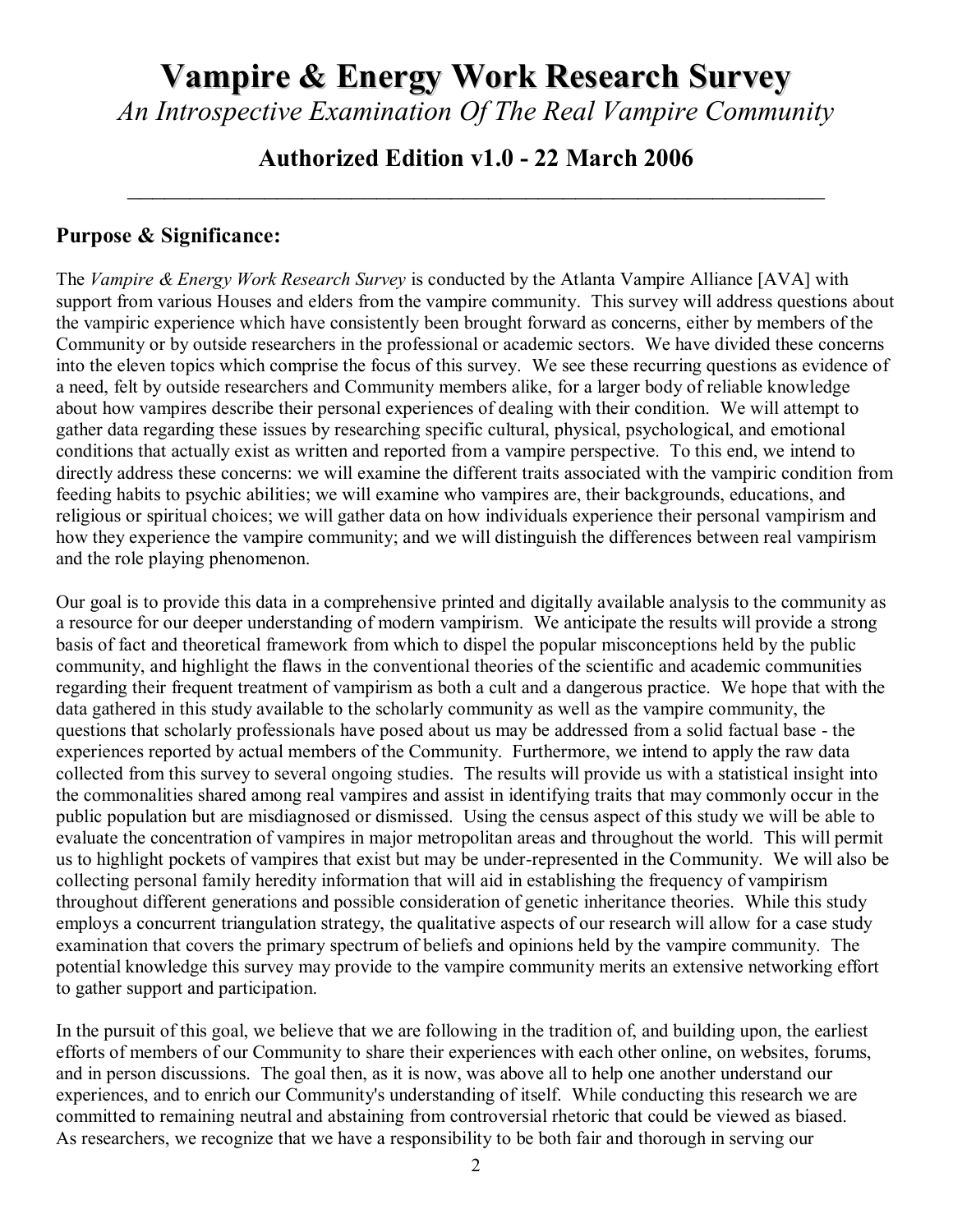community. This is ultimately an effort by the Community, and for the Community, which we hope will also reach beyond our boundaries, to be a body of knowledge from which outside scholars can draw when trying to understand the reality of our lives and experience.

# **Ethical Considerations:**

All involved with this project are deeply concerned with the safety, well-being, and happiness of the members of our Community. We believe that this study will be of aid to the Community as a whole, to help us understand each other and our situation, and to allow us as a Community to answer the analyses of outside researchers in our own words. This study will also benefit the individual respondents by providing an opportunity for reflection and examination of their unique individual experiences.

Participation in this study is completely voluntary; members of the Community who choose to participate should do so in order to further the Community's knowledge, and should use their own judgment to decide whether participation is a positive, safe, and healthy activity based upon their own individual circumstances. Any participant may remove themselves from the study at any time, and may also ask questions of those administering the survey via anonymous e-mail for the duration of this study.

We are concerned with the safety and well-being of our Community members, and therefore acknowledge that for some individuals participation may put them at some form of risk. Having this survey in one's possession, accessing the URL of the online version, or being observed in the process of completing the survey may cause risk or harm to some individuals from those outside the Community. Participants are the sole judges of their circumstances, and we encourage participation by only those Community members who feel that their situation will not be adversely affected, either emotionally, physically, economically, socially, or in any other manner, by any aspect or stage of participation.

# **Privacy Considerations**:

The enforcement of privacy and ethical standards while conducting this research is paramount to all involved with this project. We wish to make the smallest footprint on the Community as possible in the distribution of and collection of data from this survey.

No response that yields information which could be used to locate or personally identify respondents or other members of the community should be given at any time. We will vigorously safeguard the privacy of our participants by employing various security measures to ensure complete anonymity. All form submissions completed online will be processed over a secure server, results stored offline, and no internet protocol addresses (IP) will be kept via an online log. Participants may also choose to safely submit this survey from an anonymous e-mail or by postal mail. Only raw statistical data collected from this survey in coded form will be made available to the general public once an internal review and analysis has been completed. After the cessation of this data collection all responses will be stored under lock and key in a secure location, never to be shared with other researchers or persons outside of the administrative body involved in this study, however, the aggregated data from the study, as well as analysis of that data and conclusions drawn from that data will be made publicly available.

If the survey is submitted online the participant will receive a unique seven digit code that may be utilized to remove their survey from final data analysis if chosen by the participant. If the participant completes this survey offline or via e-mail we ask that they write a random seven digit series of letters and numbers at the end of the final question under "exclusion option" so that the same consideration to privacy exclusion may be exercised as mandated by various international standard codes of ethics and institutional review board guidelines.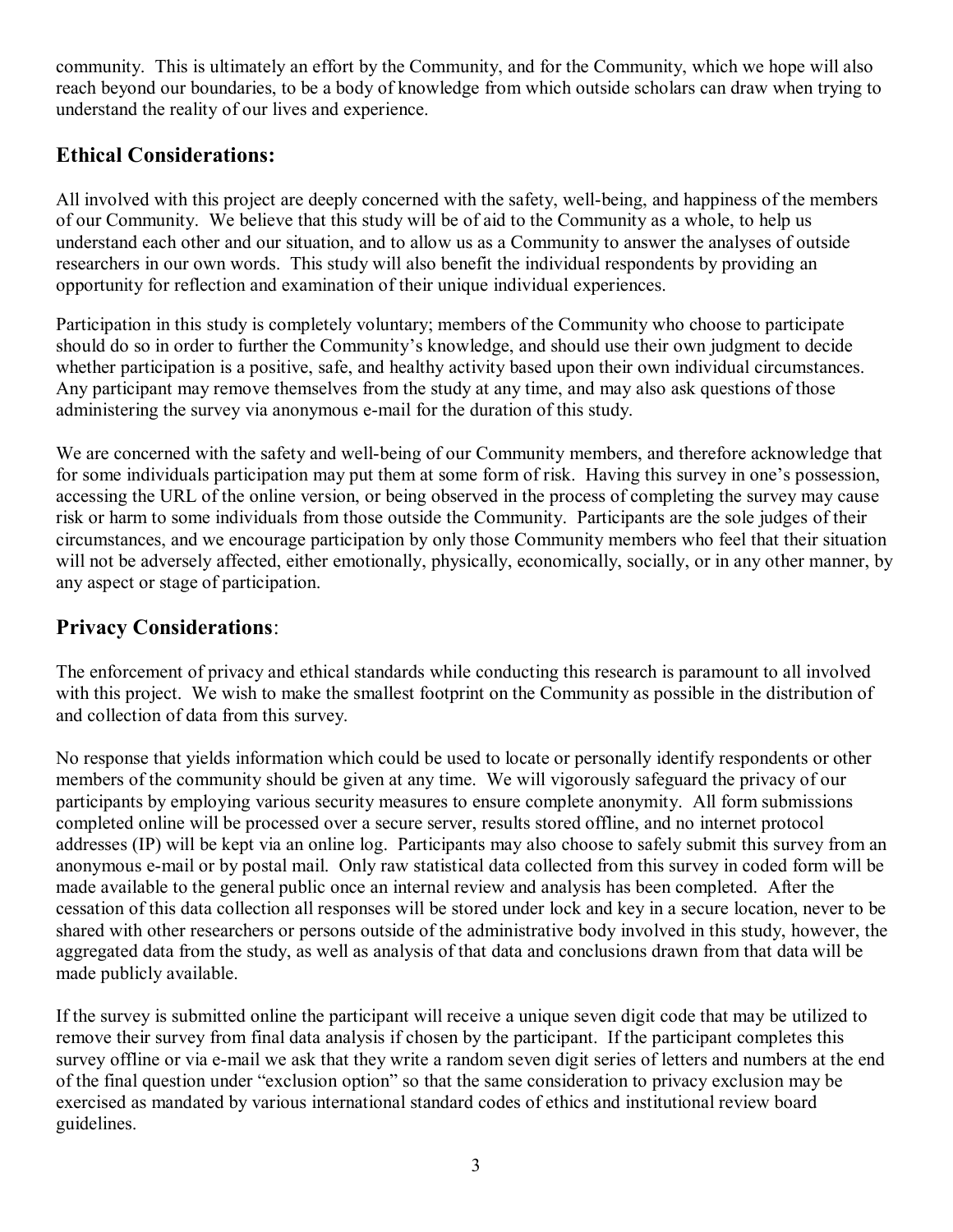# **Survey Focus:**

- 01 Statistical & Demographic
- 02 Personal & Family Background
- 03 Personal Culture & Environment
- 04 Spiritual Beliefs
- 05 Awakening
- 06 Knowledge

# **Definitions & Precedent:**

- 07 Vampire Beliefs & Paths
- 08 Community Involvement
- 09 Feeding & Donor
- 10 Community Ethics
- 11 The Future

As an extension to the theory defined in this mixed methodology study we will attempt to explain the viewpoints of real vampirism rather than propose a controversial "universal" definition that would ultimately serve to exclude certain participants in the community. We recognize that claims of what comprises "true vampirism" or "living vampirism" varies to an almost infinite degree within the Community. However, generally there are universal characteristics shared among the majority that we hope will temporarily unite those who hold differences of opinion while completing this survey. Only the individual understands his or her own vampirism, path, and code of ethics and therefore, should answer all questions out of respect and in accordance with their own personal beliefs.

A vampire is essentially a blood drinker or an energy feeder that may display various levels of psychic ability. The vampires that are the focus of this study are individuals who cannot adequately sustain their own physical, mental, or spiritual well-being without the taking of blood or vital life force energy from other sources; often human. Without feeding (whether by a regular or infrequent schedule) the vampire will become lethargic, sickly, and often go through physical suffering or discomfort. Vampires often display signs of empathy, sense emotions, perceive auras of other humans, and are generally psychically aware of the world around them.

The supernatural, mythical, or vampire of popular romantic literature will not be examined in this study. While we will discuss the other more metaphorical applications of the term "vampire", (psychological, clinical, criminal, blood fetishists, autovampirism, energy leeches, non-vampire lifestylers, or roleplayers), these are not the central focus nor should be used as a basis by which to answer the majority of these study questions.

The following section represents the various categories that relate to the modern classification of vampires as defined by feeding method. Terminology is haphazard and problematic within the Community, and the attempt is made below to acknowledge alternative spellings, and identify distinctions (some of which are controversial) which are made by some Community members.

The most common and universal distinction made within the Vampire Community is the distinction, based on feeding method, between Sanguinarian and Psi Vampires.

*Sanguine Vampires* (Sanguinarian) feed by the drinking of blood - either human or animal. *Sanguinarian* vampires can vary in their experience of blood hunger and in how often or in what quantities they need to feed, but the unique craving for blood and the physical symptoms associated with neglecting to drink blood are unifying features of sanguinarian vampirism. This term is commonly shortened to *sang*. Not all members of the Community actually acknowledge the difference between psychic and sanguinarian vampirism, and there is a popular but not universally-held theory within the Community that the life force energy or "prana" contained within the blood is the source from which they feed, rather than any physical component of the blood itself. This theory is supported by the notably small amount of blood that vampires consume to alleviate their hunger, but challenged by the fact that vampires who consider themselves primarily blood drinkers often do not display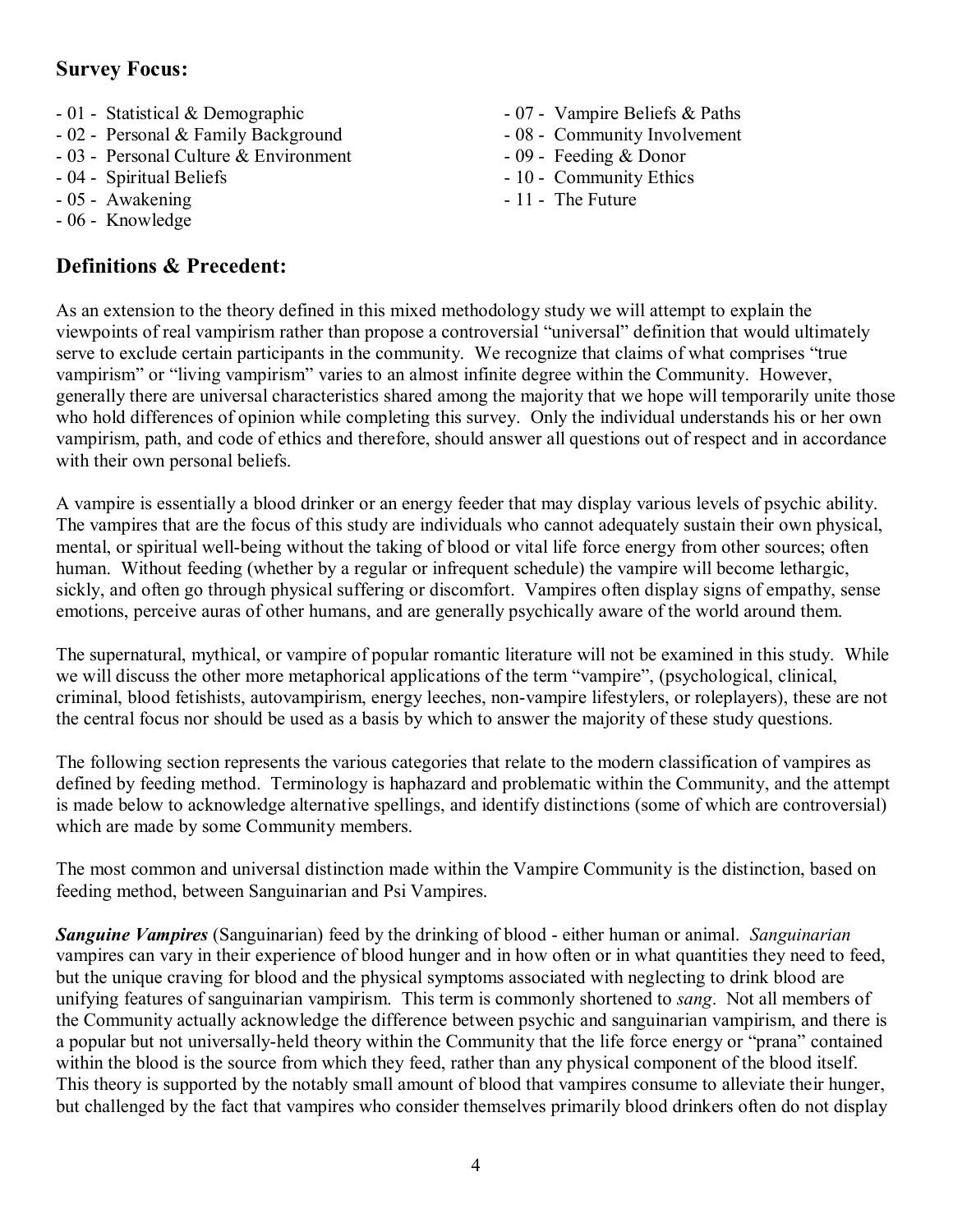as many or any of the psychic tendencies that psychic vampires do, and more often report more physical symptoms, such as sense acuity and physical strength, than do the psychic vampires.

*Psi Vampires* are understood to feed psychically on life force energy. Psi (or psy) feeding is usually performed on a willing individual or from the ambient energies of a large group or crowd. This term is often mistakenly confused with the pop psychology use of "psychic vampire" or "psychological vampire", used as a metaphor to describe specific socially manipulative behaviors. The most common usage within the Community, however, does not include this metaphor. *Psi vampire*, refers to a vampire who feeds by some manner of energy transfer; this term may also be shortened to *psivamp*. *Psy vampire*, and "psychic vampire" are sometimes considered synonyms for *psi vampire*, but are also sometimes employed as separate terms with distinctive meanings. For example, "psi" is often employed as a synonym for ESP phenomena in parapsychology, and "psy" is short for either "psychic" or "psychological." Those who make distinctions between these terms may use these meanings as the basis for their reasoning.

*Hybrid or Psi/Sang Vampires* claim to have no primary feeding method, being able to feed from either source at any time. Others report changing their primary feeding source from energy to blood, or vice versa, at various points in their lives. Some, but not all, vampires who can feed or have fed via both methods choose to describe themselves as *Psi/Sang* or *Hybrid* vampires.

Some Community members go further to define sub-classes of vampirism based on the detailed methods and sources of psychic feeding. These classes are most often distinguished from one another based on the type of energy gained. Those who feed from natural or elemental energy, and those who feed from humans either during sexual contact, during magickal rituals, or during times of high emotional output may be described as specific types of vampires. Further subcategories of psi feeding energy exist, including terminology to describe those who feed from direct contact with the human aura, those who feed from the ambient energy of crowds and public places, those who can only absorb certain kinds of emotions, etc. While we respect individuals' choices of self-description, untangling the definitional problems surrounding these distinctions is beyond the scope of this study, and for our purposes, only the distinctions between blood drinkers and energy feeders will be addressed, with some attention given to the primary psychic source of psi feeding.

#### **Survey Instructions:**

This survey is not timed or monitored, however, we ask that you complete it without assistance from others and while in an alert state of mind. The complexity of this study warrants a serious commitment of both time and mature consideration of each question before answering. If you are unwilling or able to dedicate yourself in this manner please refrain from participation. All information is strictly confidential; therefore, **please do NOT fill in responses of a personally identifiable nature** in sections that require written answers. If completing by hand please "x" out ( $\boxtimes$ ) or fully darken the boxes that correspond with each question; avoid checking ( $\boxtimes$ ) the boxes and print legibly. You may complete this survey in either digital form: MS Word *Forms Document* - click boxes and fill out, save, and submit via anonymous e-mail to response@suscitatio.com, or through your local House, et al. in printed form by returning to the address provided below. If mailing, please either use the same shipping address for the return address or simply leave blank if mailing within the U.S. Please affix the proper postage based on weight if mailing and complete the shipping label exactly as written:

*Domestic U.S. Mail*

**V. Survey 6300 Powers Ferry Rd. Suite 600 - 283 Atlanta, GA 30339**

#### *International Post*

**V. Survey 6300 Powers Ferry Rd. NW Suite 600 - 283 Atlanta, GA 30339-2919 USA**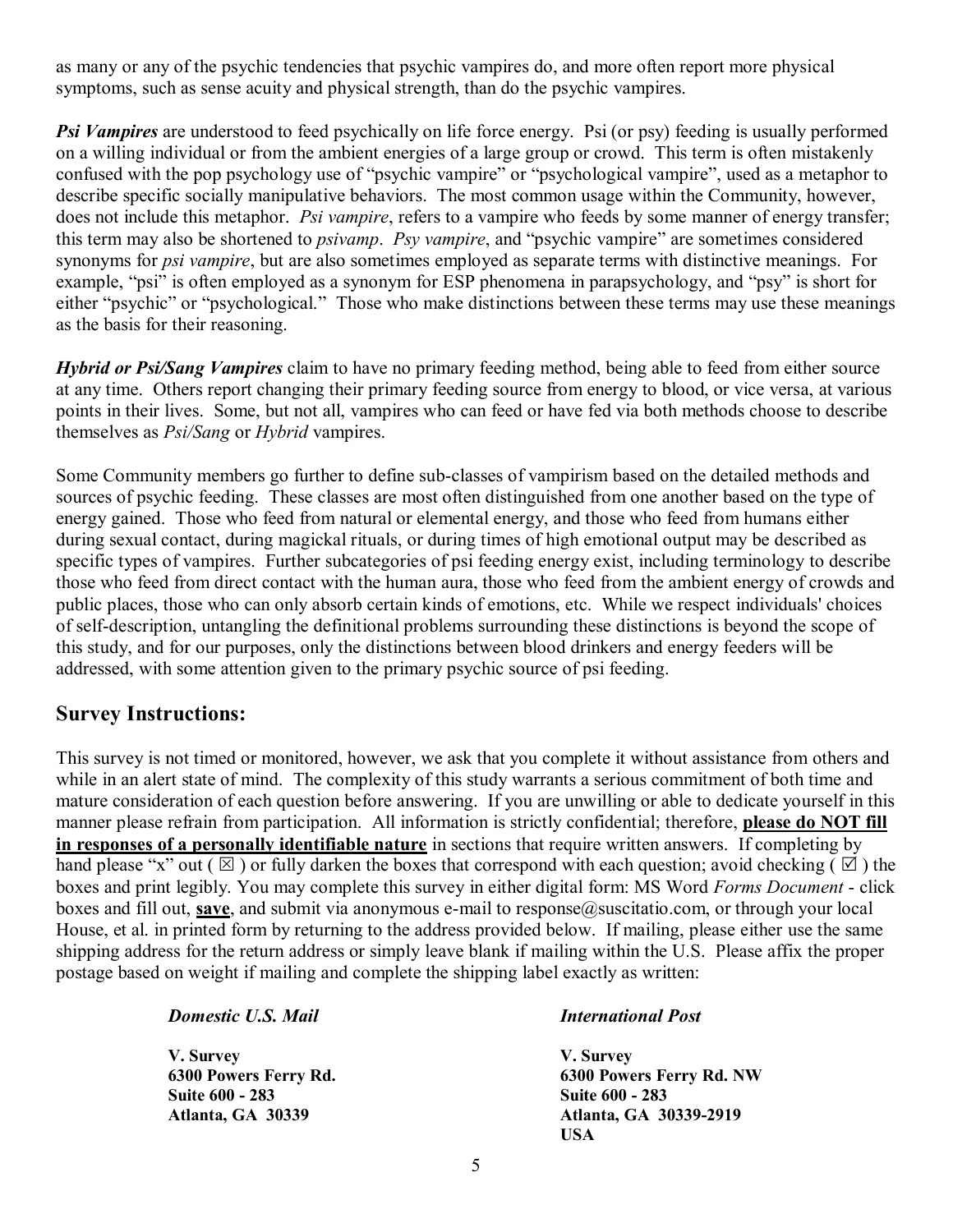# **Vampire & Energy Work Research Survey**

*An Introspective Examination Of The Real Vampire Community \_\_\_\_\_\_\_\_\_\_\_\_\_\_\_\_\_\_\_\_\_\_\_\_\_\_\_\_\_\_\_\_\_\_\_\_\_\_\_\_\_\_\_\_\_\_\_\_\_\_\_\_\_\_\_\_*

*Please answer truthfully, completely, and to the best of your ability. All information is strictly confidential, therefore, please do not fill in responses of a personally identifiable nature in sections that require written answers. If completing by hand, please print legibly.*

# **Statistical & Demographic**

#### **001. Sex:**

 Male Female

**002. Age:**

| $\Box$ Under 14 Years Of Age | $\Box$ 30 - 34 Years Of Age |
|------------------------------|-----------------------------|
| $\Box$ 14 - 15 Years Of Age  | $\Box$ 35 - 39 Years Of Age |
| $\Box$ 16 - 17 Years Of Age  | $\Box$ 40 - 44 Years Of Age |
| $\Box$ 18 - 19 Years Of Age  | $\Box$ 45 - 49 Years Of Age |
| $\Box$ 20 - 24 Years Of Age  | $\Box$ 50 - 54 Years Of Age |
| $\Box$ 25 - 29 Years Of Age  | $\Box$ Over 54 Years Of Age |

#### **003. Place Of Current Residence:**

| City/Town:             |  |
|------------------------|--|
| State/Province/Region: |  |
| Country:               |  |

#### **004. Ethnicity:**

Homosexual

| <b>Asian Descent</b><br><b>Black / African Descent</b><br>East Indian Descent<br>Latino / Hispanic Descent<br>Middle Eastern Descent | Native American Decent<br>Pacific Islander Descent<br>White / European Descent<br>Other: |
|--------------------------------------------------------------------------------------------------------------------------------------|------------------------------------------------------------------------------------------|
| 005. Current Marital Status:                                                                                                         |                                                                                          |
| Single - Never Married<br>Single - Previously Married<br>Engaged / Long Term Relationship                                            | Married / Civil Union / Partnership<br>Divorce In Process<br>Widowed                     |
| 006. Primary Sexual Orientation:                                                                                                     |                                                                                          |
| Heterosexual                                                                                                                         | Bisexual                                                                                 |

Pansexual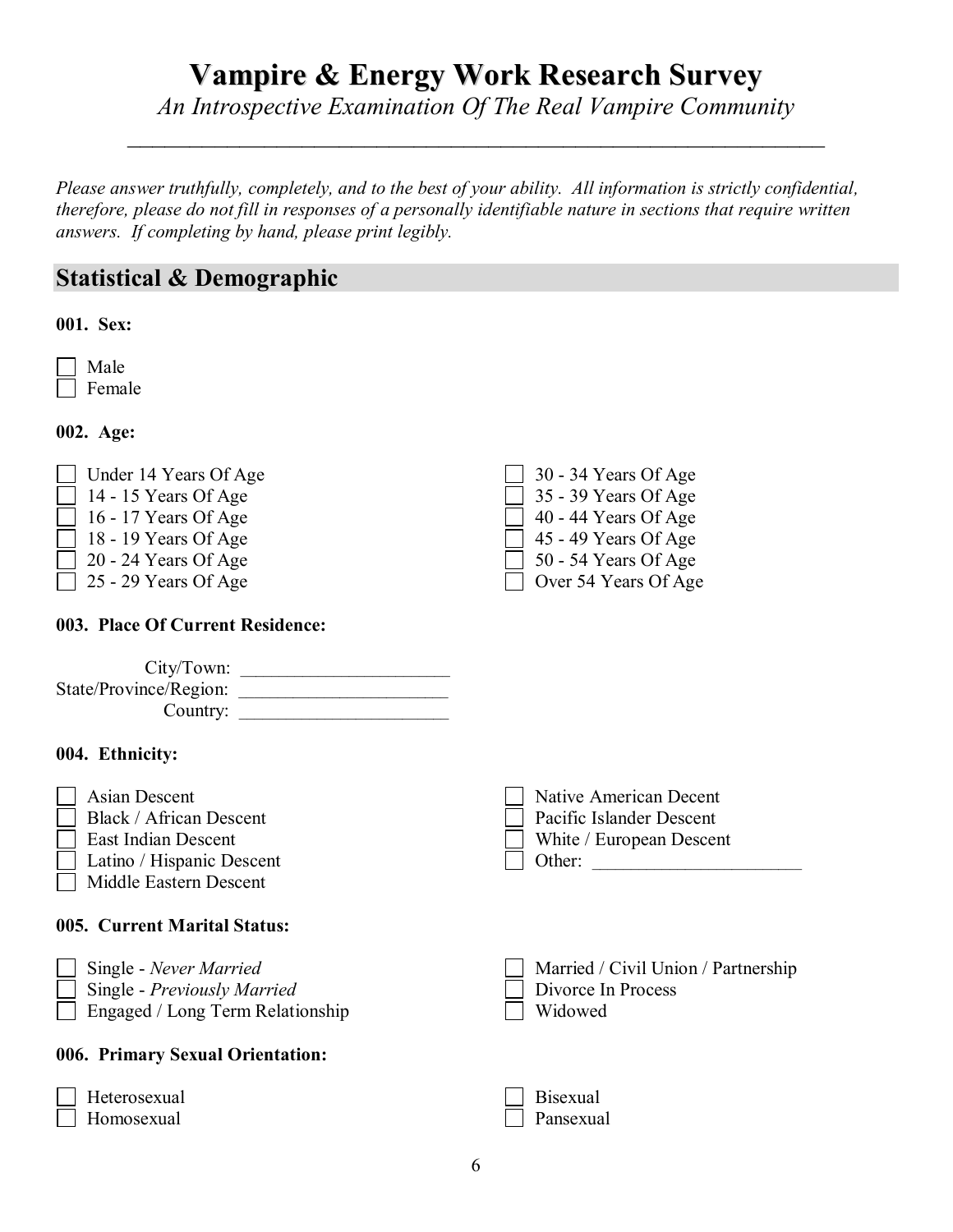# **Personal & Family Background**

#### **007. Where were you born?**

| City/ Town:            |  |
|------------------------|--|
| State/Province/Region: |  |
| Country:               |  |

**008. What year were you born?** *(Please Limit Responses To 20th Century)*

Year:

#### **009. What day of the month were you born?**

Day (1 - 31): \_\_\_\_\_\_\_\_\_

#### **010. What month were you born?**

| January                                                                              | July                                           |
|--------------------------------------------------------------------------------------|------------------------------------------------|
| February                                                                             | August                                         |
| March                                                                                | September                                      |
| April                                                                                | October                                        |
| May                                                                                  | November                                       |
| June                                                                                 | December                                       |
| 011. What day of the week were you born?<br>Sunday<br>Monday<br>Tuesday<br>Wednesday | Thursday<br>Friday<br>Saturday<br>I Don't Know |

#### **012. What general time of the day were you born?**

| Morning   | Evening      |
|-----------|--------------|
| Afternoon | I Don't Know |

#### **013. If known, under what moon phase were you born?**

| Dark Moon                 | $\Box$ Full Moon      |
|---------------------------|-----------------------|
| $\Box$ New Moon           | $\Box$ Waning Gibbous |
| Waxing Crescent Moon      | Third Quarter Moon    |
| <b>First Quarter Moon</b> | Waning Crescent Moon  |
| $\Box$ Waxing Gibbous     | $\Box$ I Don't Know   |

#### **014. Does your behavior change based on the phase of the moon?**

| -- |
|----|
|    |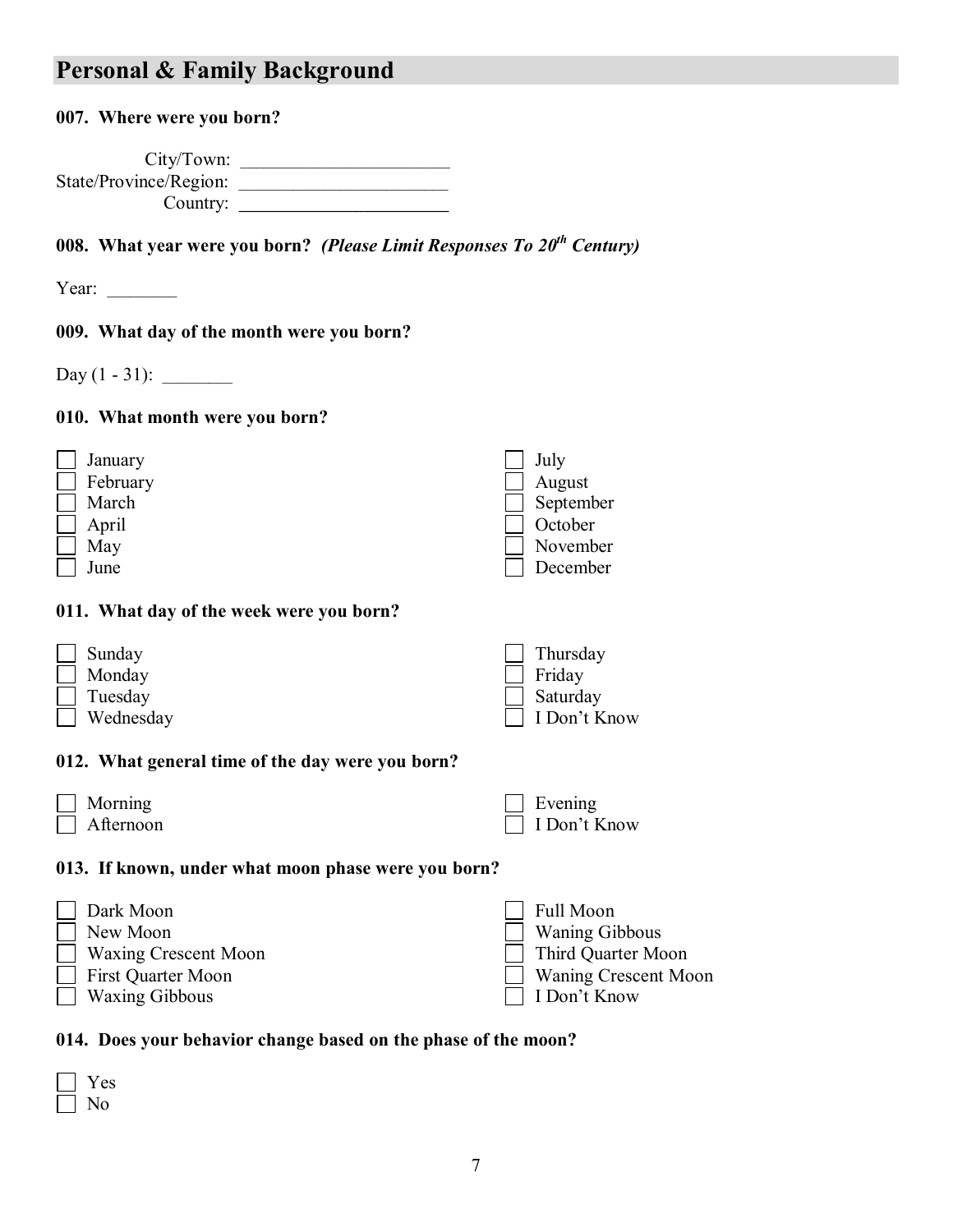#### **015. If yes, which phase(s)?** *(Check All That Apply)*

| Dark Moon                   | <b>Waning Gibbous</b>       |
|-----------------------------|-----------------------------|
| New Moon                    | Third Quarter Moon          |
| <b>Waxing Crescent Moon</b> | <b>Waning Crescent Moon</b> |
| <b>First Quarter Moon</b>   | I Don't Know                |
| <b>Waxing Gibbous</b>       | Not Applicable              |
| Full Moon                   |                             |
|                             |                             |
| 016 <sub>h</sub><br>л.      |                             |

#### **016. Do you have any siblings?**

| UN. |  |
|-----|--|
|     |  |

#### **017. If yes, please indicate how many brothers and/or sisters:**



#### **018. If you have siblings what is the order of your birth?**

| $\Box$ 1 <sup>st</sup> Born | $\Box$ 4 <sup>th</sup> Born |
|-----------------------------|-----------------------------|
| $\Box$ 2 <sup>nd</sup> Born | $\Box$ Other:               |
| $\Box$ 3 <sup>rd</sup> Born | $\Box$ Not Applicable       |

#### **019. Do you have any biological children?**

#### **020. What country of origin or "ethnic background" would your biological family be considered?**

Family Ethnicity: \_\_\_\_\_\_\_\_\_\_\_\_\_\_\_\_\_\_\_\_\_\_\_\_\_\_\_

#### **021. What color are your eyes?**



#### **022. Do the color of your eyes change in relation to your mood?**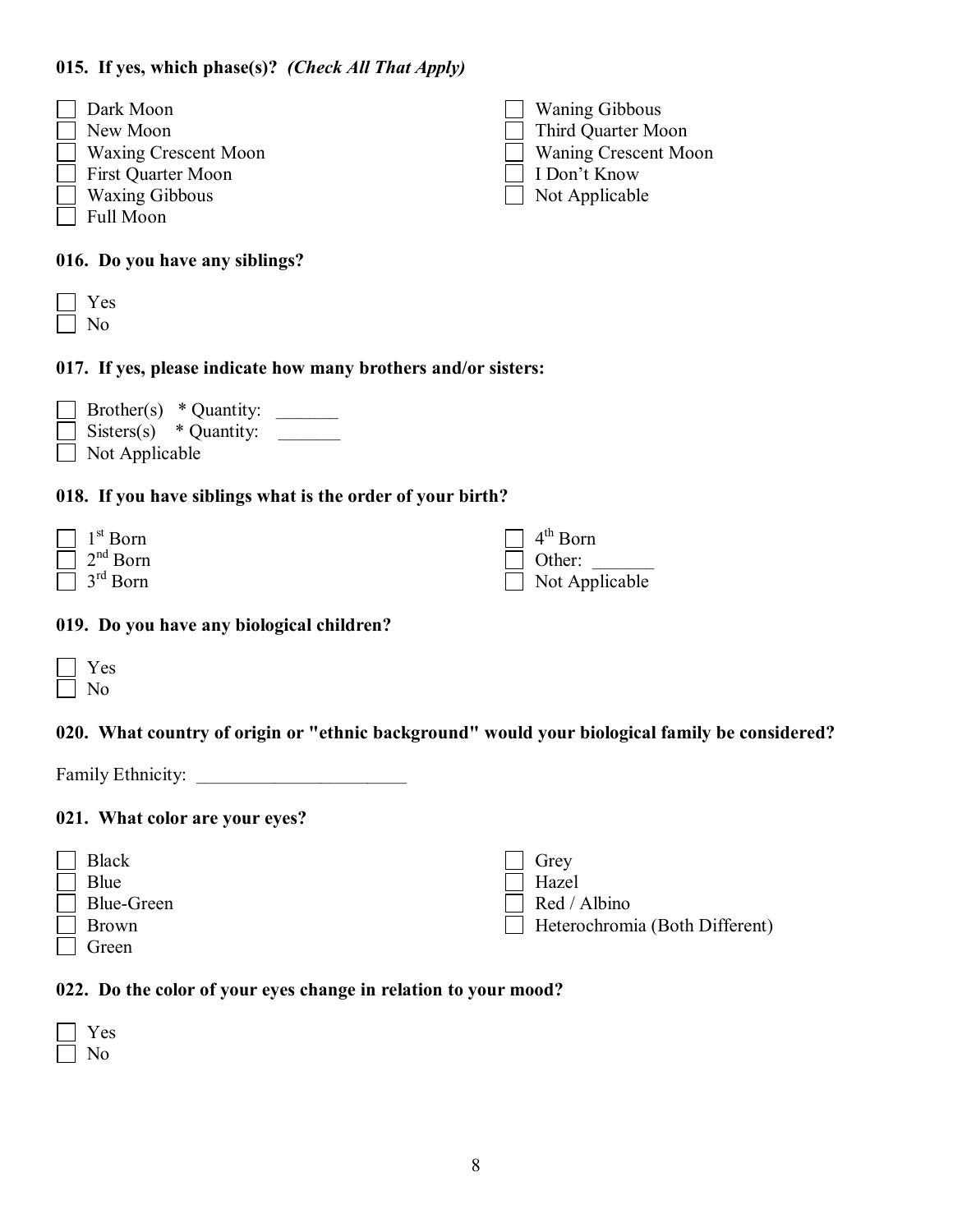#### **023. Would you classify your personality as introverted or extroverted?**

*In the introverted attitude the energy flow is inward, and the preferred focus is on thoughts and ideas. Introverts tend to be quiet, low-key, deliberate, and disengaged from the social world.*

*In the extroverted attitude the energy flow is outward, and the preferred focus is on people and things. Extroverts tend to be energetic, enthusiastic, action-oriented, talkative, and assertive.*

| Introverted |
|-------------|
| Extroverted |

#### **024. Have you ever taken the Myers-Briggs Type Indicator** (**MBTI**) **personality test?**

| <b>College</b> |
|----------------|
|                |

#### **025. If yes, to which type were you classified?**





**026. Have you ever had your IQ measured by either a professionally accredited institution or administered under a controlled setting?**



#### **027. If yes, what was your score?**



#### **028. Have you ever taken or been administered an emotional intelligence (EQ) test?**

| w<br>− |
|--------|
|        |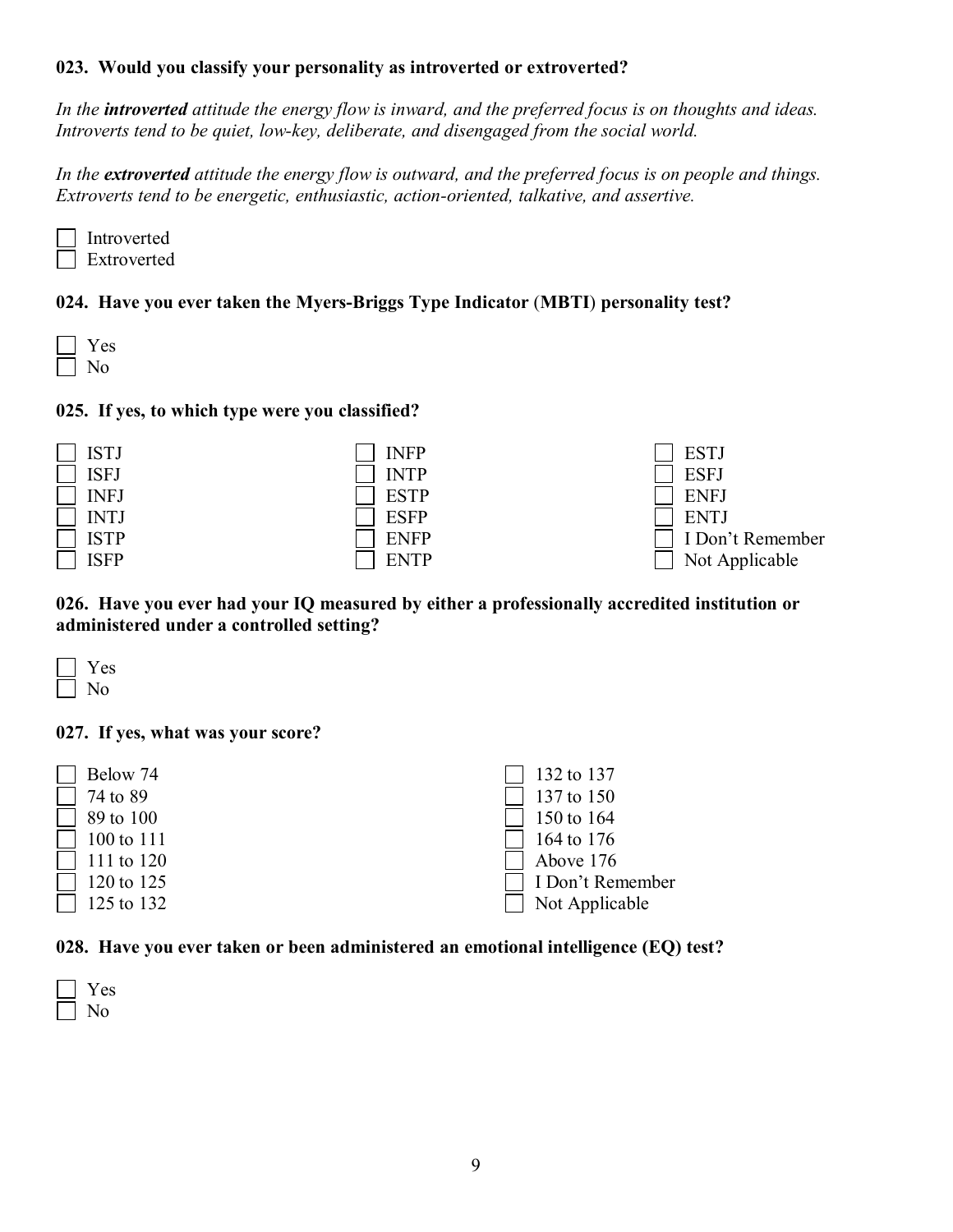#### **029. Which of the following EQ tests have you taken?**  *(Check All That Apply & Indicate Score If Known)*

- Mayer-Salovey-Caruso E.I. Test (MSCEIT) Emotional Competence Inventory (ECI) Emotional Quotient Inventory (EQ-i)
- Other:
- Not Applicable

# **030. What is your educational level?**

| Some High School - Currently Completing    |  |
|--------------------------------------------|--|
| Some High School - Never Completed         |  |
| High School Graduate / GED                 |  |
| Some College - <i>Currently Completing</i> |  |
| Some College - Never Completed             |  |
| $\Box$ College Graduate                    |  |
| Graduate School / PhD                      |  |
| Other <sup>.</sup>                         |  |

## **031. What is your individual yearly income level?**

- Under 20,000 USD / 17,000 EUR
- 20,000 30,000 USD / 17,000 25,000 EUR
- 30,000 40,000 USD / 25,000 33,000 EUR
- 40,000 50,000 USD / 33,000 42,000 EUR
- 50,000 60,000 USD / 42,000 50,000 EUR
- 60,000 70,000 USD / 50,000 59,000 EUR
- 70,000 80,000 USD / 59,000 67,000 EUR
- 80,000 90,000 USD / 67,000 75,000 EUR
- 90,000 100,000 USD / 75,000 84,000 EUR
- 100,000 150,000 USD / 84,000 126,000 EUR
- 150,000 200,000 USD / 126,000 168,000 EUR
- Over 200,000 USD / 168,000 EUR

# **032. Which of the following do you value more in your life?**

- Authority & Ordered Systems
- $\Box$  Individuality & Creative Expression

# **033. As a child, how would you have best classified your overall health?**

| Excellent |
|-----------|
| Very Good |

| 70 YO CI |
|----------|

# **034. As an adult, how would you now best classify your overall health?**

| Excellent |
|-----------|
| Very Good |
| Good      |

| verall h |  |
|----------|--|
|          |  |

 Fair Poor

 Fair Poor

| * Score: |  |
|----------|--|
|          |  |

- $*$  Score:  $\_\_$
- $*$  Score:  $\_\_$
- $*$  Score:  $\_\_$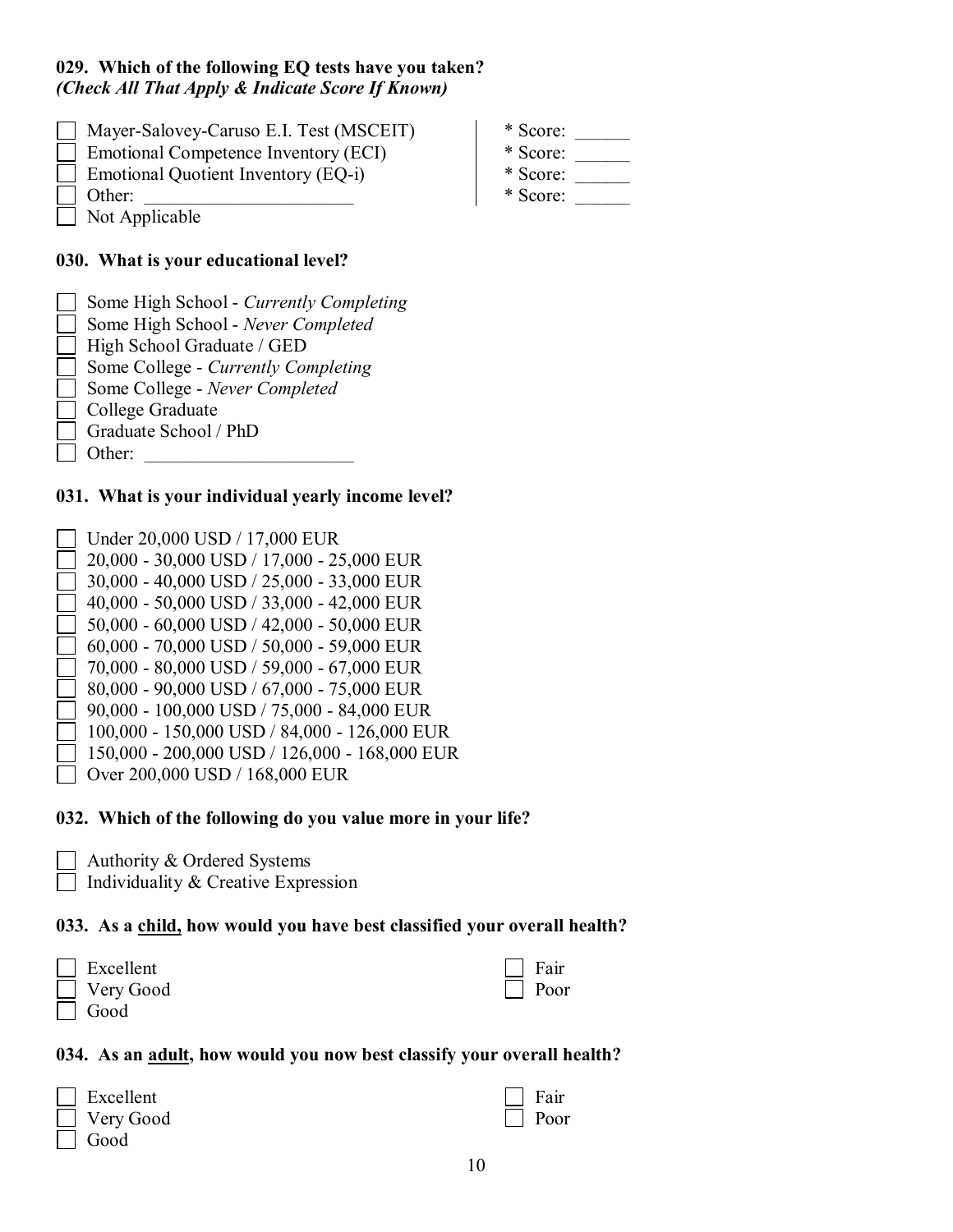#### **035. Have you ever been diagnosed with any serious medical conditions that either required long term treatment and/or otherwise is a permanent or incurable illness?**

| <b>Physical:</b> | <b>Mental:</b> |
|------------------|----------------|
| $\Box$ Yes       | $\Box$ Yes     |
| $\Box$ No        | $\Box$ No      |

#### **036. If yes, are you currently receiving treatments for this condition?**

 Yes No  $\Box$ Not Applicable

Not Applicable

#### **037. Which of the following conditions have you been diagnosed with?** *(Check All That Apply)*

Physical: **Mental: Mental:** 

| Anemia                                     | ADD / ADHD                       |
|--------------------------------------------|----------------------------------|
| Arteriosclerosis                           | Amnesia                          |
| Asthma                                     | Anorexia Nervosa                 |
| <b>Autoimmune Diseases</b>                 | Autism                           |
| <b>Blood Related Disorders</b>             | <b>Bipolar Disorder</b>          |
| <b>Bone Fractures</b>                      | Co-Dependency                    |
| Cancer                                     | Dementia                         |
| <b>Cystic Fibrosis</b>                     | Depersonalization Disorder       |
| Chronic Fatigue Syndrome                   | Depression (Clinical / Acute)    |
| <b>Diabetes</b>                            | Disassociative Disorders         |
| <b>Endocrine System Related Conditions</b> | Kleptomania                      |
| <b>Heart Disease</b>                       | Manic Depressive                 |
| Hemophilia                                 | Obsessive Compulsive Disorder    |
| Hepatitis                                  | Panic Attacks                    |
| <b>High Blood Pressure</b>                 | Post Traumatic Stress Syndrome   |
| High Cholesterol                           | Primary Insomnia                 |
| HIV / AIDS                                 | Schizophrenia                    |
| Hypoglycemia                               | Schizotypal Personality Disorder |
| Hypothyroidism                             | Sleep Terror Disorder            |
| Immune System Disorders                    | Social Anxiety Disorder          |
| Infertility                                | Tourette's Syndrome              |
| Lupus                                      | Other:                           |
| Migraines / Severe Headaches               | Not Applicable                   |
| Multiple Sclerosis                         |                                  |
| Porphyria                                  |                                  |
| Rheumatoid Arthritis                       |                                  |
| Sickle Cell Anemia                         |                                  |
| Spinal Meningitis                          |                                  |
| Tuberculosis                               |                                  |
| Other:                                     |                                  |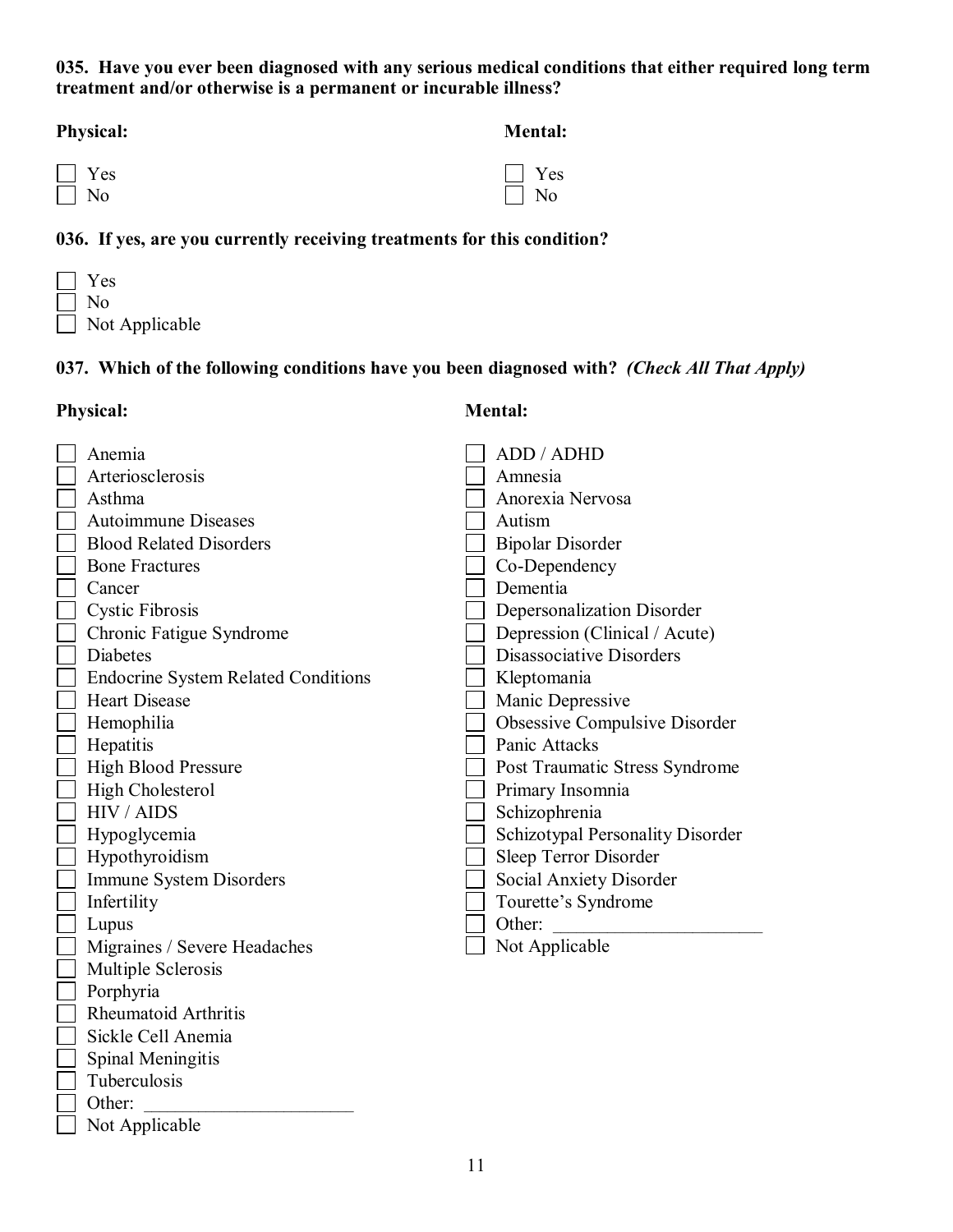#### **038. Have you ever been under the care or treatment of a psychiatrist or psychologist?**

 $\Box$  Yes - Psychiatrist Yes - Psychologist

 Yes - Both No

#### **039. Are you currently prescribed and/or take psychiatric medication?**

 Yes No

|  |                        | 040. If yes, which of the following psychiatric medication are your currently prescribed and/or taking? |  |  |  |  |
|--|------------------------|---------------------------------------------------------------------------------------------------------|--|--|--|--|
|  | (Check All That Apply) |                                                                                                         |  |  |  |  |



**041. If you take psychiatric medications do they either adversely affect you in terms of their intended result or fail to affect your psychiatric or mental condition at all?**

| Yes - Adverse Affect          |  |
|-------------------------------|--|
| $\Box$ Yes - No Affect At All |  |

| No - Most Often Work As Intended |
|----------------------------------|
| $\Box$ Not Applicable            |

#### **042. Which of the following have you donated?** *(Check All That Apply)*

| $\Box$ Blood  | $\Box$ Tissue / Organs |
|---------------|------------------------|
| Platelets     | $\Box$ None            |
| $\Box$ Plasma |                        |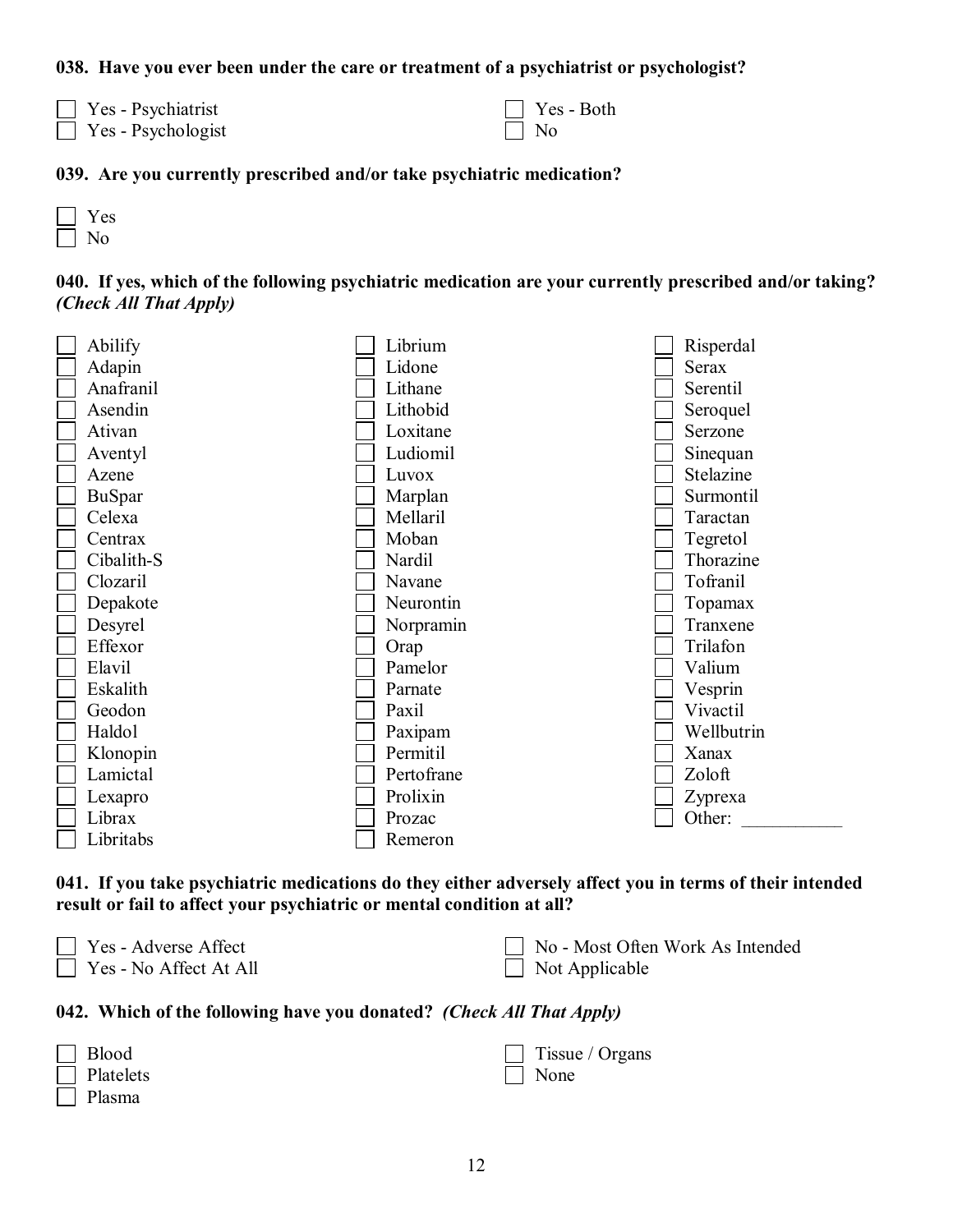#### **043. Have you ever been disqualified from donating blood or blood products?**

| Yes<br>No<br>Never Attempted To Donate Blood                                                          |                                                                                         |  |  |
|-------------------------------------------------------------------------------------------------------|-----------------------------------------------------------------------------------------|--|--|
| 044. If yes, for what reason were you disqualified from donating?                                     |                                                                                         |  |  |
| Anemia<br><b>Blood Related Disorder</b><br><b>Born Overseas</b><br>Drug Use<br>Medically Disqualified | Sexual Preference<br>Tattoos / Body Piercings<br><b>Travel Abroad</b><br>Not Applicable |  |  |
| 045. Have you ever been diagnosed with platelet related disorders? <i>(Check All That Apply)</i>      |                                                                                         |  |  |

#### Yes - Thrombocytopenia Yes - Thrombocytosis Yes - Both No

#### **046. Have you ever been told that you were deficient in vitamin B12?**

#### **047. Which of the following types of allergies have you been diagnosed with?** *(Check All That Apply)*

| Food Allergies               | * Specific Allergen(s): |
|------------------------------|-------------------------|
| Skin Allergies               | * Specific Allergen(s): |
| <b>Respiratory Allergies</b> | * Specific Allergen(s): |
| Medicine Allergies           | * Specific Allergen(s): |
| Other Allergies              | * Specific Allergen(s): |
| None                         |                         |

#### **048. Do you believe you have an undiagnosed allergy?**

| v.<br>Ξ |
|---------|
|         |

#### **049. If yes, what allergic reactions do you display?**

Describe:

 $\Box$  Not Applicable

#### **050. What is your blood type?**

| $\Box$ O+  | $\Box$ O- |
|------------|-----------|
| $\prod$ A+ | $\Box$ A- |
| $\Box$ B+  | $\Box$ B- |
| $\Box$ AB+ | $\Box$ AB |

I Don't Know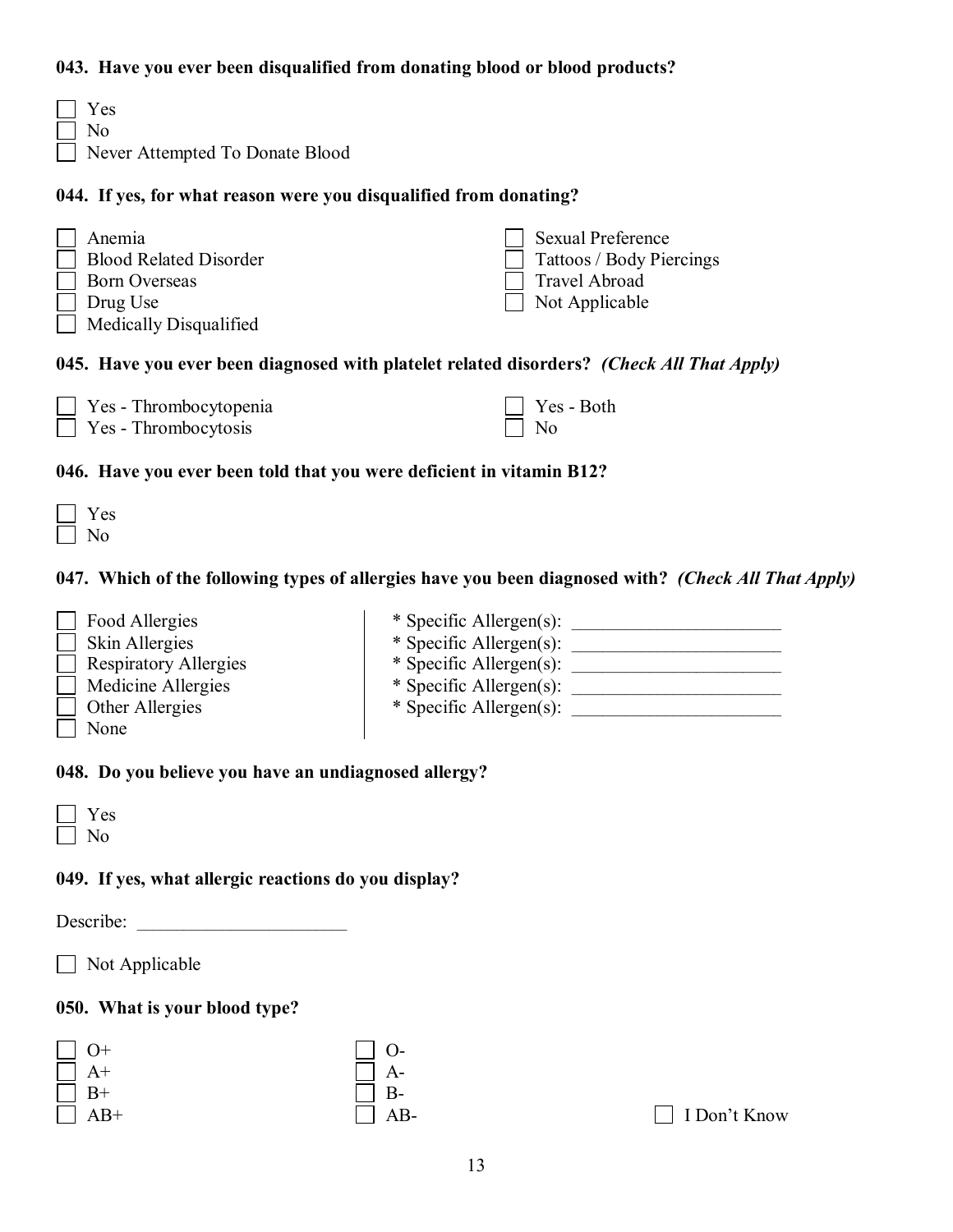#### **051. Have you ever suffered from hypersensitivity?**

*Hypersensitivity is an immune response that damages the body's own tissues.*

 Yes No

#### **052. If yes, which type(s) of hypersensitivity have you suffered?** *(Check All That Apply)*

|                | TYPE 1 - Immediate (Atopic or Anaphylactic) - ie: Allergic Reactions, Allergic Asthma, Hives, or               |
|----------------|----------------------------------------------------------------------------------------------------------------|
|                | Anaphylactic Shock                                                                                             |
|                | TYPE 2 - Subacute (Cytotoxic) - ie: Anemia, Transfusion/Transplant Rejection, or Cancer                        |
|                | $\Box$ TYPE 3 - Immune Complex - ie: Persistant Infections, Lupus, Rheumatoid Arthitis, or Glomerulone phritis |
|                | (Renal)                                                                                                        |
|                | TYPE 4 - Delayed (Cell-Mediated) - ie: Diabetes I or Contact Dermatitis                                        |
|                | $\Box$ TYPE 5 - Stimulatory - ie: Graves' Disease or Hyperthyroidism                                           |
|                | TYPE 6 - Congenital - ie: Severe Combined Immunodefiencency Syndromes (SCID)                                   |
| Not Applicable |                                                                                                                |
|                |                                                                                                                |

#### **053. Do you suffer from frequent minor illnesses?**

#### **054. Do you typically heal faster or slower than others around you suffering from similar conditions?**

- Slower
- Faster

No Discernable Difference

#### **055. What type of eating schedule do you follow?**

| Routine |
|---------|
| Varied  |

#### **056. What time of day would you attribute yourself as being most active or mentally alert?**  *(Check All That Apply)*

| $\Box$ Early Morning (3 AM - 8 AM)    | Early Evening (6 PM - 9 PM)       |
|---------------------------------------|-----------------------------------|
| $\Box$ Mid Morning (8 AM - 12 PM)     | $\Box$ Mid Evening (9 PM - 11 PM) |
| $\Box$ Early Afternoon (12 PM - 3 PM) | Late Evening (11 PM - 3 AM        |

# Mid Afternoon (3 PM - 6 PM)

| $\Box$ Mid Evening (9 PM - 11 PM)  |
|------------------------------------|
| $\Box$ Late Evening (11 PM - 3 AM) |
|                                    |

#### **057. How many hours of sleep do you typically receive in a 24 hour period?**

 $\vert$  1 - 2 Hours 3 - 4 Hours 5 - 6 Hours 7 - 8 Hours 9 - 10 Hours 11 - 12 Hours More Than 12 Hours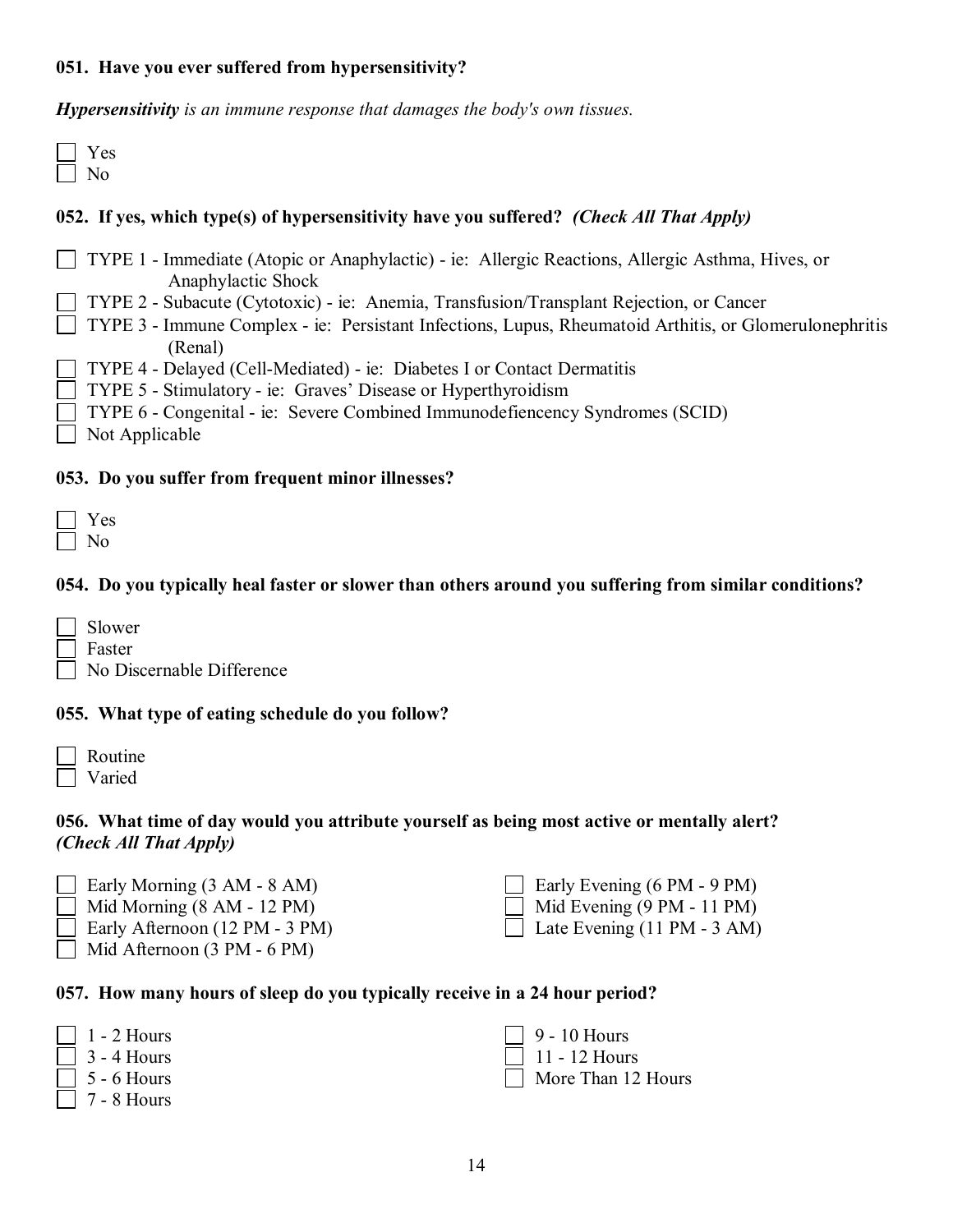**058. Do you ever experience a loss of awareness or rapidly perceived passing of more than 24 hours of time when not under the influence of any illegal or controlled substance?**

 Yes  $\Box$  No

**059. What is your typical level of performance when placed in emotionally stressful or high pressure situations?**

| $\Box$ Excellent | $\Box$ Fair |
|------------------|-------------|
| $\Box$ Very Good | $\Box$ Poor |
| $\Box$ Good      |             |

#### **060. Have you ever suffered from a lack of nerve sensation?**

#### **061. Were you born with a physical abnormality?**

#### **062. Are you ambidextrous?**

*Ambidexterity is the ability of being equally adept with each hand (or, to a limited degree, feet).*

 Yes No

#### **063. Which hand do you most often use to write with?**

| Right |
|-------|
| ett   |

#### **064. Are you double jointed?**

#### **065. Is your second toe longer than your first?**

| o. |
|----|
|    |

#### **066. Do you have a birthmark?**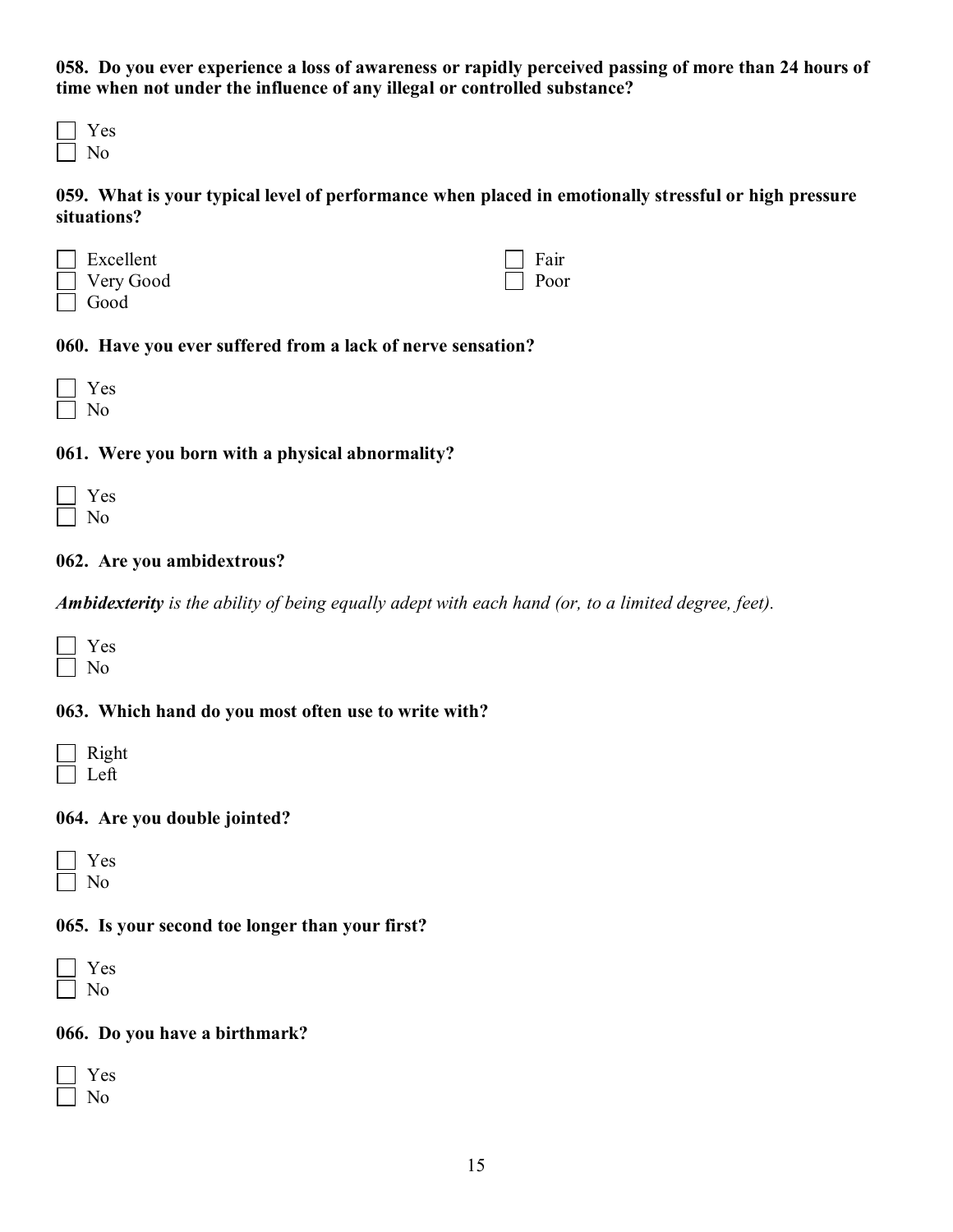#### **067. Are you photosensitive?**

*People that are photosensitive experience discomfort or get easily sunburned when exposed to UV light, which may come from sunlight or other sources including sunbeds.*

| Yes - Skin<br>Yes - Visual Sensitivity                                           | Yes - Both<br>No |
|----------------------------------------------------------------------------------|------------------|
| 068. Do you have visual sensitivity to light at night or night blindness?        |                  |
| Yes - Visual Sensitivity<br>Yes - Night Blindness                                | Yes - Both<br>No |
| 069. Has your hearing ever been tested?                                          |                  |
| Yes * Hearing Rating <i>(If Known)</i> :<br>N <sub>0</sub>                       |                  |
| 070. Would you describe your hearing as "above normal" or "better than average"? |                  |
| Yes<br>N <sub>0</sub>                                                            |                  |
| 071. Has your vision ever been tested?                                           |                  |
| Yes * Vision Rating <i>(If Known)</i> :<br>N <sub>0</sub>                        |                  |
| 072. Do you have a corrective vision prescription?                               |                  |
| Yes<br>N <sub>0</sub>                                                            |                  |
| 073. Do you have a photographic (eidetic) memory?                                |                  |
| Yes<br>N <sub>0</sub>                                                            |                  |
| 074. Do you suffer from dyslexia?                                                |                  |
| Yes<br>No                                                                        |                  |
|                                                                                  |                  |

#### **075. Do you frequently suffer from persistent or severe headaches?**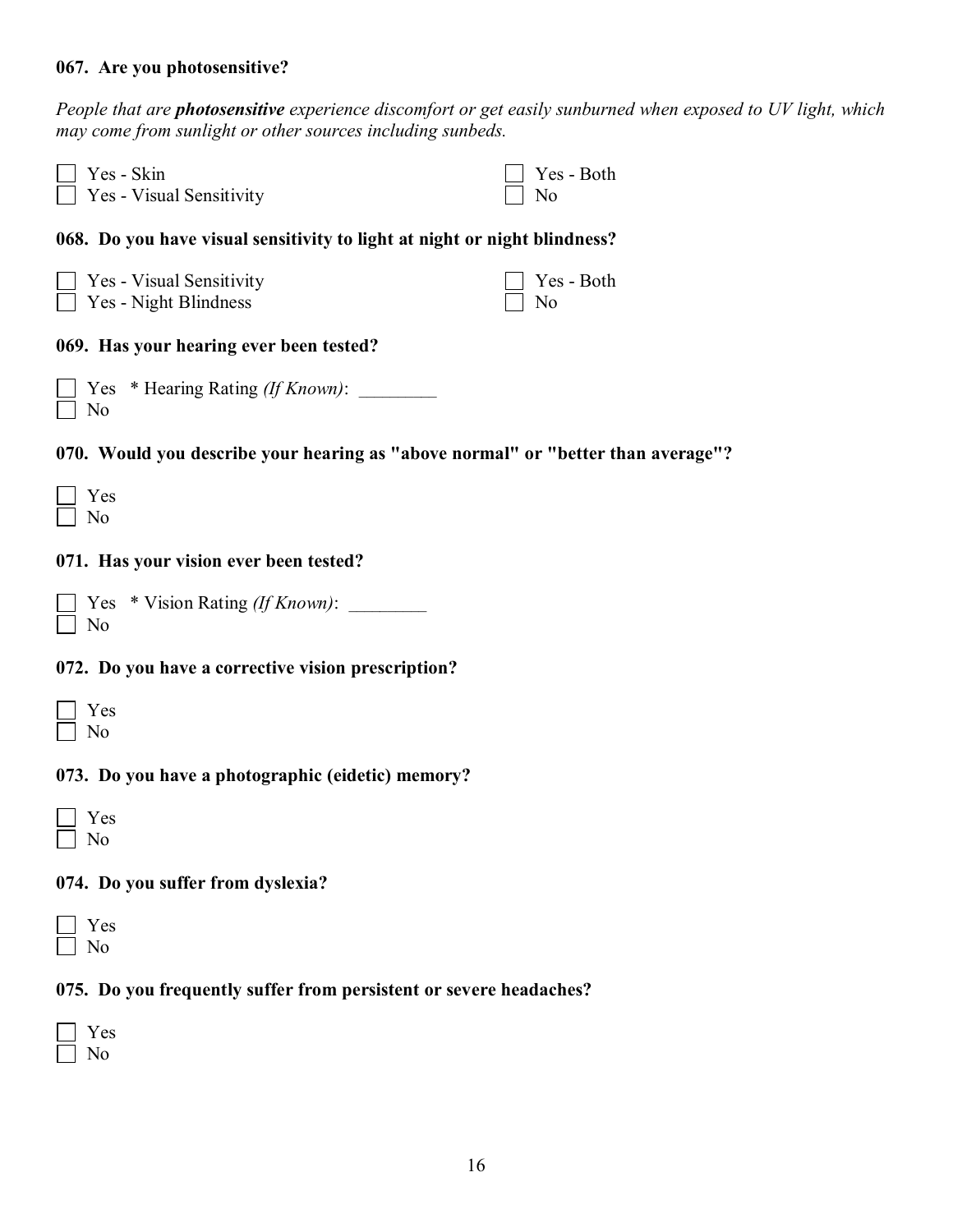#### **076. If given a choice of temperate climates to which would you gravitate?**

| Warmer |
|--------|
| Colder |

**077. Are you aware of a family history of unexplained paranormal abilities, aptitudes, or sensitivities?**

| ٠<br>╸<br>. . |
|---------------|
|               |

**078. Are you aware of a family history of either being able to recognize, attract, or channel spirits, ghosts, or disembodied entities?**

 Yes No

#### **079. Are you aware of a family history of clairvoyance?**

*Clairvoyance is defined as a form of extra-sensory perception whereby a person perceives distant objects, persons, or events, including "seeing" through opaque objects and the detection of types of energy not normally perceptible to humans (i.e. radio waves). Typically, such perception is reported in visual terms, but may also include auditory impressions (sometimes called clairaudience) or kinesthetic impressions.*

#### **080. Do you personally possess the ability of, or have personally experienced clairvoyance?** *(Please Answer Both Parts)*

| $\Box$ Yes - Personal Ability |
|-------------------------------|
| No - Personal Ability         |

 Yes - Personal Experience No - Personal Experience

#### **081. Are you aware of a family history of clairaudience?**

*Clairaudience is the ability to hear things not audible within normal hearing ranges. This is an example of extra-sensory perception (ESP).*

| v<br>᠆ |
|--------|
|        |

#### **082. Do you personally possess the ability of, or have personally experienced clairaudience?** *(Please Answer Both Parts)*

 Yes - Personal Ability No - Personal Ability

No - Personal Experience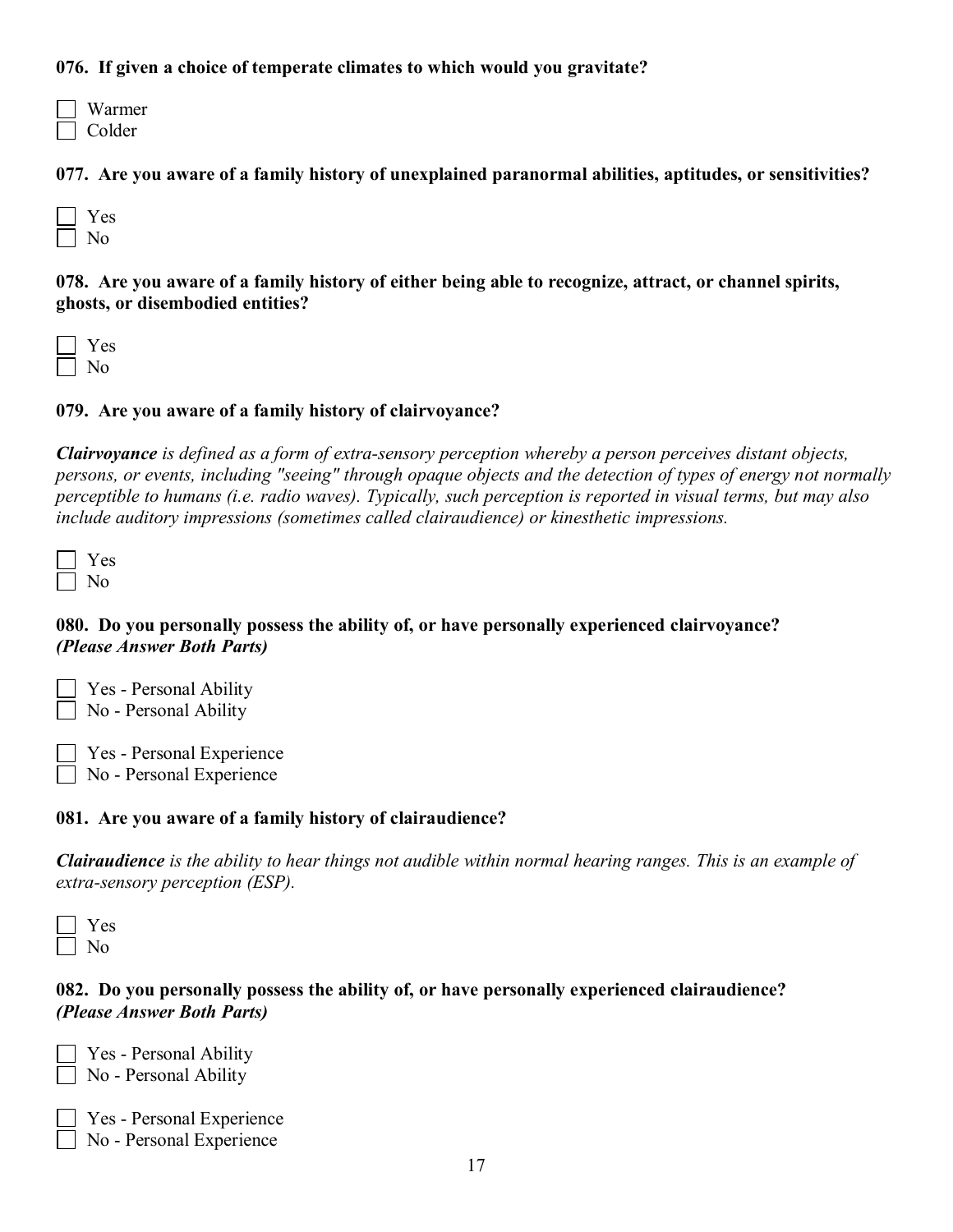#### **083. Are you aware of a family history of astral projection?**

*Astral projection (astral travel) is an interpretation of out-of-body experiences (OOBEs) achieved either consciously or via lucid dreaming, deep meditation, or use of psychotropics. Proponents of astral projection maintain that their consciousness or soul has transferred into an astral body (or "double"), which moves in tandem with the physical body in a parallel world known as the astral plane.*



#### **084. Do you personally possess the ability of, or have personally experienced astral projection?** *(Please Answer Both Parts)*

 Yes - Personal Ability No - Personal Ability

 Yes - Personal Experience No - Personal Experience

#### **085. To the best of your recollection, have you ever had an out-of-body experience?**

*An out-of-body experience (OBE) typically involves a sensation of floating outside of one's body and, in some cases, seeing one's physical body from outside oneself*

 Yes No

**086. Are you aware of any relatives in your family that identify themselves as natural or practicing energy manipulators?**

**087. Are you aware of any relatives in your family that identify themselves as practicing shamans or witches?**

| ≺<br>᠆ |
|--------|
|        |

#### **088. Are there any relatives in your family that you believe may be natural witches or energy manipulators?**

| Ξ |
|---|
|   |

**089. Are you aware of any relatives in your family that identify themselves as vampires?**

| л |
|---|
|   |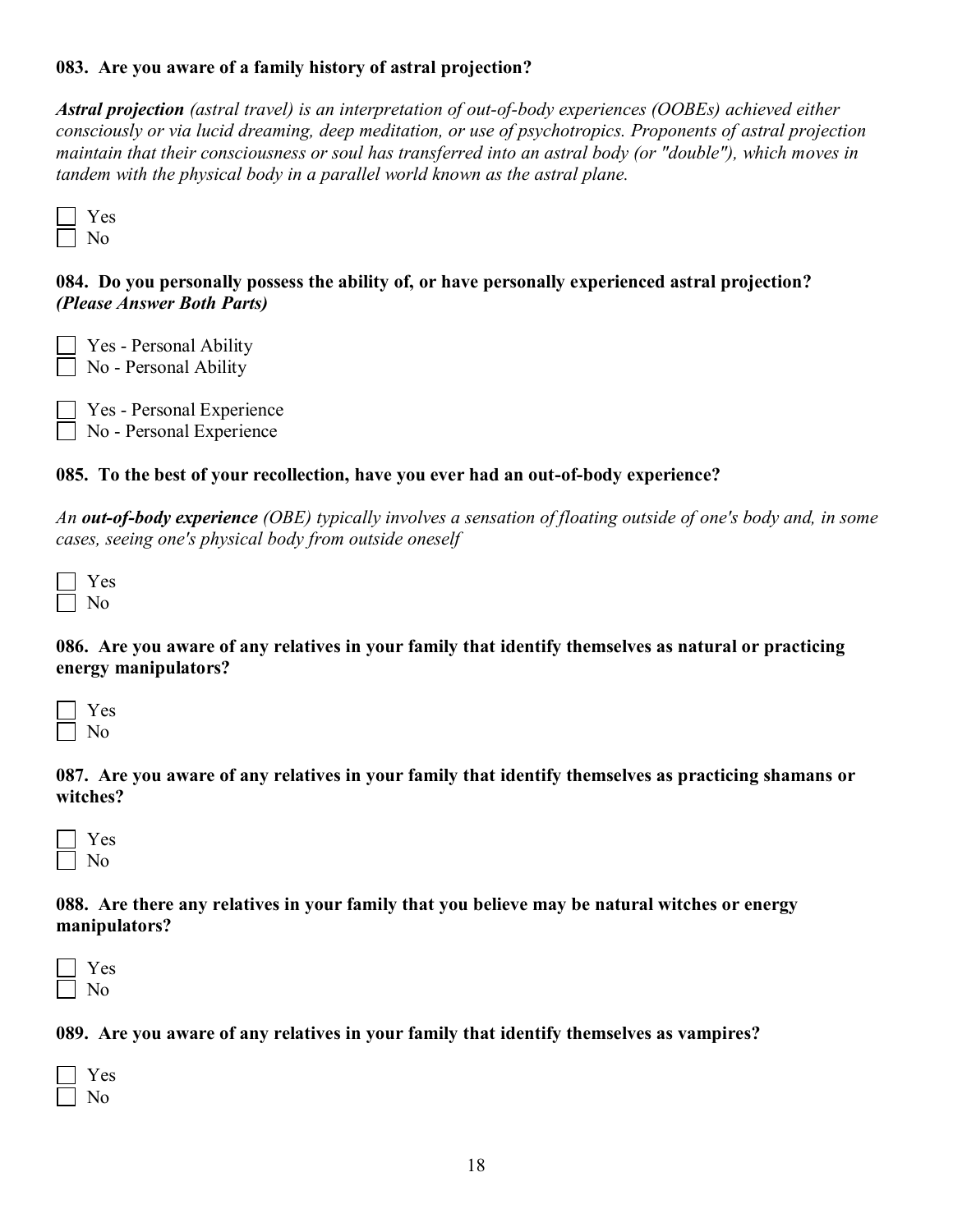#### **090. Are there any relatives in your family that you believe may be vampires?**

#### **091. If yes to any question from 086 to 090, which side of your family has the greatest number of selfidentified or suspected relatives?**

| Paternal (Father)        |
|--------------------------|
| $\Box$ Maternal (Mother) |

#### **092. Are you aware of a family history of psychokinesis or telekinesis?**

*Psychokinesis ("mind-movement") or PK is the more commonly used term today for what in the past was known as telekinesis ("distant-movement"). It refers to the psi ability to influence the behavior of matter by mental intention (or possibly some other aspect of mental activity) alone.*

 Yes No

#### **093. Do you personally possess the ability of, or have personally experienced psychokinesis or telekinesis?** *(Please Answer Both Parts)*

 Yes - Personal Ability No - Personal Ability

 Yes - Personal Experience No - Personal Experience

#### **094. Are you aware of a family history of psychometry?**

*Psychometry is a psi (or psychic) ability in which the user is able to relate details about the past condition of an object or area, usually by being in close contact with it.*

 Yes No

#### **095. Do you personally possess the ability of, or have personally experienced psychometry?**  *(Please Answer Both Parts)*

 Yes - Personal Ability No - Personal Ability

Yes - Personal Experience

No - Personal Experience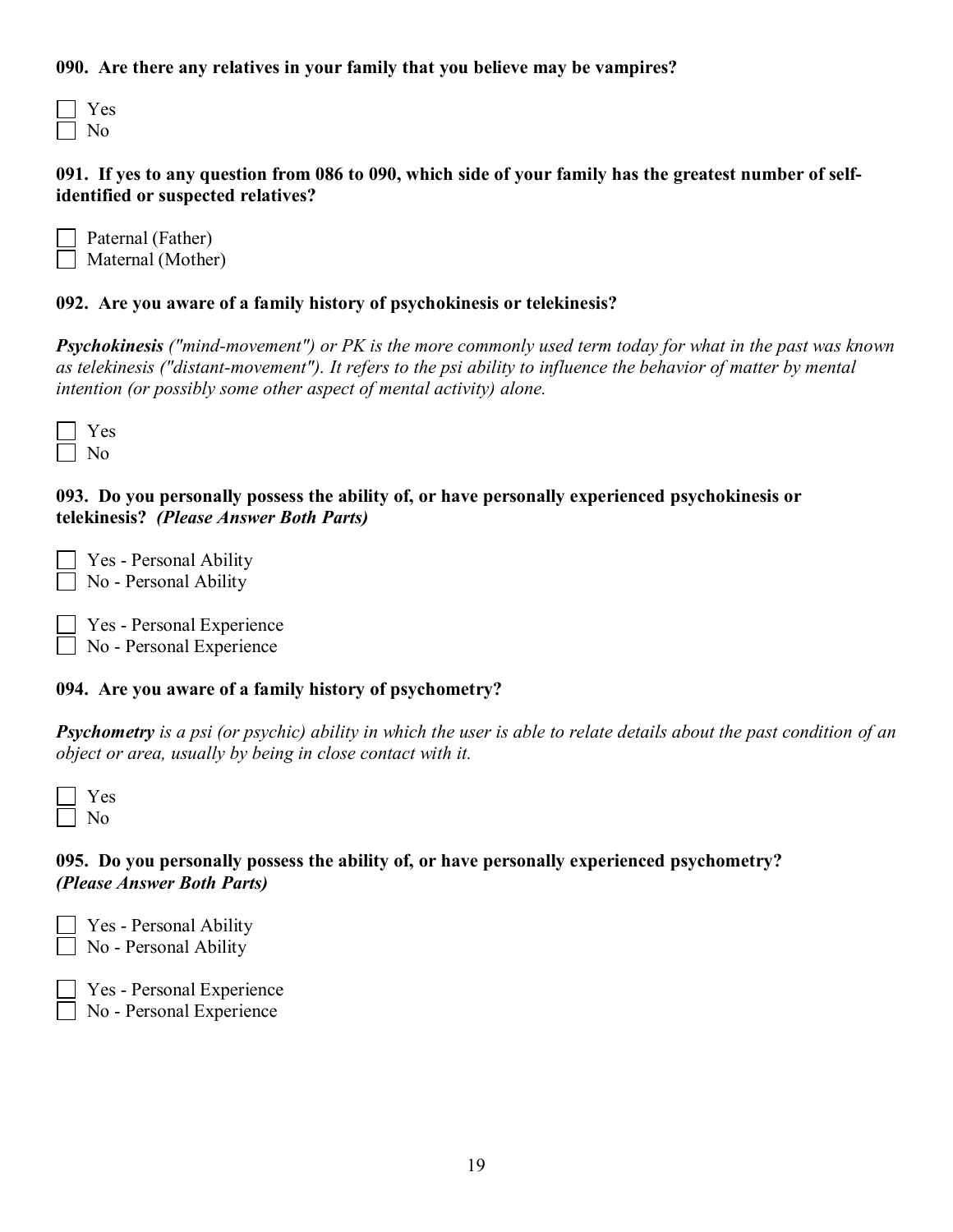#### **096. Are you aware of a family history of pyrokinesis?**

*Pyrokinesis is the postulated psi ability to excite the atoms within an object, possibly creating enough energy to ignite the object.*

| ═ |
|---|
|   |

#### **097. Do you personally possess the ability of, or have personally experienced pyrokinesis?** *(Please Answer Both Parts)*

| $\Box$ Yes - Personal Ability |
|-------------------------------|
| $\Box$ No - Personal Ability  |
|                               |

 Yes - Personal Experience No - Personal Experience

#### **098. Can you perceive other's auras?**

*An aura is an energy field around an object, plant, animal, or person. It contains information about the health of an organism, its emotional and mental state, and many other things. Color, texture, shape, size, and motion of the aura all provide information about the organism or object.*

| $\Box$ Yes - Some Persons | $\Box$ Yes |
|---------------------------|------------|
| $\Box$ Yes - Most Persons | $\Box$ No  |

#### **099. Do you consider yourself an empath?**

*Empathy in this context is defined as a paranormal or psychic ability to sense the emotions of others, often manifesting these emotions into physical or psychological changes within oneself or even broadcasting selected emotions to others.* 

| Ξ |
|---|
|   |

#### **100. How often are you told by someone else that you have "read their mind" after a later** *coincidental* **revelation or duplication in idea / action?**

| $\Box$ Very Often   |  |  |
|---------------------|--|--|
| $\Box$ Fairly Often |  |  |
| $\Box$ Occasionally |  |  |

| Rarely         |
|----------------|
| Never          |
| Not Applicable |

- All Persons

#### **101. To the best of your recollection, have you ever experienced lucid dreaming?**

*Lucid dreaming is the conscious perception of one's state while dreaming, enabling a more cogent ("lucid") control over the content and quality of the experience. The complete experience from start to finish is a lucid dream.*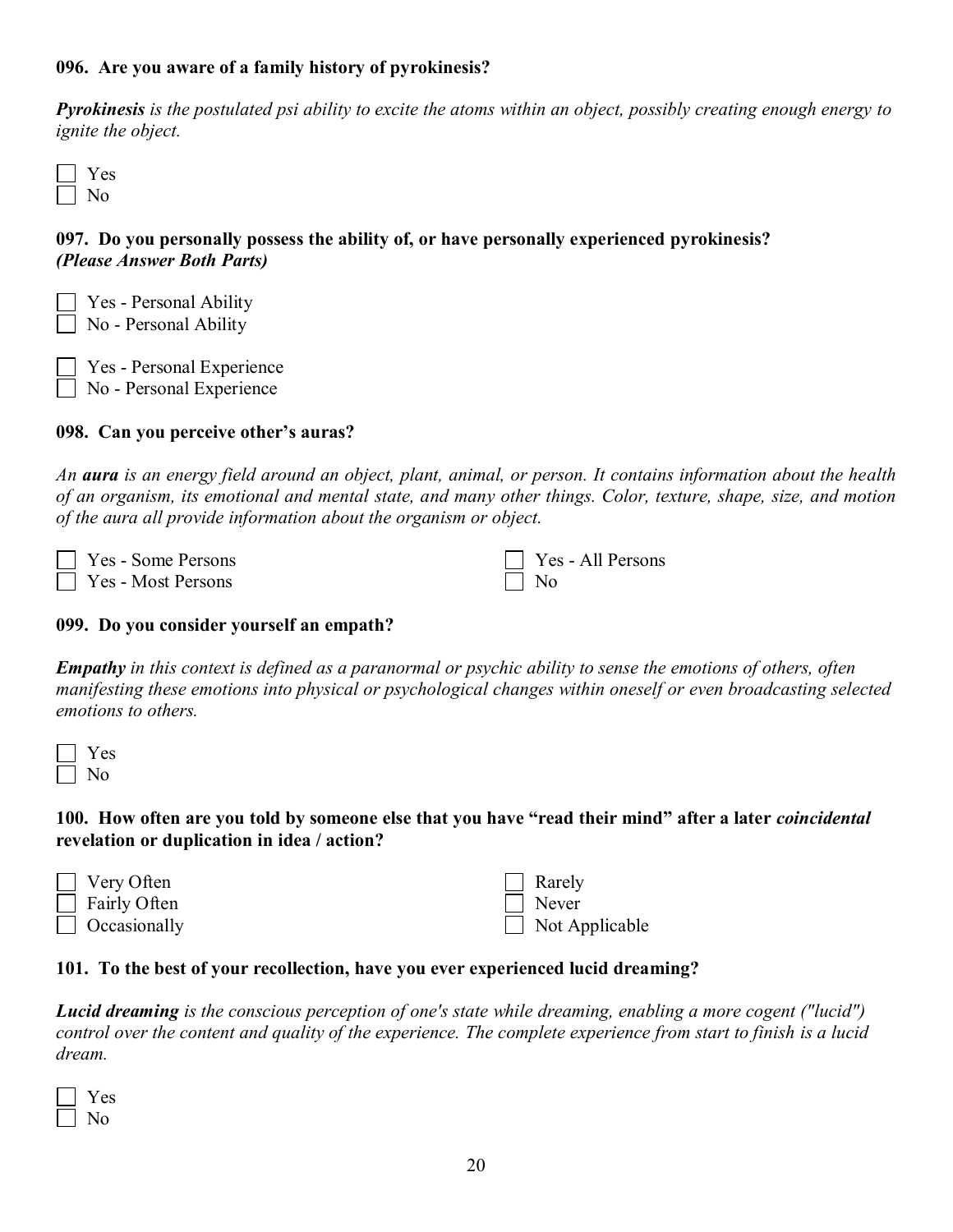#### **102. To the best of your recollection, have you ever dream walked?**

*Dream walking involves the physical action of interacting with others while they are dreaming. The dream walker may either be asleep or in some instances awake while this occurs.*

| ۸<br>- |
|--------|
|        |

#### **103. To the best of your recollection, have you ever suffered from sleep paralysis ("Old Hag Effect")?**

*Sleep paralysis occurs when the brain is awakened from an REM state into essentially a normal fully awake state, but the bodily paralysis is still occurring. This causes the person to be fully aware, but unable to move. In addition, this state is usually accompanied by certain specific kinds of hallucinations. This state usually lasts no more than two minutes before a person is able to either return to full REM sleep or to become fully awake, though the sense of how much time has gone by is often distorted during sleep paralysis.*

#### **104. To the best of your recollection, have you ever experienced prophetic dreams?**

*Prophetic dreaming are dreams that involve the prediction or experience of future events.*

#### **105. Have any of the following appeared to you in either visions or personal dreams?**  *(Check All That Apply)*

| Astrological Symbols         |                                  | $\Box$ Hermetic Symbols         |
|------------------------------|----------------------------------|---------------------------------|
| <b>Blood</b>                 |                                  | $\Box$ Hieroglyphic Symbols     |
| $\Box$ Cats (Large Or Small) |                                  | $\Box$ Other Unfamiliar Symbols |
| $\Box$ Cuneiform Symbols     |                                  | $\Box$ Paintings On Walls       |
|                              | Goetic Symbols (Keys Of Solomon) | $\Box$ None Of The Above        |

#### **106. If yes, have any of these visions or dreams been recurring?**

| $\mathbb{R}$ | Y es                  |
|--------------|-----------------------|
|              | $\perp$ No            |
|              | $\Box$ Not Applicable |

**107. Have you ever woken from sleep with the taste of blood in your mouth without finding any physical evidence of cuts or blood present?**

| o.<br>ι. |
|----------|
|          |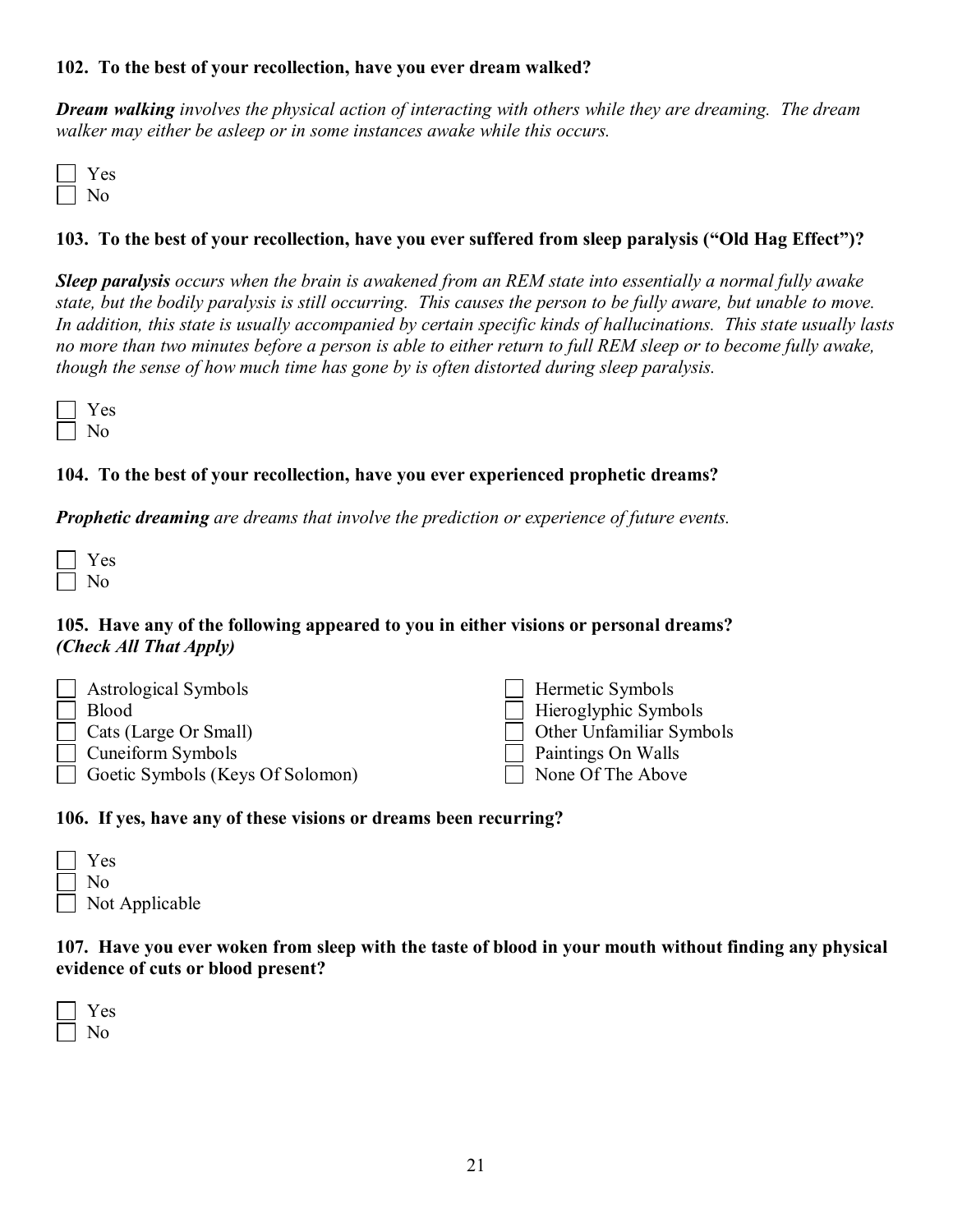#### **108. To the best of your recollection, have you ever experienced a psychic connection with someone either living or dead?**

 Yes No

#### **109. To the best of your recollection, have you ever experienced a poltergeist?**

*A poltergeist is widely described as an invisible ghost that interacts with others by moving and influencing inanimate objects. Stories featuring poltergeists typically focus heavily on raps, thumps, knocks, footsteps, and bed-shaking, all without a discernable point of origin.*

| o. |
|----|
|    |

**110. To the best of your recollection, have you ever experienced an encounter with a non-living spiritual entity?**

 Yes No

#### **111. Have you ever engaged in psychic attacks on others?**

*Any type of unwelcome paranormal or ethereal intrusion intended to cause harm or disruption to the recipient. Psychic vampire feedings are considered by some a form of <i>psychic attack*, *especially when forced upon an unwilling victim.*

 Yes No

#### **112. Do you practice shielding techniques?**

*A shield is a bubble of energy that works just like a fence or a traditional physical shield. It can be used to screen the energy that moves through it, to keep out unwanted energy, to keep in energy, and to defend against someone else's negative energy.*

| ∸ |
|---|
|   |

#### **113. Do you practice grounding techniques?**

*Grounding means connecting your energy and flow of energy to the earth in a stable, secure way. It allows you to get rid of unwanted energy, while taking in clean, balanced energy.*

 Yes No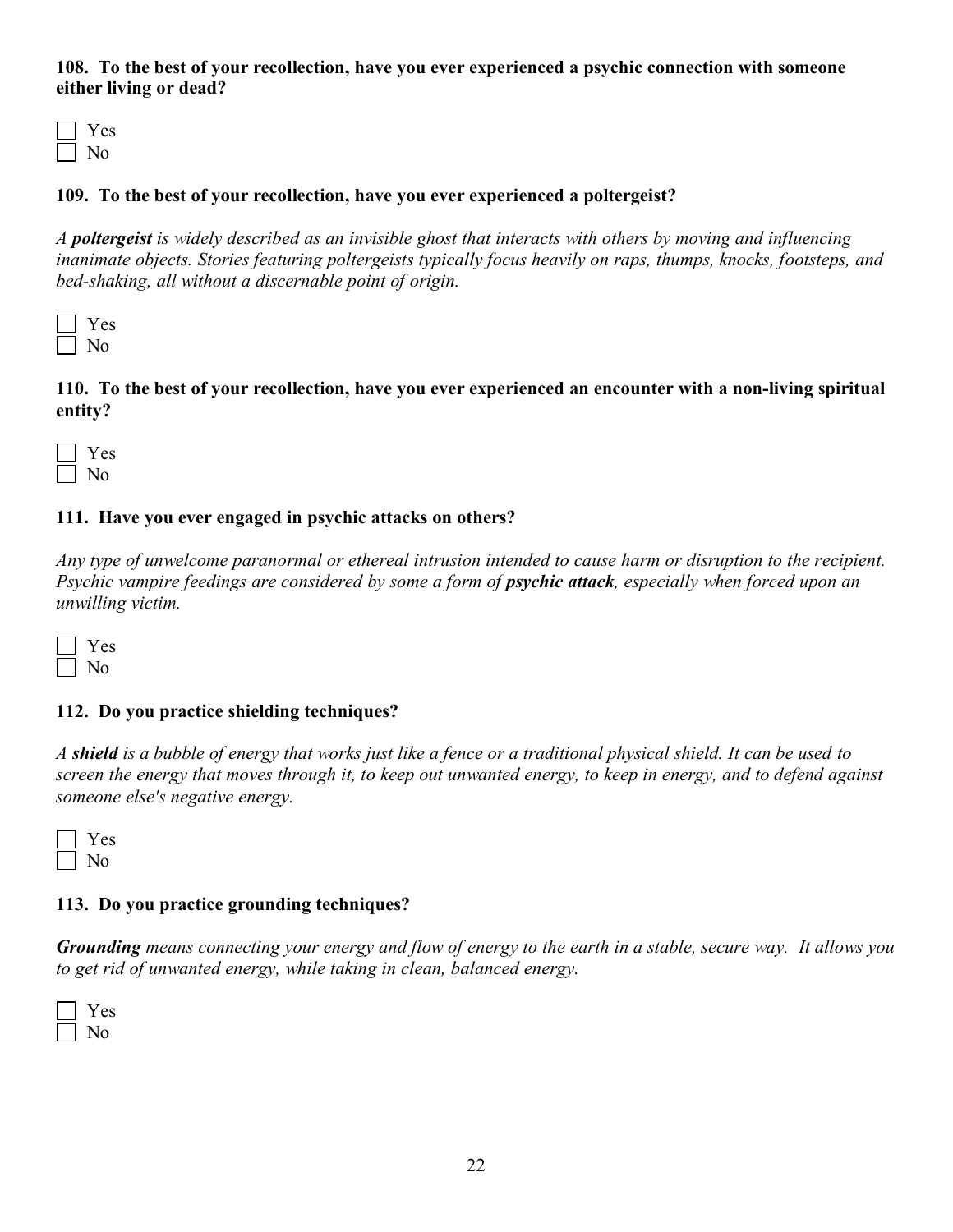#### **114. Do you practice centering techniques?**

*Centering means finding your own identity and essence, separate from the influences of societal expectations and pressures. It can enhance shielding, and if done well, can remove the need for shields entirely. It allows you to perceive your own energy, others' energy, and the energy of your environment clearly.*

 Yes No

#### **115. To the best of your recollection, have you ever experienced déjà vu?**

*The term déjà vu describes the experience of feeling that one has witnessed or experienced a new situation previously.*

 Yes No

#### **116. How often do you experience déjà vu?**

| $\Box$ Very Often   | $\Box$ Rarely         |
|---------------------|-----------------------|
| $\Box$ Fairly Often | $\Box$ Never          |
| $\Box$ Occasionally | $\Box$ Not Applicable |

#### **117. Do you believe in magick?**

*Magic / Magick (as coined by Aleister Crowley) or sorcery are terms referring to the alleged influencing of events and physical phenomena by supernatural, mystical, or paranormal means.*

#### **118. Do you believe in reincarnation?**

*Reincarnation, literally to be made flesh again, as a doctrine or mystical belief, holds the notion that one's 'Spirit' ('Soul' depending on interpretation), 'Higher or True Self', 'Divine Spark', 'I' or 'Ego' (not to be confused with the ego as defined by psychology) or critical parts of these returns to the material world after physical death to be reborn in a new body.*



#### **119. Do you believe your spirit has existed in a former lifetime?**

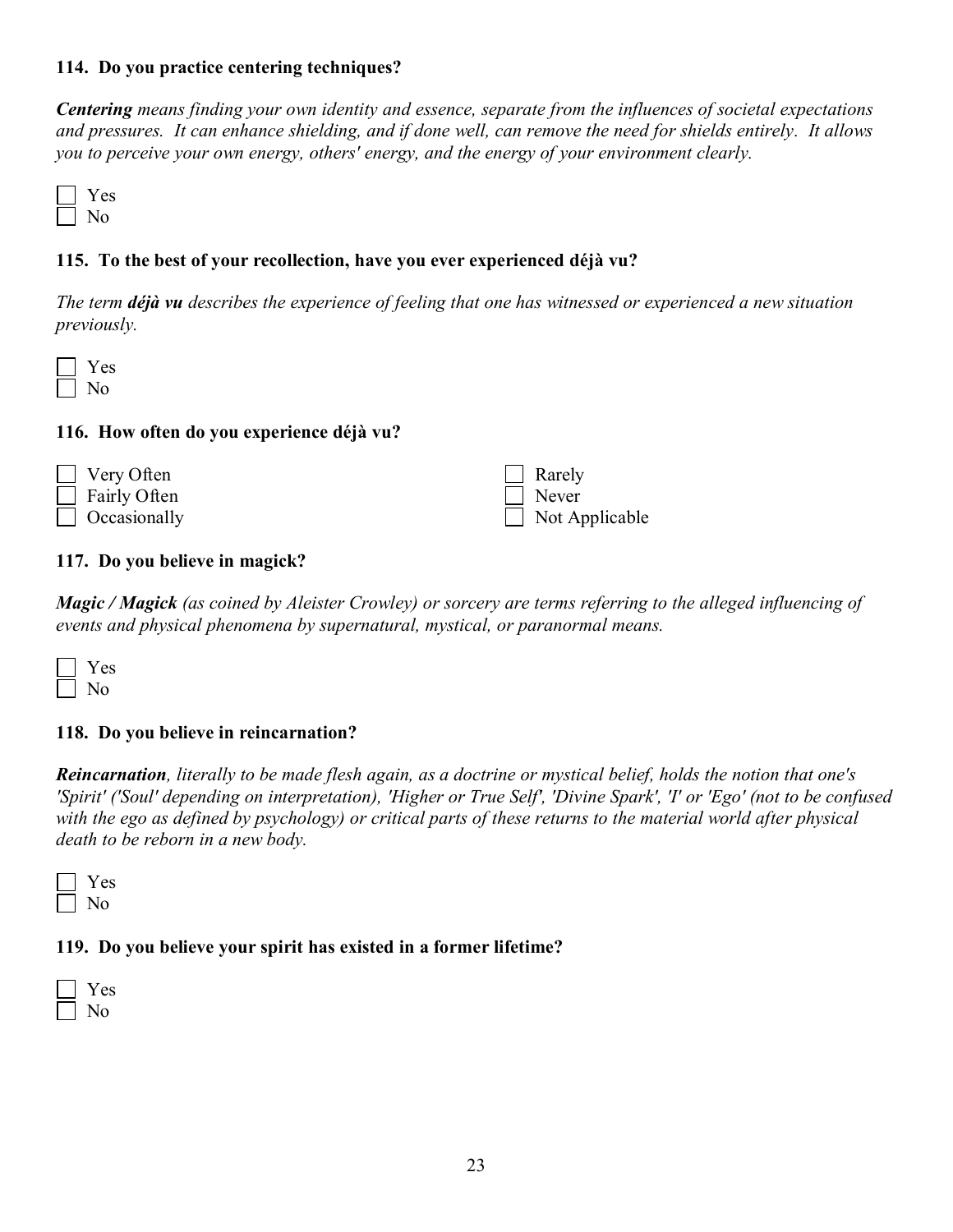#### **120. If yes, to which historical time period(s) do you attribute this past life?** *(Check All That Apply)*

 Prehistoric Stone Age Copper Age Iron Age Ancient Egypt (3200 to 30 BC) Ancient Greece (1000 BC) Pax Romana (Antonine Dynasty 96 - 180) Three Kingdoms (China 220 - 280) Middle Ages (Europe  $5^{\text{th}}$  -  $15^{\text{th}}$  Century) Viking Age (Scandinavia 793 - 1066) Nara Period (Japan 709 - 795) Five Dynasties & Ten Kingdoms (China 907 - 960) Sengoku Period (Japan 1478 - 1605) Renaissance Period (Europe  $14<sup>th</sup>$  -  $16<sup>th</sup>$  Century) Early Modern (Europe  $14^{\text{th}}$  -  $18^{\text{th}}$  Century) Elizabethan Period (United Kingdom 1558 - 1603) The Reformation (Europe  $16<sup>th</sup>$  Century) The Age Of Enlightenment (Europe  $18^{th}$  Century) Modern (Europe  $18^{th}$  -  $20^{th}$  Century) French & Indian War Period (1754 - 1763) American Revolutionary War Period (1775 - 1783) Industrial Revolution (Europe  $18<sup>th</sup>$  -  $19<sup>th</sup>$  Century) Napoleonic Era (1799 - 1815) Victorian Era (United Kingdom 1837 - 1901) Edwardian Period (United Kingdom 1901 - 1910) American Western Frontier / Gold Rush Era (1865 - 1889) Meiji Era (Japan 1868 - 1912) World War I (1914 - 1918) Interwar Period (1918 - 1937) World War II (1937 - 1945) Post 1945 Other: Not Applicable

**121. If you have experienced glimpses or visions of a past life please briefly describe the details of that past life and the surrounding environment or reoccurring themes.**

\_\_\_\_\_\_\_\_\_\_\_\_\_\_\_\_\_\_\_\_\_\_\_\_\_\_\_\_\_\_\_\_\_\_\_\_\_\_\_\_\_\_\_\_\_\_\_\_\_\_\_\_ < Multiple Line Field - Use As Much Space As Needed >

 $\Box$  Not Applicable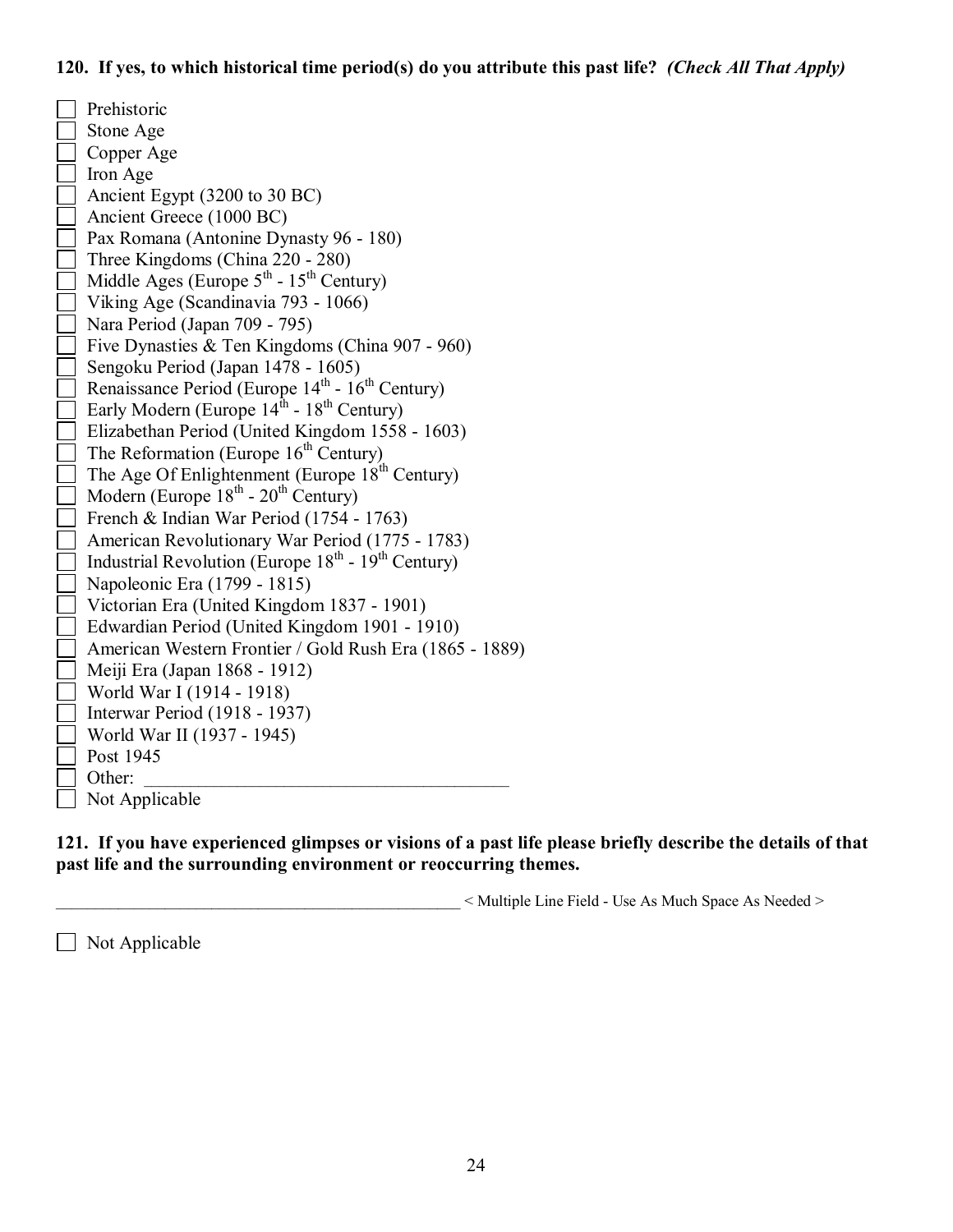# **Personal Culture & Environment**

### **122. In which sector are you currently employed?**

| Advertising / Marketing / PR | Media / Publishing / Entertainment |
|------------------------------|------------------------------------|
| Aerospace                    | Medical / Health Services          |
| Agriculture                  | Military                           |
| Automotive                   | Pharmaceuticals                    |
| Computers / Electronics      | Real Estate                        |
| Construction                 | Retail                             |
| Consumer Goods               | <b>Services</b>                    |
| Education / Student          | Telecommunications / Networking    |
| Energy / Mining              | Travel / Transportation            |
| Finance / Insurance          | Other:                             |
| Government / Public Service  | I Don't Work                       |
| Hospitality / Recreation     | Unemployed                         |
| Manufacturing                |                                    |

# **123. To what types of music do you listen?** *(Check All That Apply)*

| Alternative         | <b>Heavy Metal</b>        |
|---------------------|---------------------------|
| Ambient / Drone     | Hip Hop                   |
| Americana           | Industrial                |
| Baroque             | Jazz                      |
| Big Band / Swing    | New Age                   |
| <b>Black Metal</b>  | New Wave                  |
| <b>Blue Grass</b>   | <b>Nineties</b>           |
| <b>Blues</b>        | Oldies                    |
| Celtic              | Opera                     |
| Chamber             | Operetta                  |
| Classic R&B         | Piano / Instrumental      |
| <b>Classic Rock</b> | Pop                       |
| Classical           | Punk Rock                 |
| Country             | R&B                       |
| Death Metal         | Rap                       |
| Eighties            | Reggae                    |
| Electronica / EBM   | Rock                      |
| <b>EMO</b>          | Seventies                 |
| Folk                | <b>Show Tunes</b>         |
| Funk                | Spiritual / Inspirational |
| Gothic              | Other:                    |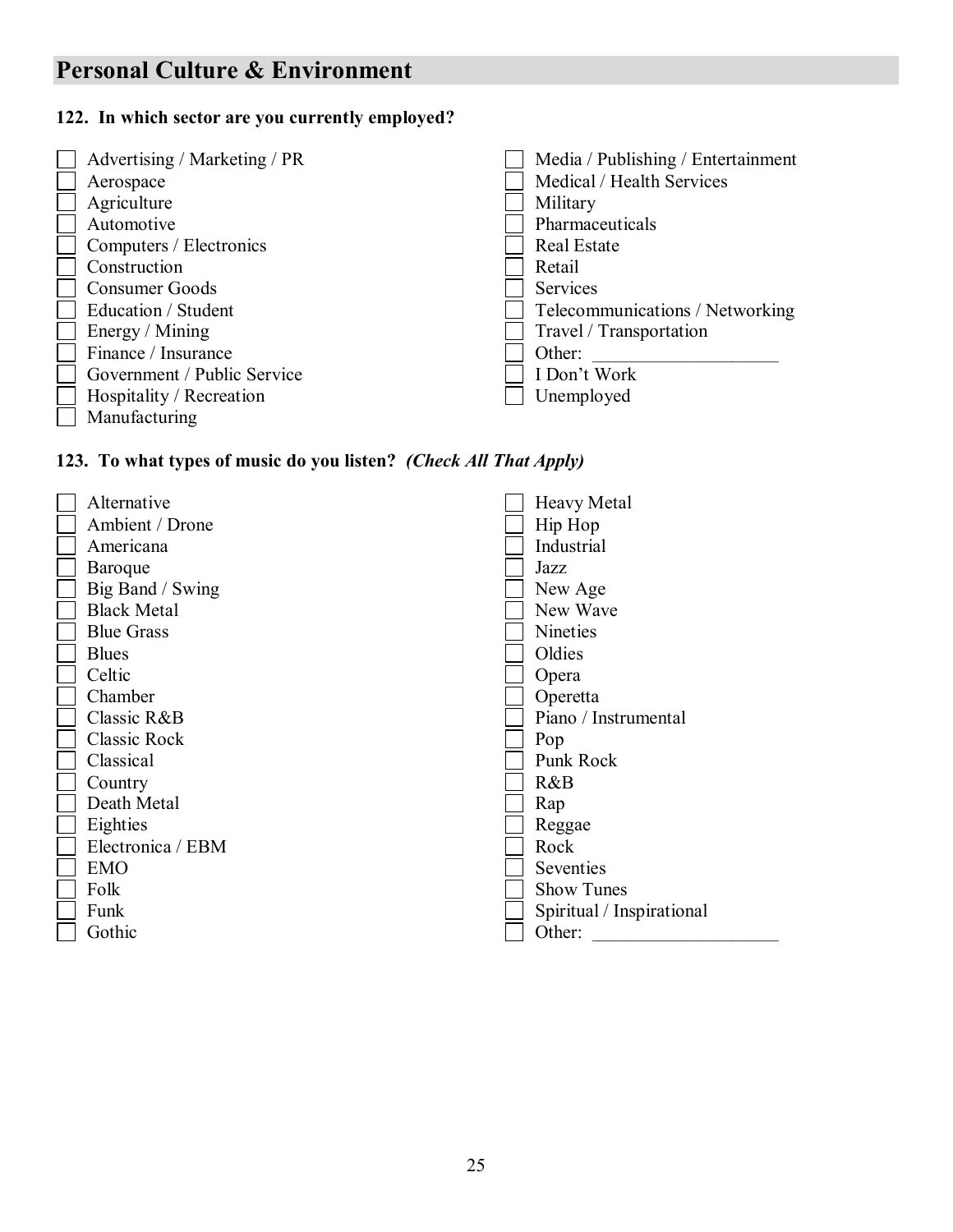#### **124. What types of clothes do you typically wear in a social setting with peers (outside of the work place)?** *(Check All That Apply)*

| Athletic / Sweats                | $\Box$ Medieval Style |
|----------------------------------|-----------------------|
| <b>Black / Dark Colors</b>       | Neo-Gothic Style      |
| $\Box$ Business Casual           | Renaissance Style     |
| $\Box$ Dress / Suit              | Romantic Style        |
| $\Box$ Fetish / Rubber / Leather | White / Bright Colors |
| $\Box$ Jeans / T-Shirt           | Other:                |

#### **125. Which of the following pets do you own or have owned in the past 10 years?**  *(Check All That Apply)*

| Bird  | Insects         |
|-------|-----------------|
| Cat   | Reptile         |
| Dog   | Rodents         |
| Fish  | Exotic / Other: |
| Horse | None            |

#### **126. How often do you engage in exercise outside of work or recreational sports?**

| More Than Once A Day              | About Once A Month            |
|-----------------------------------|-------------------------------|
| $\Box$ Almost Every Day           | <b>Less Than Once A Month</b> |
| $\Box$ A Few Times A Week         | $\Box$ A Few Times A Year     |
| About Once A Week                 | Once A Year Or Less           |
| $\Box$ Two Or Three Times A Month | Rarely If Ever                |

#### **127. At which of the following sports or activities do you personally have moderate to highly developed skills?** *(Check All That Apply)*

| $\Box$ Archery   | Martial Arts           |
|------------------|------------------------|
| <b>Billiards</b> | $\Box$ Sword Fighting  |
| Chess            | <b>Target Shooting</b> |
| Darts            | $\Box$ None            |
| Fencing          |                        |

#### **128. Do you play a musical instrument?**

#### **129. How many languages do you either speak, understand spoken, and/or write proficiently?**

| $\Box$   |                    |
|----------|--------------------|
| $\Box$ 2 | $\Box$ 5           |
| $\Box$ 3 | $\Box$ More Than 5 |

#### **130. How would you classify your overall social political temperament?**

 $\Box$  Moderate  $\Box$  Liberal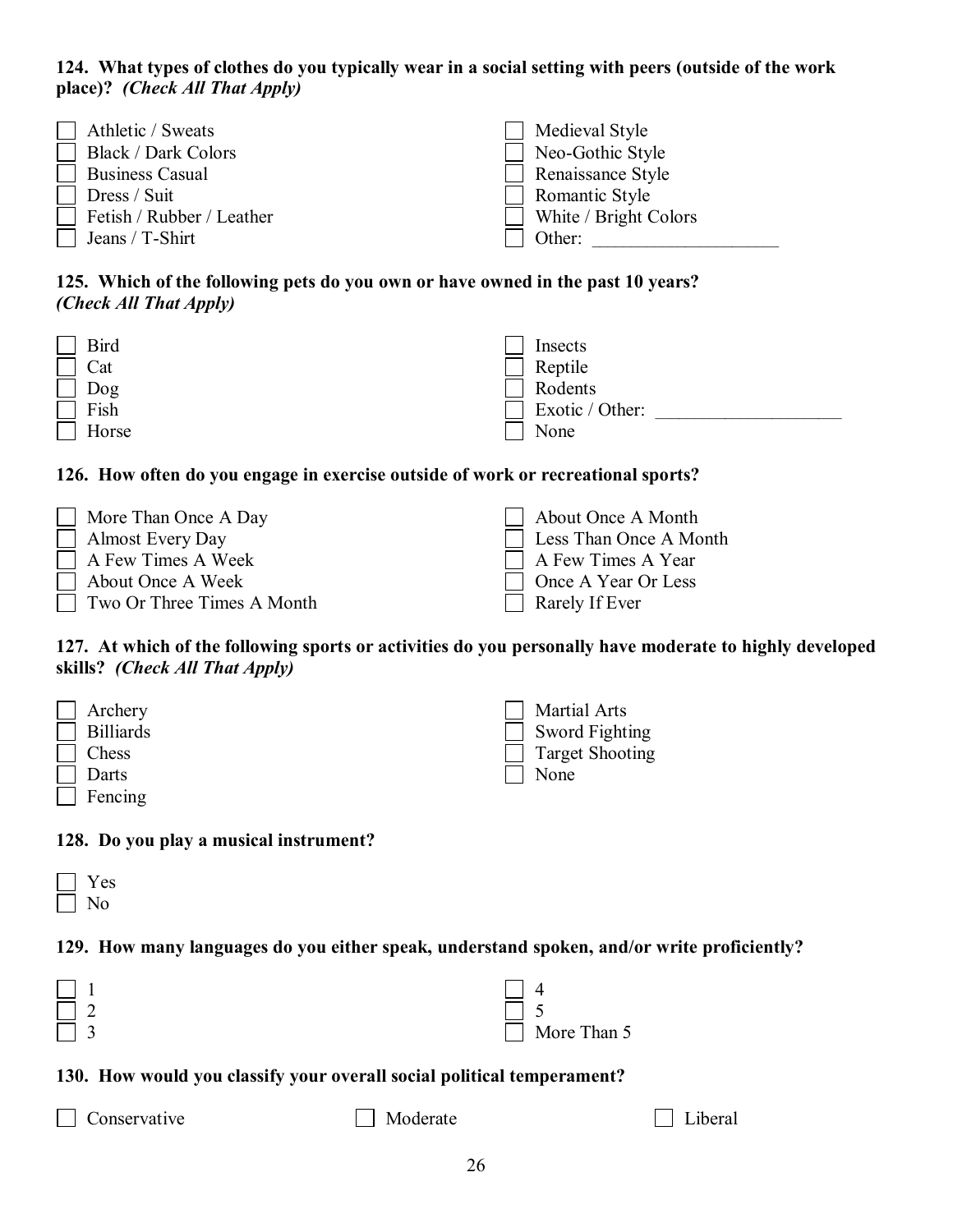#### **131. In which setting do you feel more comfortable?**

- Large Group Interactions Or Social Discourse
- One-On-One Interactions Or Social Discourse
- Equally Comfortable In Both Settings

**132. Have you ever devoted a significant portion of your time to the study of magick, demonology, or the occult?**

#### **133. Do you have any tattoos?**

| J.<br>۰, |
|----------|
| ١        |

#### **134. If yes, what is the theme of the majority of your tattoos?**

|        | $\Box$ Mainly Artistic  |
|--------|-------------------------|
|        | $\Box$ Mainly Spiritual |
| $\Box$ | Not Applicable          |

#### **135. Do you have any piercings (other than your ears)?**

#### **136. Do you have any major artificially induced body modifications?**

#### **137. Do you consider yourself Goth?**

| л<br>o. |
|---------|
|         |

**138. Have you ever attended a Society for Creative Anachronism (SCA), Live Action Role Playing (LARP), Renaissance, or other similarly related cultural event or festival?**

 Yes  $\Box$  No

#### **139. If yes, how often do you attend these events?**

| $\Box$ Once Every 2 Years | $\boxed{8}$ - 12 Times Yearly |
|---------------------------|-------------------------------|
| $\Box$ Once Yearly        | More Than 12 Times Yearly     |
| $\Box$ 2 - 4 Times Yearly | Very Rarely                   |
| $\Box$ 4 - 8 Times Yearly | $\Box$ Not Applicable         |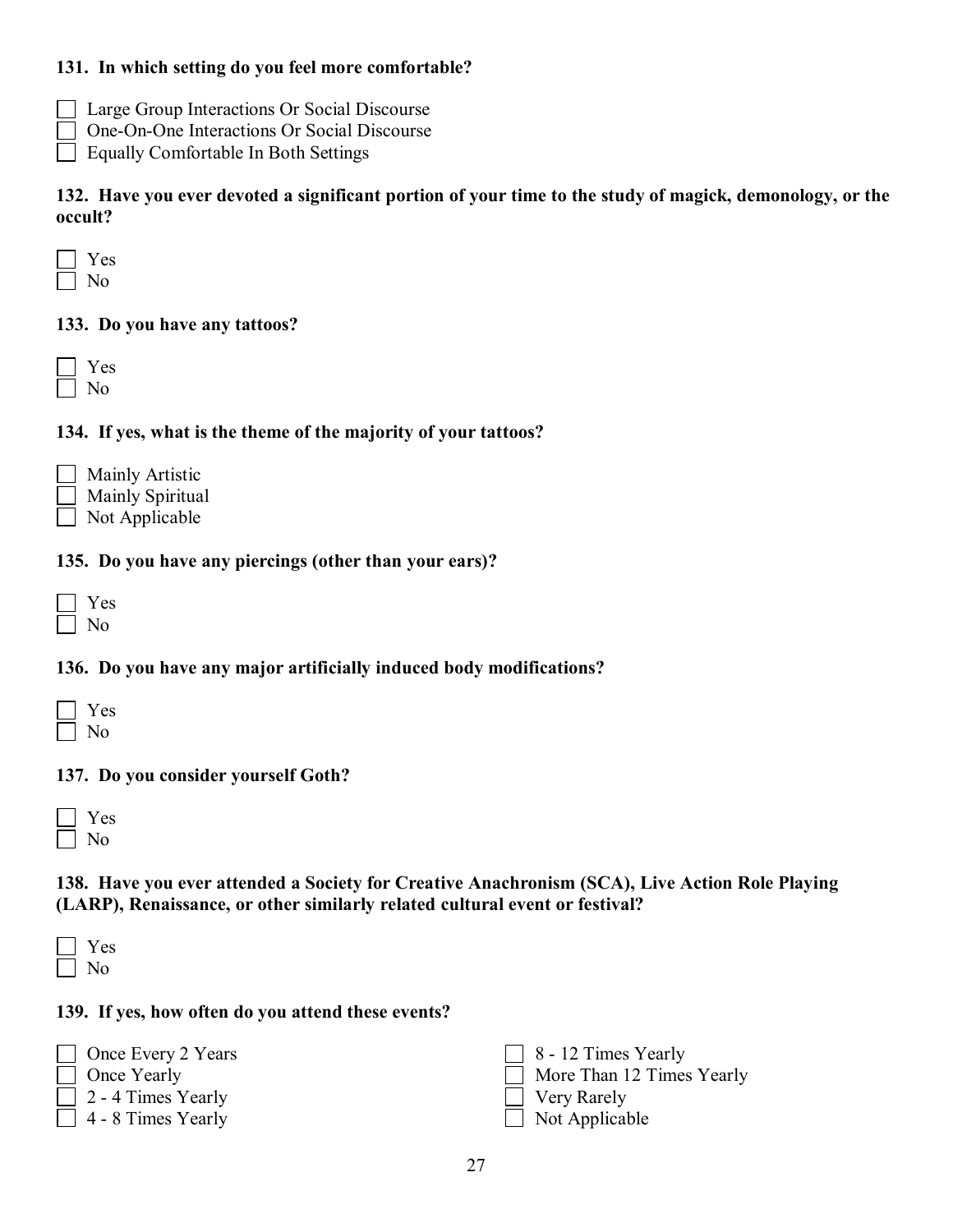#### **140. Have you ever attended science-fiction, fantasy, comic, or role-playing conventions?**

| a sa |
|------|
|      |

#### **141. If yes, how often do you attend these conventions?**

| $\Box$ Once Every 2 Years | $\vert$ 8 - 12 Times Yearly |
|---------------------------|-----------------------------|
| $\Box$ Once Yearly        | More Than 12 Times Yearly   |
| $\Box$ 2 - 4 Times Yearly | Very Rarely                 |
| $\Box$ 4 - 8 Times Yearly | $\Box$ Not Applicable       |

#### **142. Do you engage in Sadomasochistic (S&M) activities?**

#### **143. Are you involved in any club that engages in blood play?**

#### **144. Have you ever been convicted of a violent crime?**

#### **145. If yes, what kind?** *(Check All That Apply)*

| $\Box$ Aggravated Assault | $\Box$ Simple Battery |
|---------------------------|-----------------------|
| Murder                    | Other:                |
| Rape                      | $\Box$ Not Applicable |
| $\Box$ Robbery            |                       |

#### **146. Have you ever been a victim of a violent crime?**

| a sa |
|------|
|      |

## **147. If yes, what kind?** *(Check All That Apply)*

| <b>Aggravated Assault</b> | Simple Battery        |
|---------------------------|-----------------------|
| <b>Attempted Murder</b>   | Other:                |
| Rape                      | $\Box$ Not Applicable |
| Robbery                   |                       |

### **148. Have you ever exhibited violent tendencies towards animals outside of hunting or self-defense?**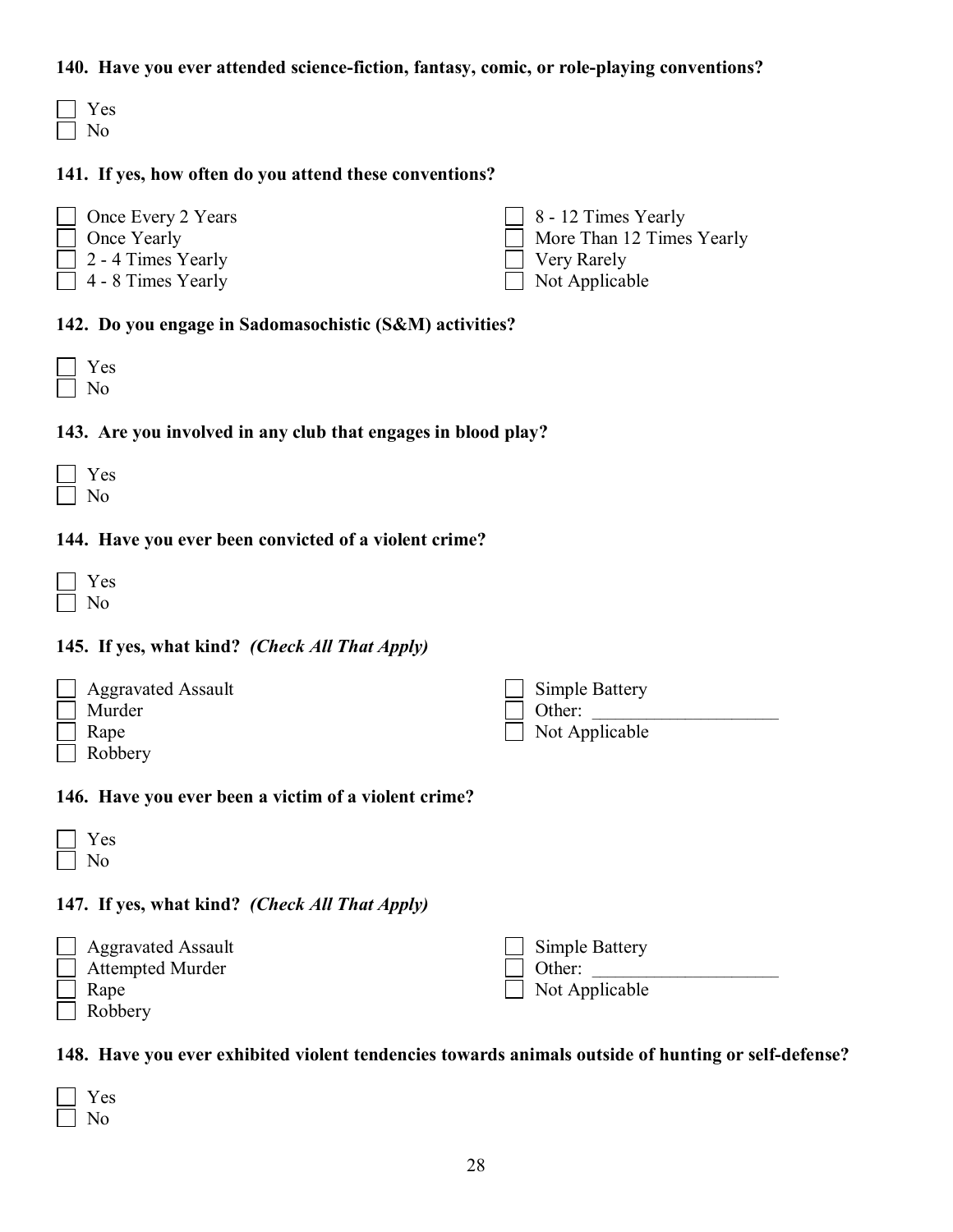#### **149. If yes, did this violence result in the death of the animal?**

| $\Box$ | <b>Yes</b>            |
|--------|-----------------------|
|        | No                    |
|        | $\Box$ Not Applicable |

**150. Have you ever been a victim of discrimination based on your personal lifestyle?**

| ═ |
|---|
|   |

**151. To the best of your recollection, did you ever suffer either physical or sexual abuse as a child?**

| Yes - Physical |
|----------------|
| Yes - Sexual   |

| Yes - Both |
|------------|
| Nο         |

**152. How would your classify the collective quality of your adulthood romantic relationships?** 

| Excellent        | $\Box$ Fair |
|------------------|-------------|
| $\Box$ Very Good | $\Box$ Poor |
| $\Box$ Good      |             |

**153. In the majority of adulthood romantic relationships or marriages that ended the primary person initiating the split was…**

| $\Box$ Myself     | $\Box$ Equally Mixed  |
|-------------------|-----------------------|
| $\Box$ My Partner | $\Box$ Not Applicable |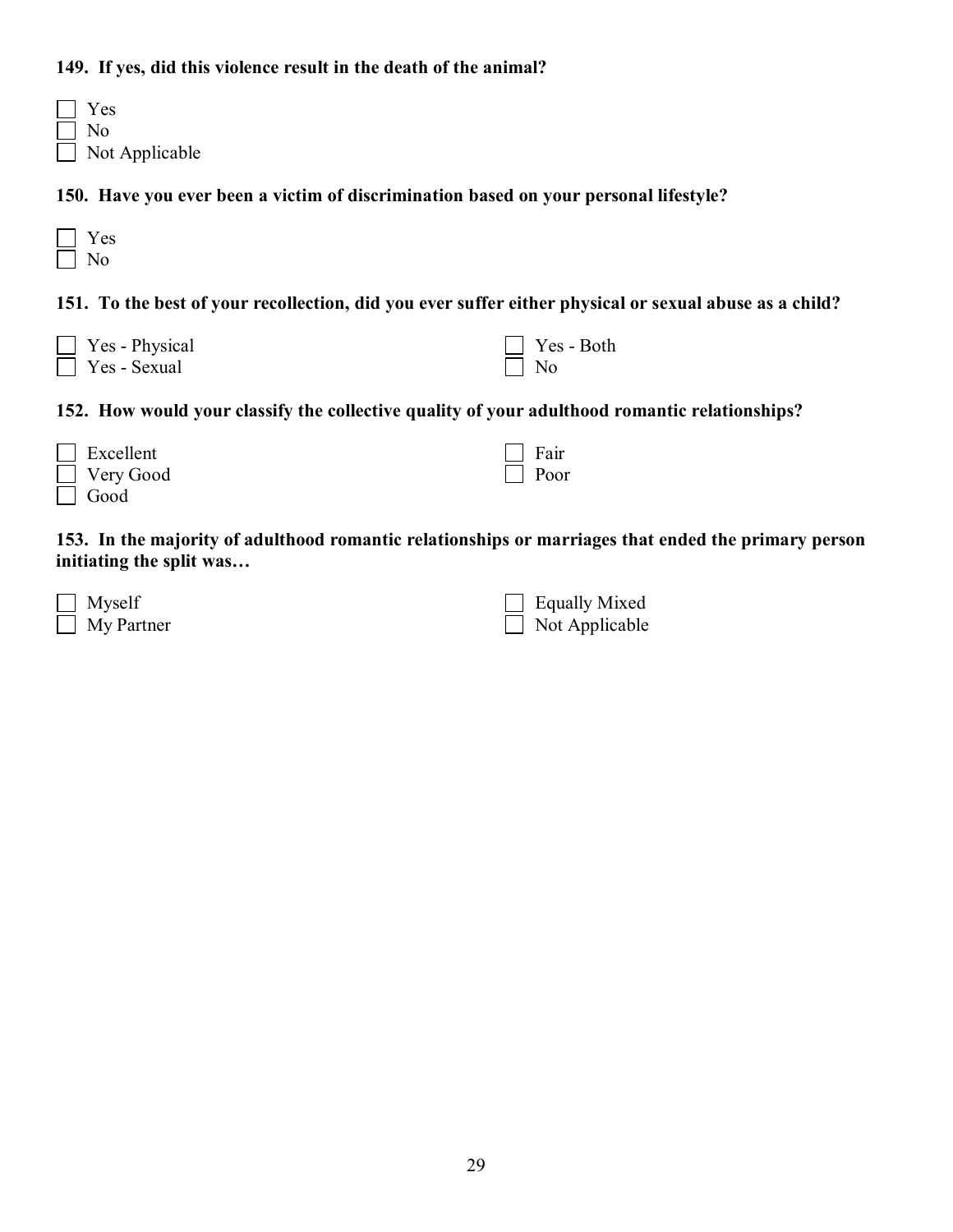# **Spiritual Beliefs**

**154. Do you associate yourself with any particular faith, discipline, paradigm (spiritual / fraternal), or religion?**

 Yes  $\sqrt{ }$ 1 No

#### **155. If yes, which faith, discipline, paradigm (spiritual / fraternal), or religion do you identify with?**  *(Check All That Apply)*

| Agnostic/Atheist/Secular/Humanist/Irreligious |  | Hermeticism                                   |
|-----------------------------------------------|--|-----------------------------------------------|
| African Syncretic                             |  | Hinduism                                      |
| (Voodoo/Vodoun/Hoodoo/Santeria/               |  | Islam                                         |
| Lukumi/Candomble/Palo Mayombe)                |  | Jainism                                       |
| Buddhism - Theravada                          |  | Juche                                         |
| Buddhism - Mahayana                           |  | Judaism                                       |
| Cainus Lupus                                  |  | Kheprianism                                   |
| Cao Dai                                       |  | Luciferianism                                 |
| Christianity                                  |  | Magick (Chaos / Enochian / Grimoire / Goetic) |
| ∗<br>Anabaptist                               |  | Mithrianism / Kalistree                       |
| ∗<br>Anglican                                 |  | Mysticism (Kabbalah / Rosicrucian / Sufism)   |
| $\ast$<br><b>Baptist</b>                      |  | Native American Mythology                     |
| Catholic<br>$\ast$                            |  | Neo-Druidism                                  |
| *<br>Charismatic                              |  | Neo-Paganism                                  |
| *<br>Eastern Orthodox                         |  | Occultism                                     |
| $\ast$<br>Evangelical                         |  | Rastafarianism                                |
| Jehovah's Witness<br>$\ast$                   |  | Reiki                                         |
| $\ast$<br>Lutheran                            |  | Satanism (LaVayen)                            |
| Methodist<br>*                                |  | Scientology                                   |
| $\ast$<br>Mormon                              |  | Sekhrian                                      |
| ∗<br>Oriental Orthodox                        |  | Setianism / Temple Of Set                     |
| $\ast$<br>Pentecostal                         |  | Shamanism                                     |
| Presbyterian<br>∗                             |  | Shinto                                        |
| $\ast$<br>Protestant                          |  | Sikhism                                       |
| $\ast$<br><b>Reformed Protestant</b>          |  | Spiritism                                     |
| *<br>Seventh-Day Adventist                    |  | Temple Of The Vampire                         |
| Unitarian<br>*                                |  | Tenrikyo                                      |
| Confucianism                                  |  | Thelema (O.T.O / Argenteum Astrum)            |
| Daoism / Taoism                               |  | Theosophy                                     |
| Deism                                         |  | Tiamantis                                     |
| Demonolatry                                   |  | Unitarian Universalism                        |
| Discordianism                                 |  | Wicca                                         |
| Divination                                    |  | Zoroastrianism / Mazdaism                     |
| Dragon Rouge                                  |  | Other:                                        |
| Freemasonry / Knights Templar                 |  | Not Applicable                                |
| Gnosticism                                    |  |                                               |
|                                               |  |                                               |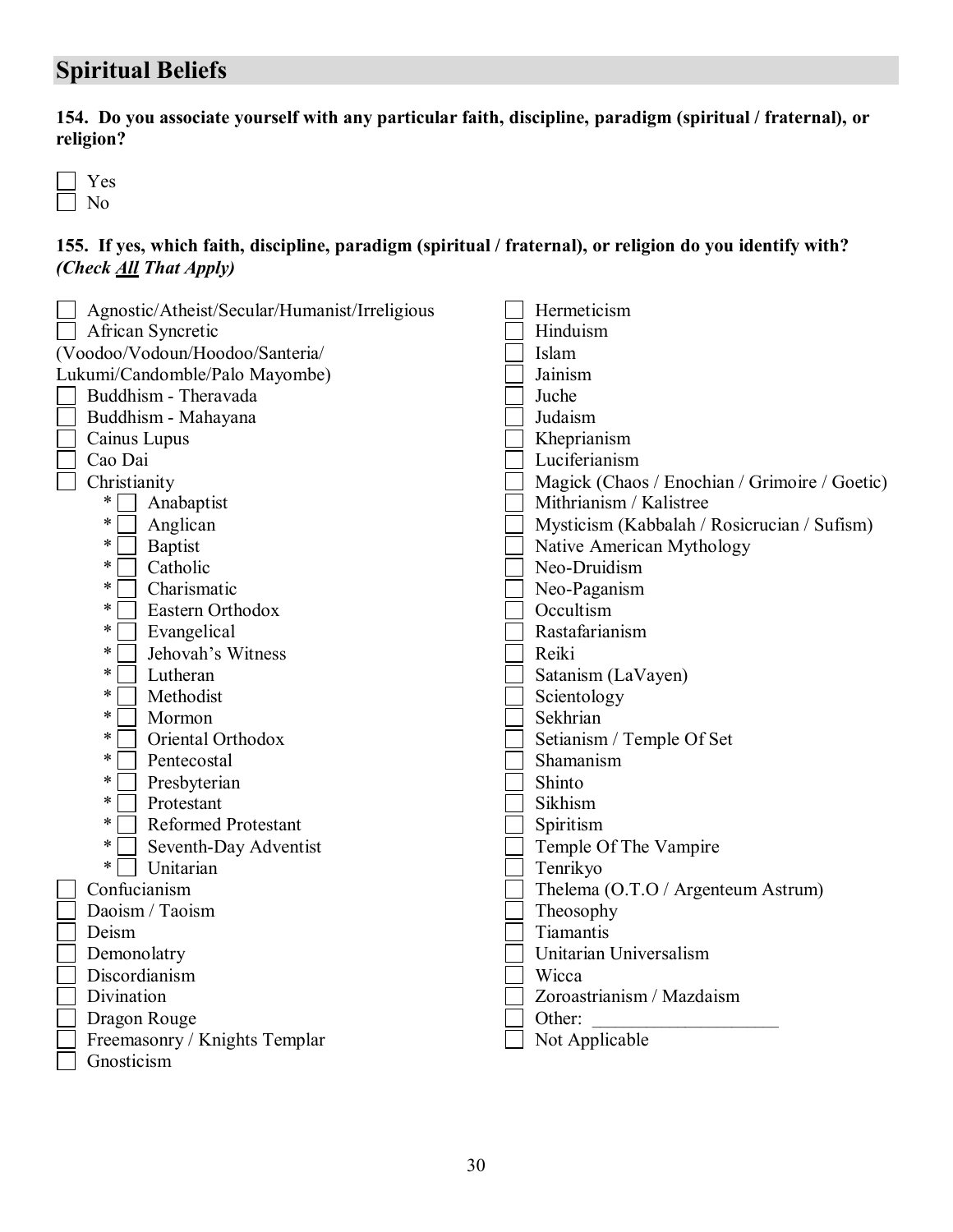#### **156. Which faith, discipline, paradigm (spiritual / fraternal), or religion do you identify with the most?**  *(Check Only One)*

| Agnostic/Atheist/Secular/Humanist/Irreligious | Hermeticism                                   |
|-----------------------------------------------|-----------------------------------------------|
| African Syncretic                             | Hinduism                                      |
| (Voodoo/Vodoun/Hoodoo/Santeria/               | Islam                                         |
| Lukumi/Candomble/Palo Mayombe)                | Jainism                                       |
| Buddhism - Theravada                          | Juche                                         |
| Buddhism - Mahayana                           | Judaism                                       |
| Cainus Lupus                                  | Kheprianism                                   |
| Cao Dai                                       | Luciferianism                                 |
| Christianity                                  | Magick (Chaos / Enochian / Grimoire / Goetic) |
| $\ast$<br>Anabaptist                          | Mithrianism / Kalistree                       |
| $\ast$<br>Anglican                            | Mysticism (Kabbalah / Rosicrucian / Sufism)   |
| $\ast$<br><b>Baptist</b>                      | Native American Mythology                     |
| $\ast$<br>Catholic                            | Neo-Druidism                                  |
| ∗<br>Charismatic                              | Neo-Paganism                                  |
| *<br>Eastern Orthodox                         | Occultism                                     |
| *<br>Evangelical                              | Rastafarianism                                |
| $\ast$<br>Jehovah's Witness                   | Reiki                                         |
| ∗<br>Lutheran                                 | Satanism (LaVayen)                            |
| *<br>Methodist                                | Scientology                                   |
| *<br>Mormon                                   | Sekhrian                                      |
| Oriental Orthodox<br>*                        | Setianism / Temple Of Set                     |
| ∗<br>Pentecostal                              | Shamanism                                     |
| *<br>Presbyterian                             | Shinto                                        |
| $\ast$<br>Protestant                          | Sikhism                                       |
| Reformed Protestant<br>*                      | Spiritism                                     |
| ∗<br>Seventh-Day Adventist                    | Temple Of The Vampire                         |
| Unitarian<br>$\ast$                           | Tenrikyo                                      |
| Confucianism                                  | Thelema (O.T.O / Argenteum Astrum)            |
| Daoism / Taoism                               | Theosophy                                     |
| Deism                                         | Tiamantis                                     |
| Demonolatry                                   | Unitarian Universalism                        |
| Discordianism                                 | Wicca                                         |
| Divination                                    | Zoroastrianism / Mazdaism                     |
| Dragon Rouge                                  | Other:                                        |
| Freemasonry / Knights Templar                 | Not Applicable                                |
| Gnosticism                                    |                                               |
|                                               |                                               |

**157. If you identify with multiple faiths, disciplines, paradigms (spiritual / fraternal), or religions please describe the synchronicity or philosophical blending of your beliefs below:**

\_\_\_\_\_\_\_\_\_\_\_\_\_\_\_\_\_\_\_\_\_\_\_\_\_\_\_\_\_\_\_\_\_\_\_\_\_\_\_\_\_\_\_\_\_\_\_\_\_\_\_\_ < Multiple Line Field - Use As Much Space As Needed >

Not Applicable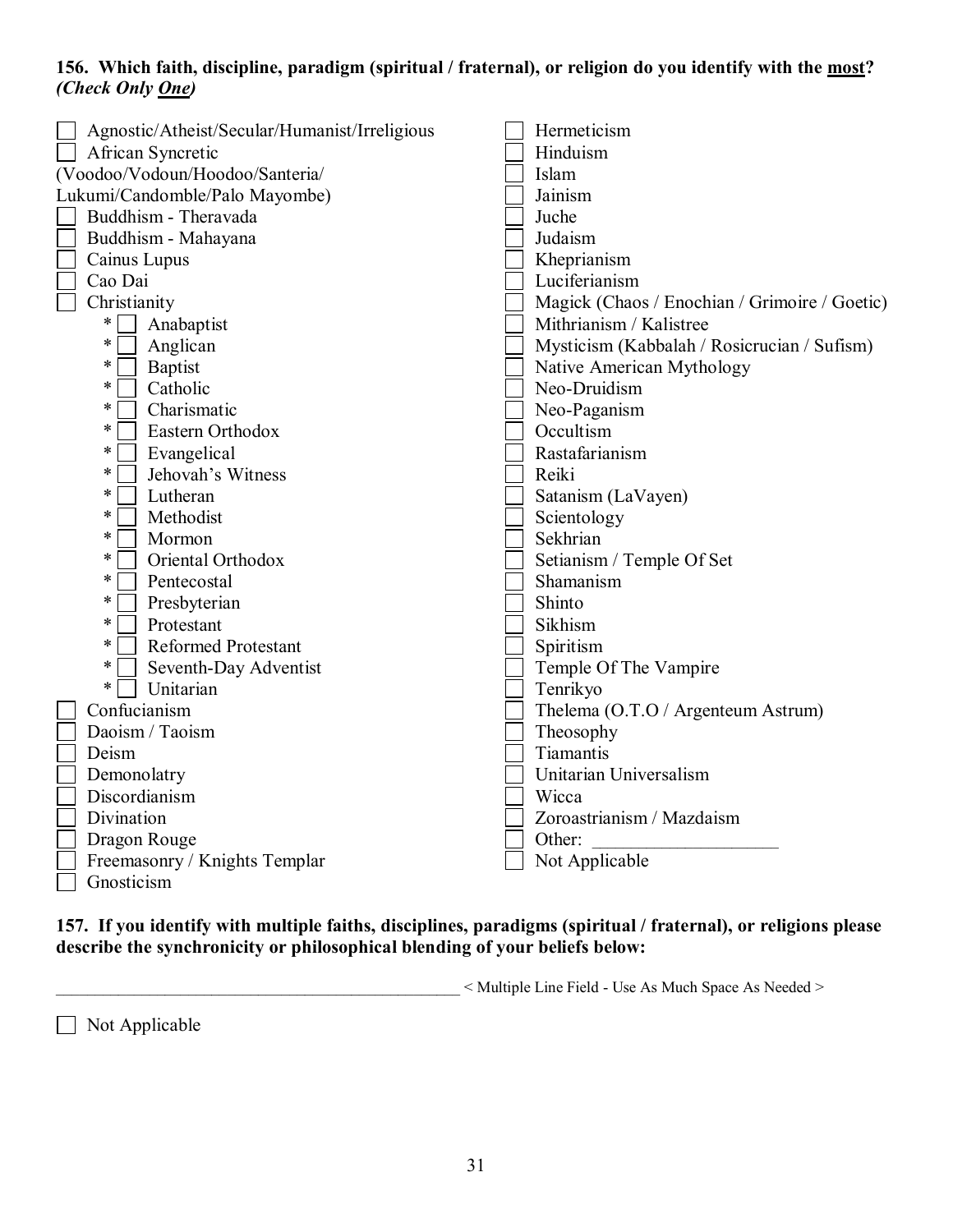#### **158. Do you personally hold a belief of religious pluralism?**

*People with pluralist beliefs make no distinction between faith systems, viewing each one as valid within a particular culture*

| c<br>═ |
|--------|
|        |

#### **159. Do you personally hold a belief of religious exclusivism?**

*People with exclusivist beliefs typically explain other religions as either in error, or as corruptions or counterfeits of the true faith.* 

| ÷<br>═ |
|--------|
| ۱      |

#### **160. Do you personally hold a belief of religious inclusivism?**

*People with inclusivist beliefs recognize some truth in all faith systems, highlighting agreements and minimizing differences, but see their own faith as in some way ultimate.*

| o. |
|----|
|    |

#### **161. Do you personally hold a belief of religious syncretism?**

*People with syncretistic views blend the views of a variety of different religions or traditional beliefs into a unique fusion which suits their particular experience and context.*

#### **162. Do you attend either formal or informal religious or faith services?**

#### **163. If yes, how often do you attend services?**

| $\Box$ More Than Once Daily  | Monthly                                      |
|------------------------------|----------------------------------------------|
| $\Box$ Once Daily            | $\Box$ Less Than 6 Times Yearly              |
| $\Box$ More Than Once Weekly | $\Box$ Only On Special Occasions or Holidays |
| $\Box$ Once Weekly           | Not Applicable                               |

#### **164. If yes, what type of services do you attend?** *(Check All That Apply)*

| Church / Chapel / Worship      | $\vert$ Temple        |
|--------------------------------|-----------------------|
| Mass                           | $\vert$ Other:        |
| $\Box$ Prayer Study / Teaching | $\Box$ Not Applicable |
| $\Box$ Rituals / Ceremonies    |                       |
| $\vert$ Synagogue              |                       |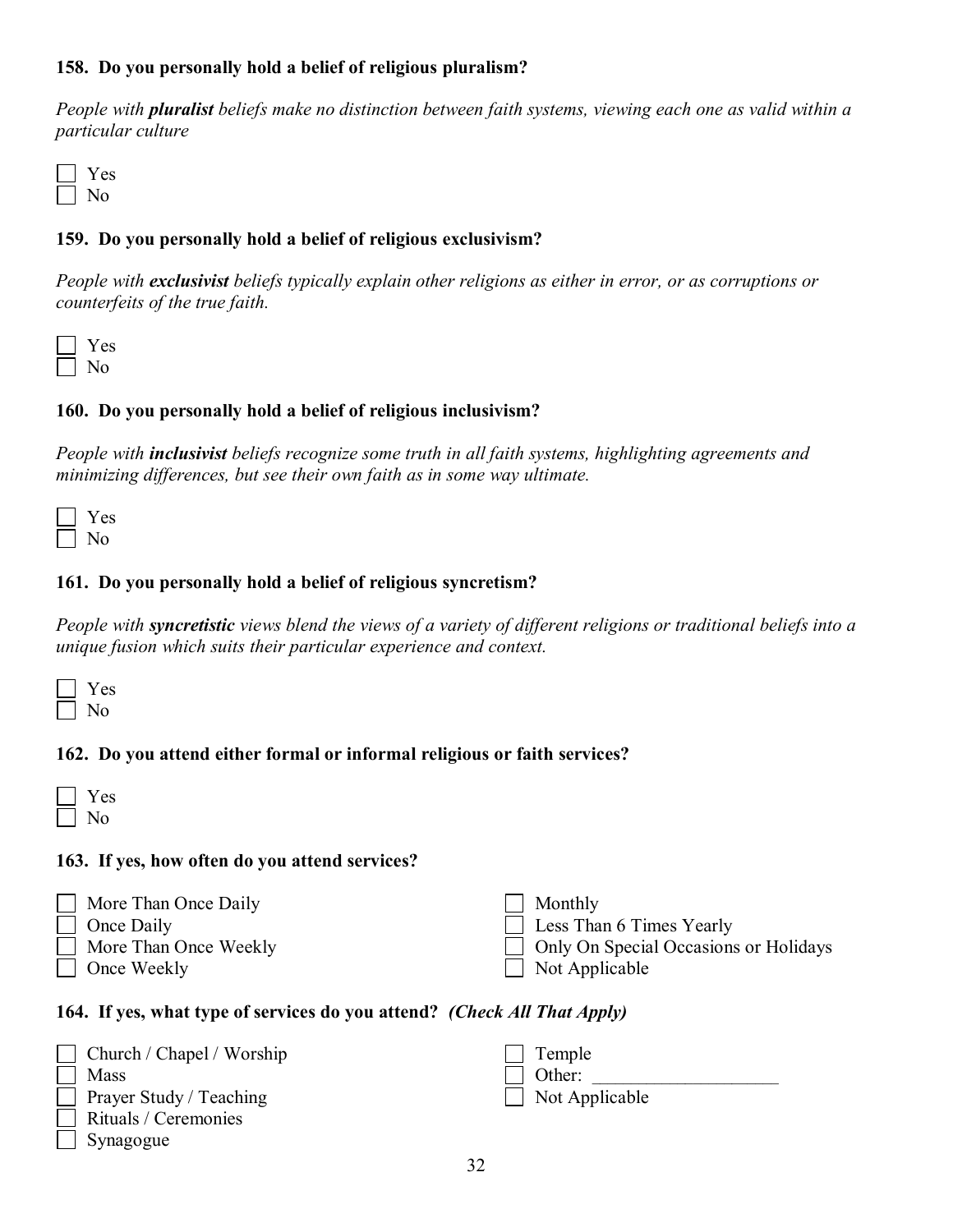**165. Are you descended within three generations from tribal peoples such as Native American or South American Tribes, India, Celtic, African, Arab, or an Asian tribe that currently still practice tribal customs?**

**166. Do you attend any tribal worship or do you follow a particular tribe's faith such as: Massai, Cherokee, Blackfoot/Kickapoo, Carribean, or African?**

**167. Do you believe in the existence of a monotheistic deity or one God (god)?**

| ÷<br>− |
|--------|
|        |

**168. Do you ever struggle with your own spirituality and belief system as it relates to the nature of your vampirism?**

| Yes                   |
|-----------------------|
| $\Box$ No             |
| $\Box$ Not Applicable |

#### **169. Do you consider yourself to have a pronounced dark nature?**

#### **170. Do you acknowledge the existence of Otherkin?**

*Otherkin is a subculture made up of people who describe themselves as being non-human in some way, sometimes believing themselves to be mythological or legendary creatures. Most otherkin believe that they have non-human aspects that are either spiritual or philosophical in nature. Some otherkin claim that they are human in a physical sense, but non-human in a mental or spiritual one. Still others believe themselves to be biologically non-human with a direct relation to the species they associate themselves with or descended from that species.*

\* Optional: If yes, which of the above explanations of Otherkin do you agree with?

\_\_\_\_\_\_\_\_\_\_\_\_\_\_\_\_\_\_\_\_\_\_\_\_\_\_\_\_\_\_\_\_\_\_\_\_\_\_\_\_\_\_\_\_\_\_\_\_\_\_\_\_ < Multiple Line Field - Use As Much Space As Needed >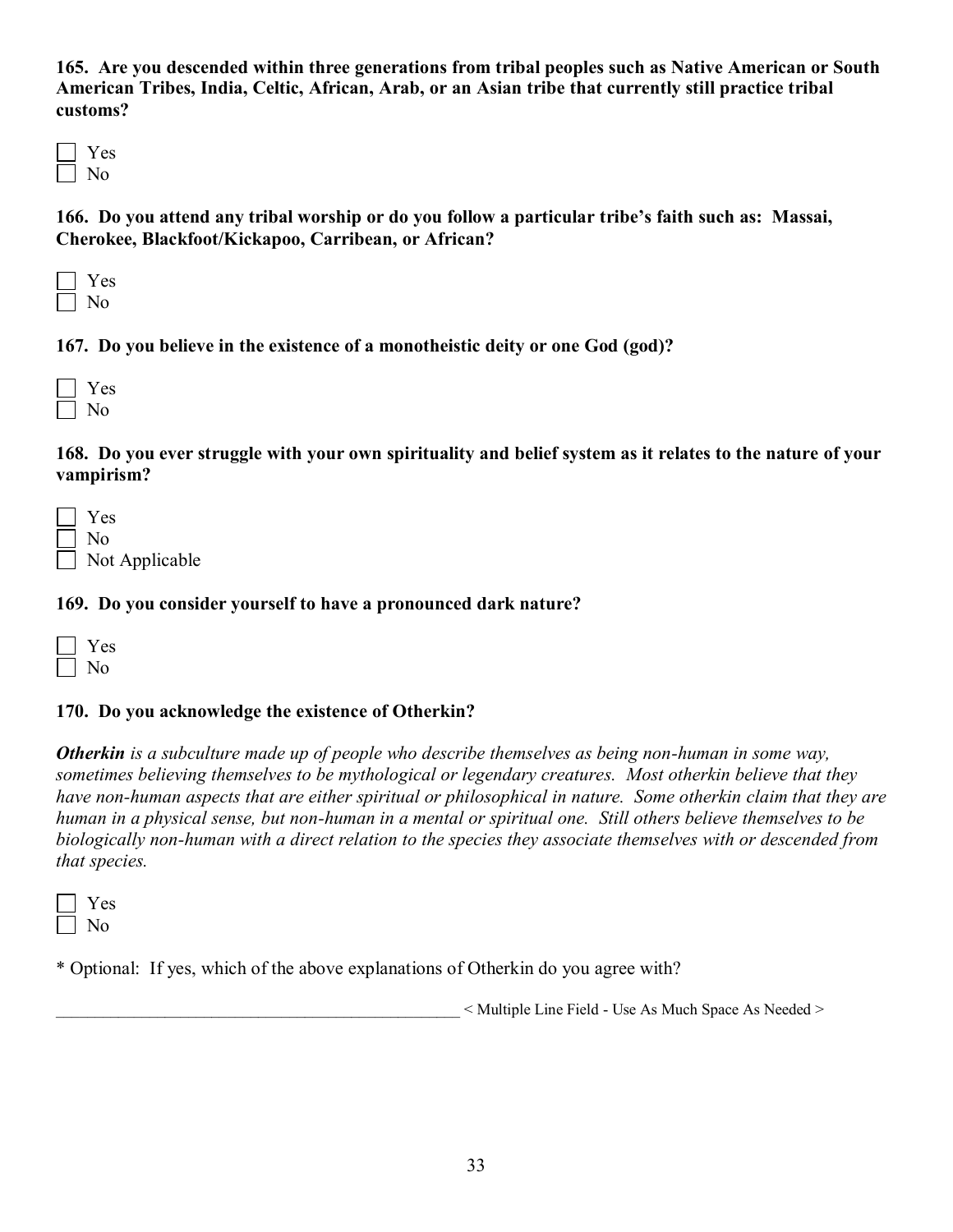#### **171. If yes, which types of Otherkin and other various subclasses do you believe exist?**  *(Check All That Apply)*

| Ancients / Reincarnates<br>Angelics / Angels<br>Demonics / Demons<br>Dragons<br>Elves<br>Fae / Fairies<br>Gargoyles |  | Pegasus<br>Phoenix<br>Star Seeds / Andromedians<br>Therians<br>Unicorns<br>Vampires<br>Watchers |
|---------------------------------------------------------------------------------------------------------------------|--|-------------------------------------------------------------------------------------------------|
| Gryphons                                                                                                            |  | Werewolves                                                                                      |
| Guardians<br>Lightworkers / Oracles                                                                                 |  | Other:<br>Not Applicable                                                                        |

### **172. Which types of Otherkin do you consider yourself to be?** *(Check All That Apply)*

| Ancient / Reincarnate | Pegasus                 |
|-----------------------|-------------------------|
| Angelic / Angel       | Phoenix                 |
| Demonic / Demon       | Star Seed / Andromedian |
| Dragon                | Therian                 |
| Elf                   | Unicorn                 |
| Fae / Fairy           | Vampire                 |
| Gargoyle              | Watcher                 |
| Gryphon               | Werewolf                |
| Guardian              | Other:                  |
| Lightworker / Oracle  | None                    |

#### **173. Do you believe in the existence of either Indigo or Crystal Children / Adults?**

*Indigo Children is a term used to refer to a set of children having certain special psychological and spiritual attributes. The indigo child concept was first publicized by the book The Indigo Children, written by Lee Carroll and Jan Tober. The adjective "indigo" is used because it is claimed these children appear to have an indigo-hued aura.*

#### *Characteristics Of Indigo Children:*

- *- They come into the world with a feeling of royalty (and often act like it)*
- *They have a feeling of "deserving to be here", and are surprised when others don't share that.*
- *Self-worth is not a big issue. They often tell the parents "who they are."*
- *They have difficulty with absolute authority (authority without explanation or choice).*
- *They simply will not do certain things; for example, waiting in line is difficult for them.*
- *They get frustrated with systems that are ritually oriented and don't require creative thought.*

*- They often see better ways of doing things, both at home and in school, which makes them seem like "system busters" (nonconforming to any system).*

*- They seem antisocial unless they are with their own kind. If there are no others of like consciousness around them, they often turn inward, feeling like no other human understands them. School is often extremely difficult for them socially.*

*- They will not respond to "guilt" discipline ("Wait till your father gets home and finds out what you did").*

*- They are not shy in letting you know what they need.*

*Source: The Indigo Children; Lee Carroll & Jan Tober*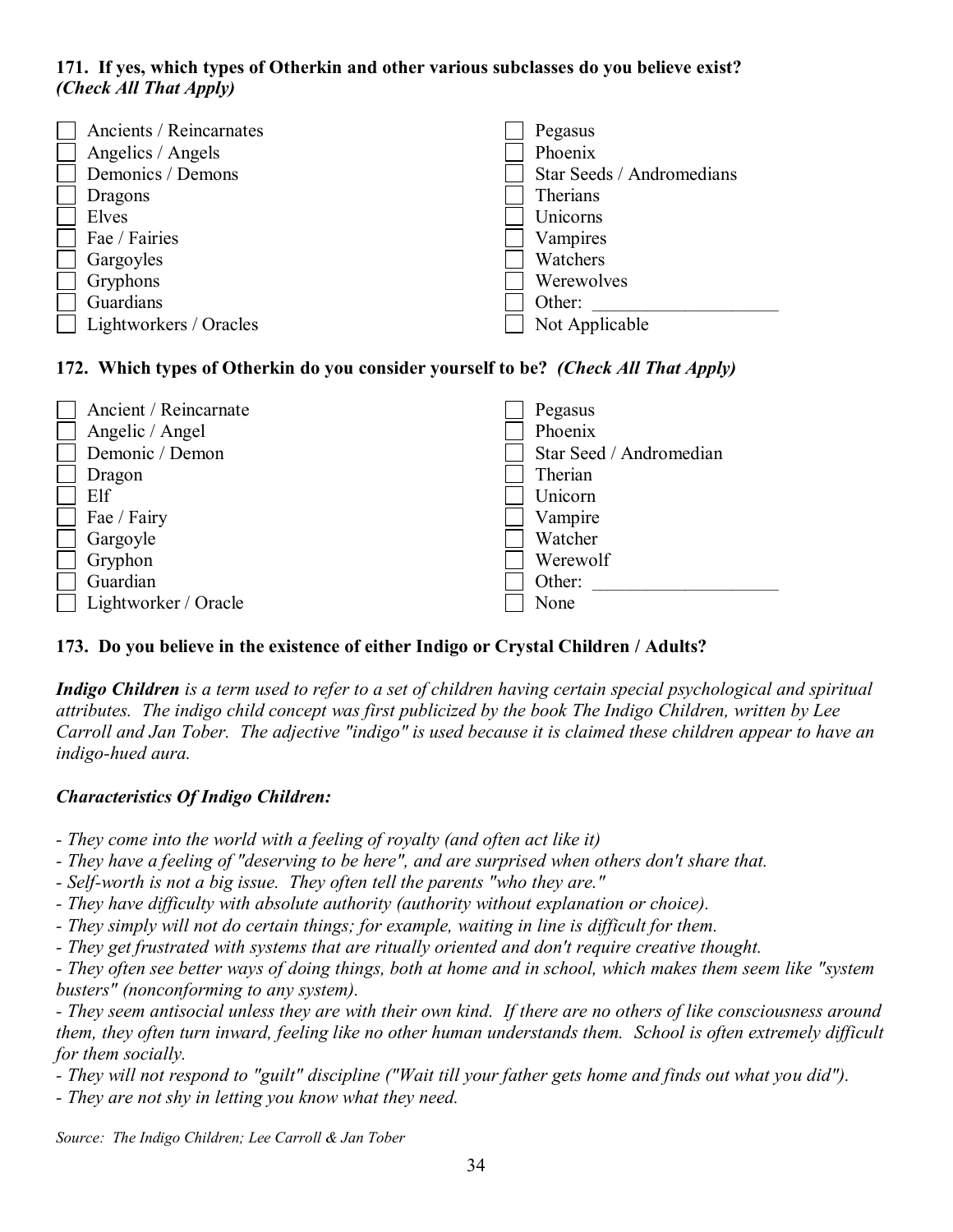*Crystal Children is a term similar to that of indigo children but these children are purported to be extremely powerful psychics whose main purpose is to take humanity to the next level of our evolution, reveal to us our inner power and divinity. They often function in groups rather than as individuals and share a unity consciousness as well as being awakened from birth. Crystal children are claimed to have an opalescent aura of multi-color pastel hues.*

 Yes - Indigo Yes - Crystal

 Yes - Both No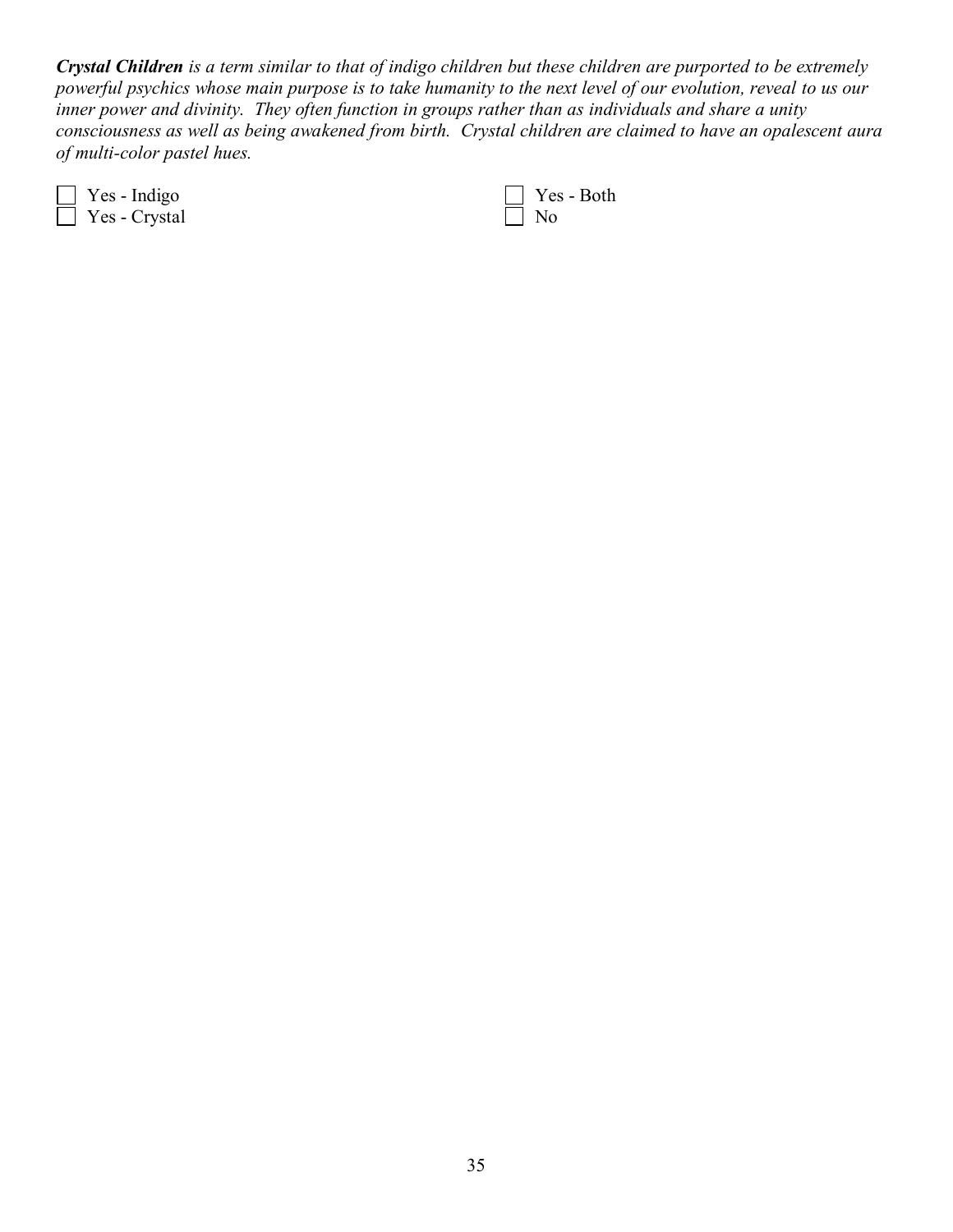# **Awakening**

*An Awakening is the physical, spiritual, and mental changes that occur when someone becomes aware (for the purpose of this study) of their latent vampire nature.*

#### **174. Do you believe that everyone is capable of awakening or that only certain persons can ever accomplish this?**

| $\Box$ Everyone       |
|-----------------------|
| Limited Individuals   |
| $\Box$ Not Applicable |

#### **175. An awakening is a process that occurs throughout one's lifetime; not a temporary state of transition:**

mpletely Agree Generally Agree

| $\Box$ Generally Disagree  |
|----------------------------|
| $\Box$ Completely Disagree |

### **176. Do you consider yourself having been awakened or partially awakened from birth?**

| <b>Yes</b>            |
|-----------------------|
| -No                   |
| $\Box$ Not Applicable |

### **177. To the best of your recollection, did you experience enhanced psychic sensitivities as a child?**

# **178. To the best of your recollection, did you have dreams of past lives as a child?**

| 2<br>═ |
|--------|
|        |

## **179. To the best of your recollection, did you have an awareness of being a vampire as a child?**

| <b>Yes</b>     |
|----------------|
| No             |
| Not Applicable |

#### **180. At what age did you become physically awakened?**

| 30 - 34 Years Of Age<br>Specific Age:                 |  |
|-------------------------------------------------------|--|
| 34 - 39 Years Of Age<br>Under 14 Years Of Age         |  |
| 40 - 44 Years Of Age<br>14 - 15 Years Of Age          |  |
| 45 - 49 Years Of Age<br>16 - 17 Years Of Age          |  |
| 50 - 54 Years Of Age<br>18 - 19 Years Of Age          |  |
| $\Box$ Over 54 Years Of Age<br>  20 - 24 Years Of Age |  |
| $\perp$ 25 - 29 Years Of Age<br>Not Applicable        |  |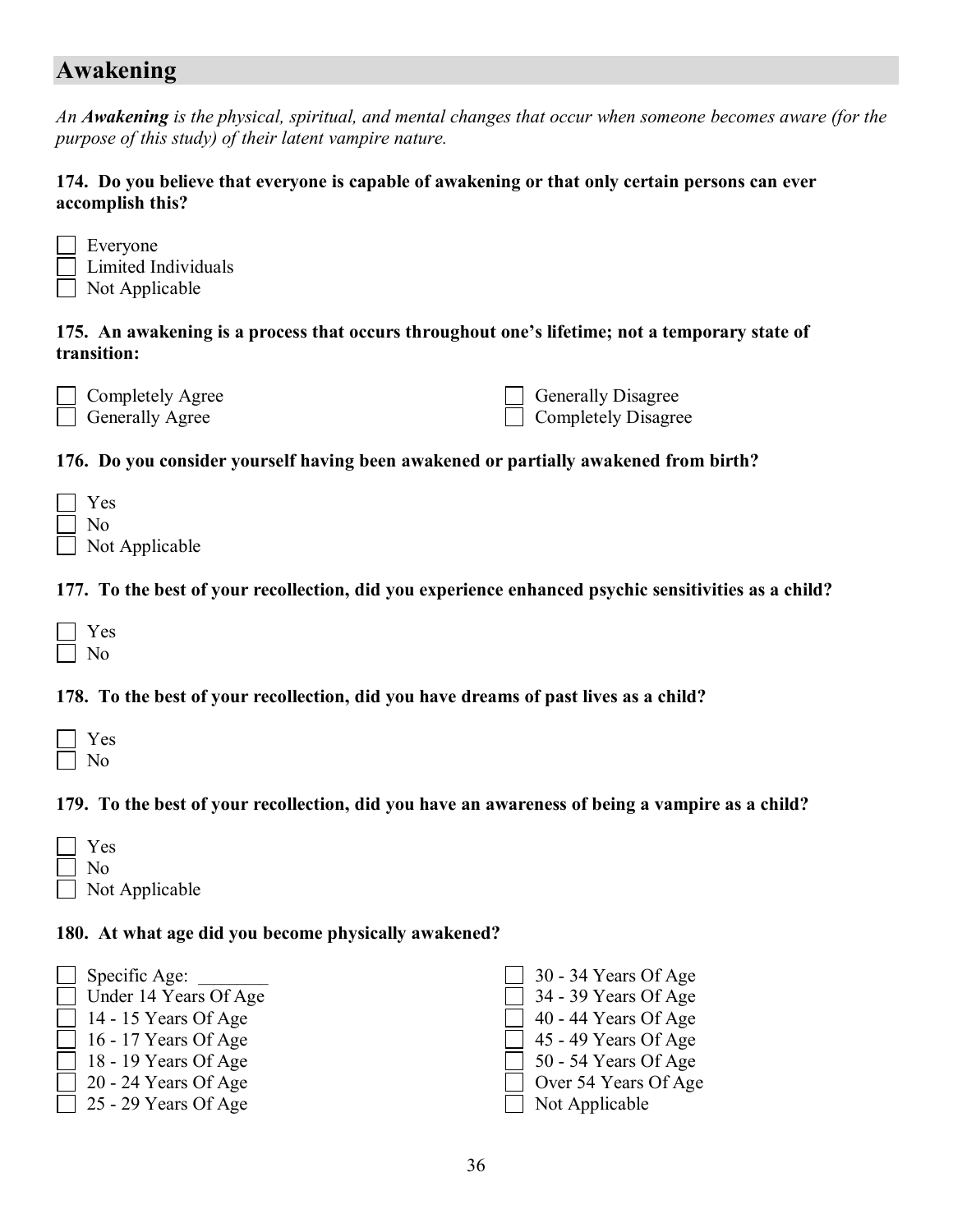## **181. Approximately what year did this occur?**

Year:  $\frac{1}{\sqrt{1-\frac{1}{2}} \cdot \frac{1}{\sqrt{1-\frac{1}{2}} \cdot \frac{1}{2}} \cdot \frac{1}{\sqrt{1-\frac{1}{2}} \cdot \frac{1}{2}}$ 

 $\Box$  Not Applicable

### **182. At what age did you become emotionally / mentally awakened?**

 $\Box$  Specific Age:  $\Box$ Under 14 Years Of Age  $\Box$  14 - 15 Years Of Age  $\Box$  16 - 17 Years Of Age 18 - 19 Years Of Age 20 - 24 Years Of Age  $\Box$  25 - 29 Years Of Age

| 30 - 34 Years Of Age |
|----------------------|
| 35 - 39 Years Of Age |
| 40 - 44 Years Of Age |
| 45 - 49 Years Of Age |
| 50 - 54 Years Of Age |
| Over 54 Years Of Age |
| Not Applicable       |

## **183. Approximately what year did this occur?**

Year:

Not Applicable

## **184. At what age did you become spiritually awakened?**

| $\Box$ Specific Age:         | $\Box$ 30 - 34 Years Of Age |
|------------------------------|-----------------------------|
| $\Box$ Under 14 Years Of Age | $\Box$ 35 - 39 Years Of Age |
| $\Box$ 14 - 15 Years Of Age  | $\Box$ 40 - 44 Years Of Age |
| $\Box$ 16 - 17 Years Of Age  | $\Box$ 45 - 49 Years Of Age |
| $\Box$ 18 - 19 Years Of Age  | $\Box$ 50 - 54 Years Of Age |
| $\Box$ 20 - 24 Years Of Age  | $\Box$ Over 54 Years Of Age |
| $\Box$ 25 - 29 Years Of Age  | $\Box$ Not Applicable       |

#### **185. Approximately what year did this occur?**

Year:

 $\Box$  Not Applicable

## **186. Did emotional / mental and spiritual awakening occur at the same time?**

| $\Box$ | Yes                   |
|--------|-----------------------|
|        | $\vert$   No          |
|        | $\Box$ Not Applicable |

#### **187. If no, how far apart did they occur?**

| $\Box$ Weeks   | $\Box$ 3 Years        |
|----------------|-----------------------|
| $\Box$ Months  | $\Box$ 4 Years        |
| $\Box$ 1 Year  | □ 5 Or More Years     |
| $\Box$ 2 Years | $\Box$ Not Applicable |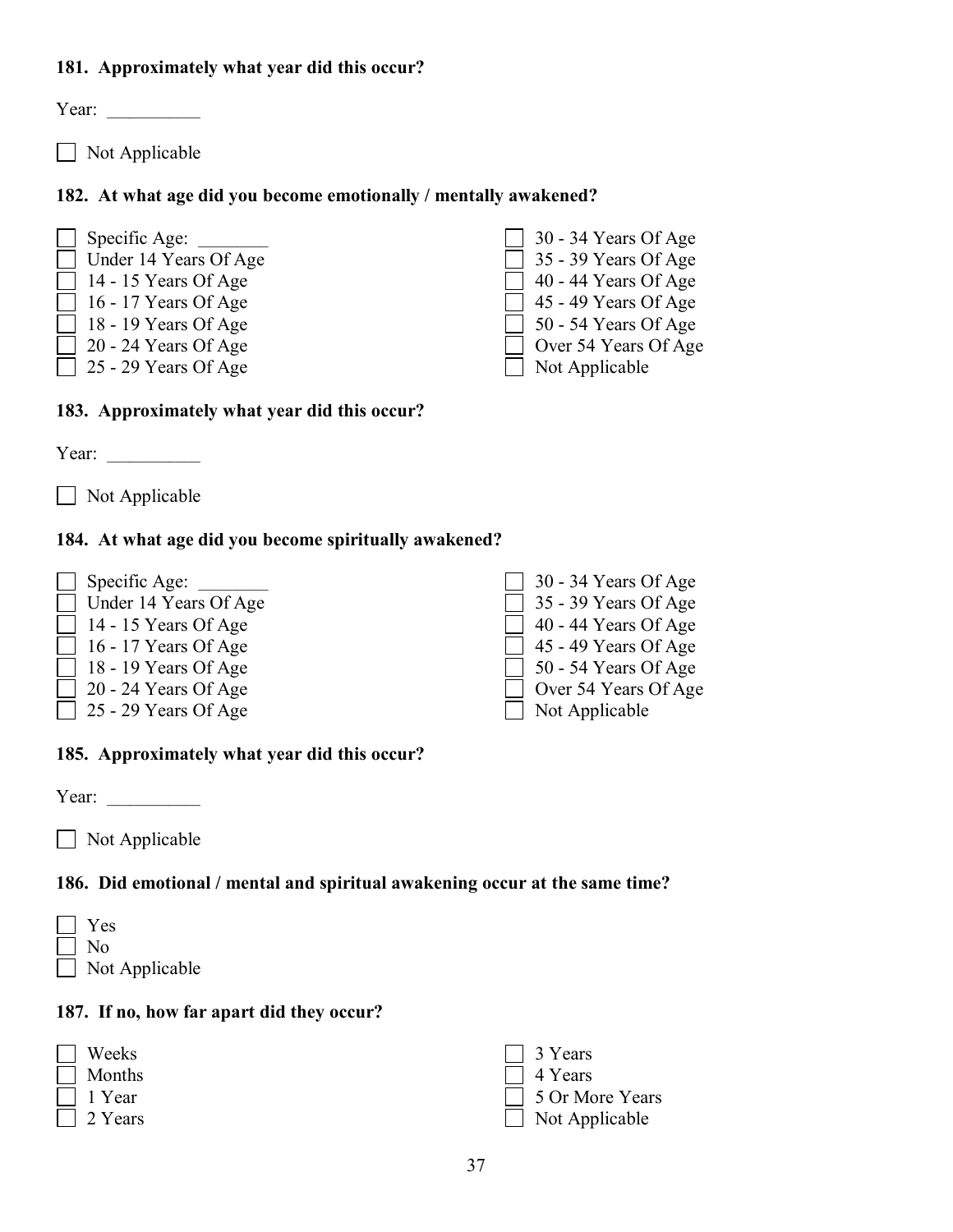## **188. If they did not occur at the same time, which occurred first?**

| Emotional / Mental Awakening |
|------------------------------|
| $\Box$ Spiritual Awakening   |

Not Applicable

## **189. Did you have access to other awakened individuals or vampire community written relevant articles / resources during the time of your awakening?**

 Yes - Awakened Individuals Yes - Awakening Articles / Resources No

| es | <b>Both</b> |
|----|-------------|
|    |             |

Г

Not Applicable

## **190. Was another vampire involved in you awakening?**

| Yes            |
|----------------|
| No.            |
| Not Applicable |

### **191. If yes, was this someone you met in the process or someone you had known beforehand while you were still in a latent state?**

|  |  | Someone met during the awakening |
|--|--|----------------------------------|
|  |  |                                  |

- Someone known prior to the awakening
- Not Applicable

### **192. How far into your awakening was it before you interacted with another vampire?**

| Immediately | $\Box$ 1 Year         |
|-------------|-----------------------|
| $\Box$ Days | $\Box$ 2 Years        |
| Weeks       | 3 Years Or More       |
| Months      | $\Box$ Not Applicable |

#### **193. Have you ever felt drawn to another person to whom you felt their psychic energy was similar to your own?**

## **194. If yes, did that person later identify himself as a vampire as a result of that meeting?**

| $\blacksquare$ | Yes                   |
|----------------|-----------------------|
|                | N <sub>0</sub>        |
|                | $\Box$ Not Applicable |

#### **195. Have you ever felt drawn to another person to whom you felt their psychic energy was dissimilar to your own?**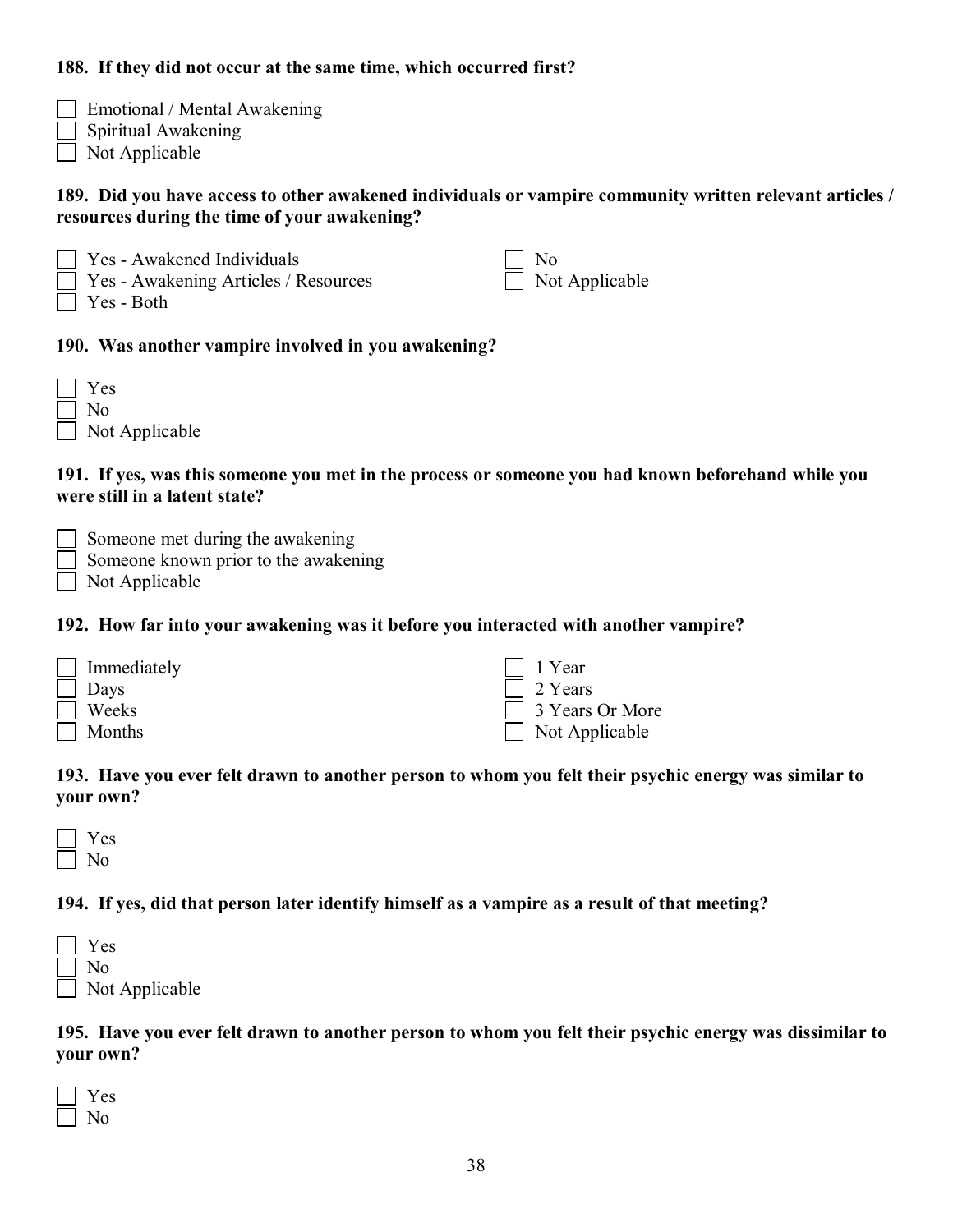## **196. If yes, did that person later identify himself as a vampire as a result of that meeting?**

| $\Box$ | Yes                   |
|--------|-----------------------|
|        | $\vert$   No          |
|        | $\Box$ Not Applicable |

**197. Do you believe in the concept of innate or inborn psi ability in humans (humans born with natural psychic or psi abilities)?**

## **198. What, if any physical or psychological symptoms did you manifest during your awakening?**  *(Check All That Apply)*

| Agoraphobia                             | Insomnia                           |
|-----------------------------------------|------------------------------------|
| Changes In Food Cravings                | Mood Changes                       |
| Claustrophobia                          | Nightmares                         |
| Depression                              | Overall Increase In Sensitivity    |
| Desire To Seek Out Similar Individuals  | Photosensitivity                   |
| Developed New Habits                    | <b>Psychic Sensitivities</b>       |
| Disorientation                          | Seeing Auras                       |
| Dream Walking                           | Seeing Energy Signatures           |
| Headaches                               | Sleep Pattern Reversal (Night/Day) |
| <b>Increased Appetite</b>               | <b>Temperature Sensitivity</b>     |
| <b>Increased Creativity</b>             | Other:                             |
| <b>Increased Paranormal Experiences</b> | Not Applicable                     |

#### **199. How frequently have you experienced suicidal thoughts or tendencies prior to your awakening?**

| $\Box$ Very Often   | $\Box$ Rarely         |
|---------------------|-----------------------|
| $\Box$ Fairly Often | $\Box$ Never          |
| $\Box$ Occasionally | $\Box$ Not Applicable |

## **200. How frequently have you experienced suicidal thoughts or tendencies after your awakening?**

| $\Box$ Very Often   | $\Box$ Rarely         |
|---------------------|-----------------------|
| $\Box$ Fairly Often | $\Box$ Never          |
| $\Box$ Occasionally | $\Box$ Not Applicable |

#### **201. Was your awakening caused or catalyzed by a traumatic or near death experience?**

| $\mathbf{L}$ | Yes                   |
|--------------|-----------------------|
|              | $\vert$   No          |
|              | $\Box$ Not Applicable |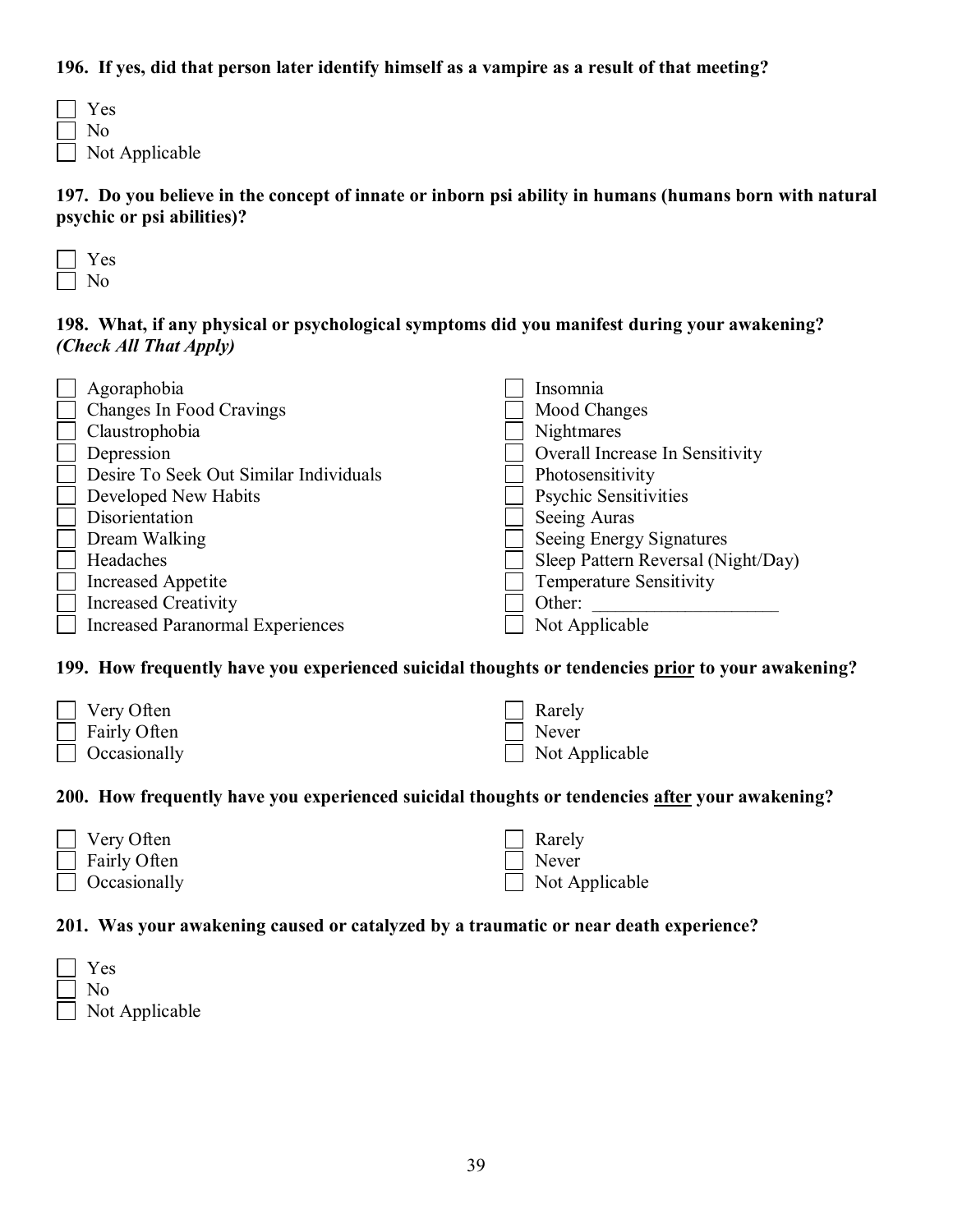**202. In the space provided please describe the details of your awakening.** *Do NOT include responses of a personally identifiable nature or cite either historical or specific community entities or persons as a basis for your answer.*

\_\_\_\_\_\_\_\_\_\_\_\_\_\_\_\_\_\_\_\_\_\_\_\_\_\_\_\_\_\_\_\_\_\_\_\_\_\_\_\_\_\_\_\_\_\_\_\_\_\_\_\_ < Multiple Line Field - Use As Much Space As Needed >

Not Applicable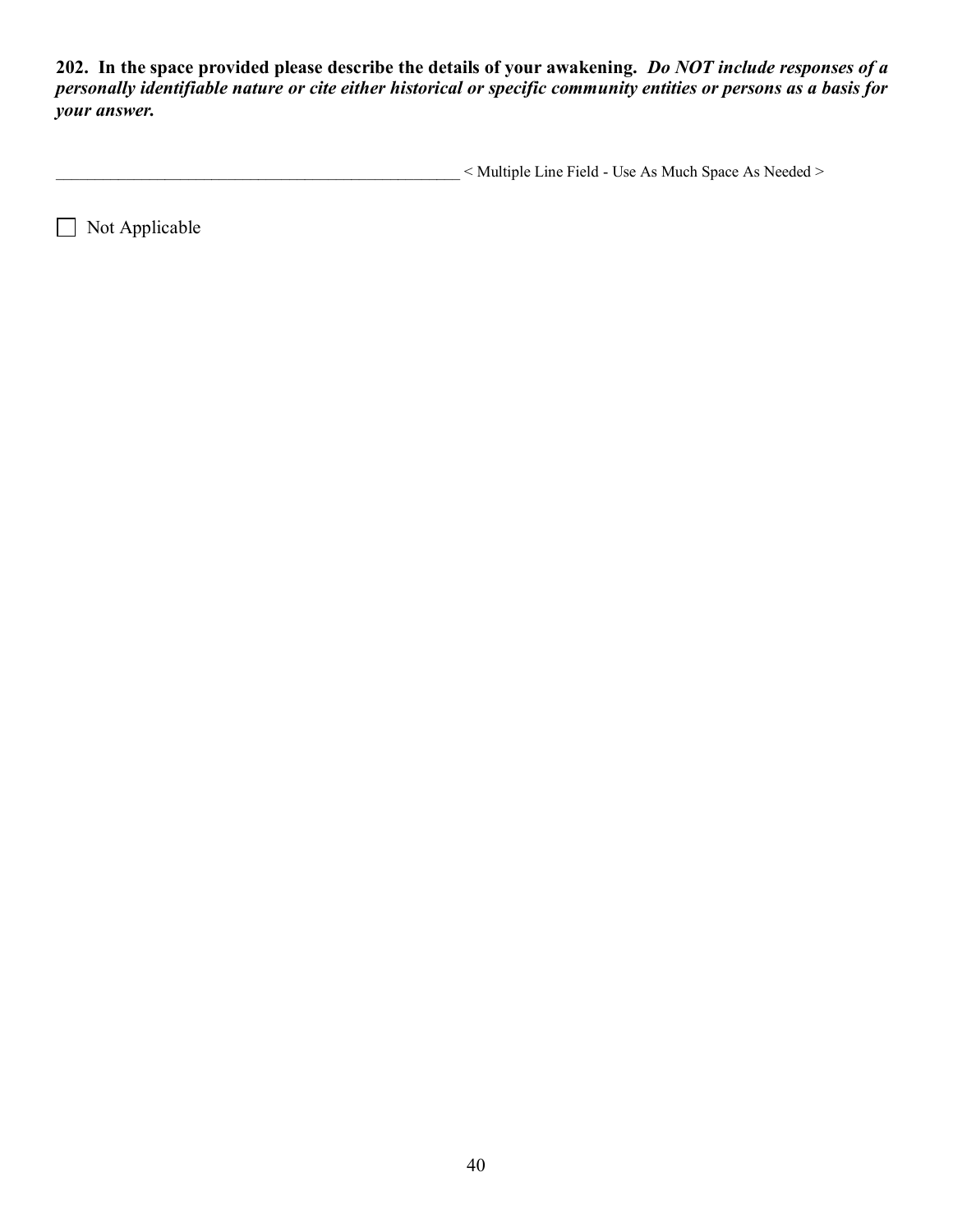# **Knowledge**

**203. In your opinion, does the vampire community have an unwritten obligation to offer classes, exercises, or personal instruction for the newly awakened?**

*Without the aid of reference materials or outside assistance please answer the following six questions to the best of your ability: (Check Only One Per Question)*

**204. The following group of terms most aptly refer to:**

#### **| SHIELDING / ASTRAL / GROUNDING / PRANA / AURA / EMPATHY |**

- Direct Feeding / Donor Guidelines / Rules / Structure Mythology / Fiction / Roleplay Occult / New Age Psi Abilities
- Vampire Lifestyle / Community

## **205. The following group of terms most aptly refer to:**

## **| BLACK SWAN / VAMPING / TWOOFING / BEAST / COMMUNION |**

- Direct Feeding / Donor
- Guidelines / Rules / Structure
- Mythology / Fiction / Roleplay
- Occult / New Age
- Psi Abilities
- Vampire Lifestyle / Community

#### **206. The following group of terms most aptly refer to:**

## **| BLACK VEIL / 13 PILLARS / SIN NOMINE / MUNDANE / INNER CHOIR |**

- Direct Feeding / Donor
- Guidelines / Rules / Structure
- Mythology / Fiction / Roleplay
- Occult / New Age
- Psi Abilities
- Vampire Lifestyle / Community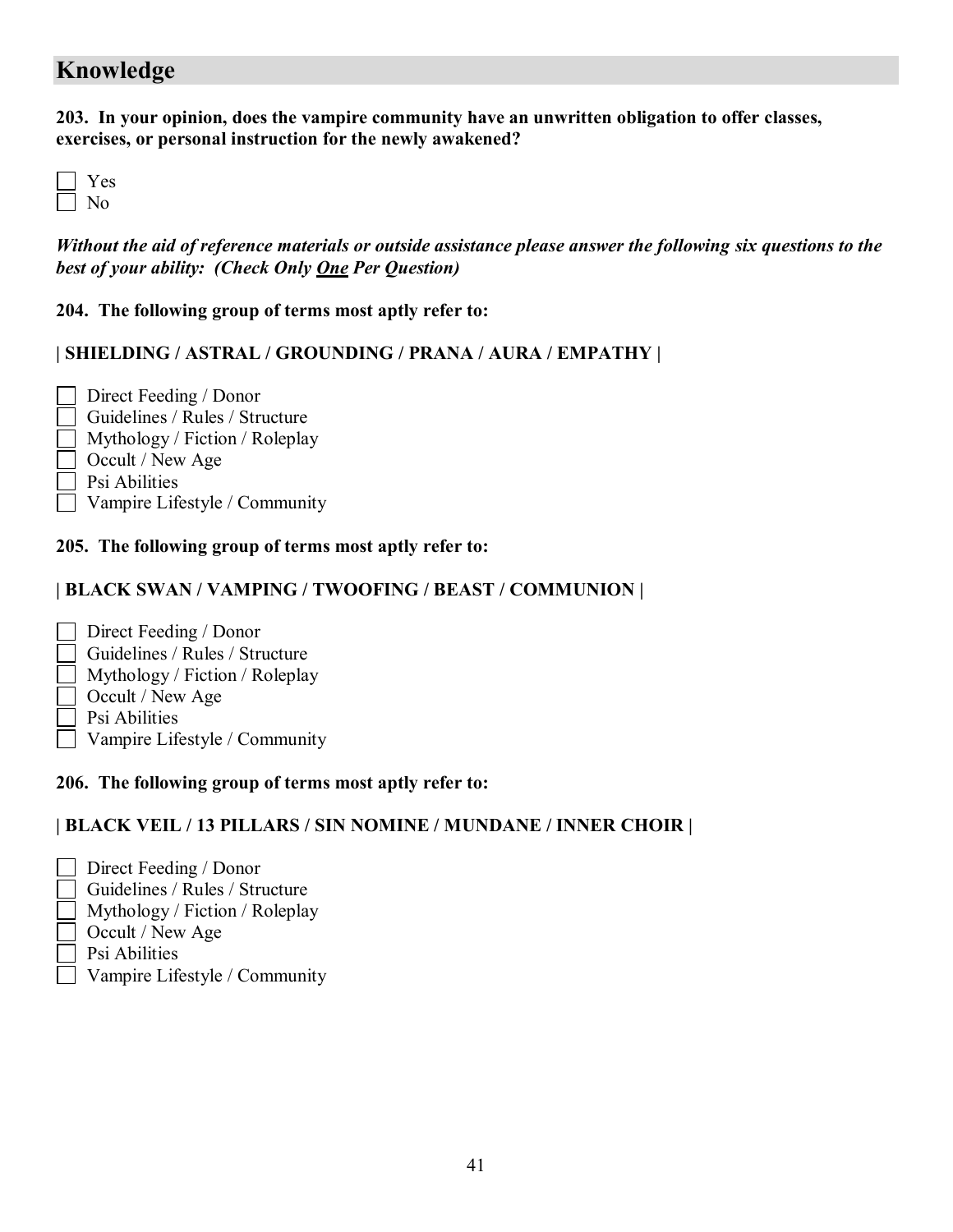## **207. The following group of terms most aptly refer to:**

## **| KINDRED / MASQUERADE / EMBRACE / CAIN / BOOK OF NOD |**

 Direct Feeding / Donor Guidelines / Rules / Structure Mythology / Fiction / Roleplay Occult / New Age Psi Abilities Vampire Lifestyle / Community

#### **208. The following group of terms most aptly refer to:**

#### **| CROWLEY / GEOMANCY / THELEMA / MAGICK / AGRIPPA |**

- Direct Feeding / Donor Guidelines / Rules / Structure  $\Box$  Mythology / Fiction / Roleplay Occult / New Age
- Psi Abilities
- Vampire Lifestyle / Community

#### **209. The following group of terms most aptly refer to:**

#### **| TWILIGHT / NIGHTSIDE / BEACON / HALO / QUABAL |**

- Direct Feeding / Donor
- Guidelines / Rules / Structure Mythology / Fiction / Roleplay
- Occult / New Age
- Psi Abilities
- 
- Vampire Lifestyle / Community

#### **210. By which methods have you learned what you know to date about your vampiric nature or condition?** *(Check All That Apply)*

| <b>House Instruction</b> |
|--------------------------|
| Mentor                   |
| Online Research          |

| Self Taught    |
|----------------|
| Other:         |
| Not Applicable |

#### **211. How would you rate the overall quality of information about the nature of real vampirism that is available online to the general public?**

| $\Box$ Excellent | $\Box$ Fair |
|------------------|-------------|
| $\Box$ Very Good | $\Box$ Poor |
| $\Box$ Good      |             |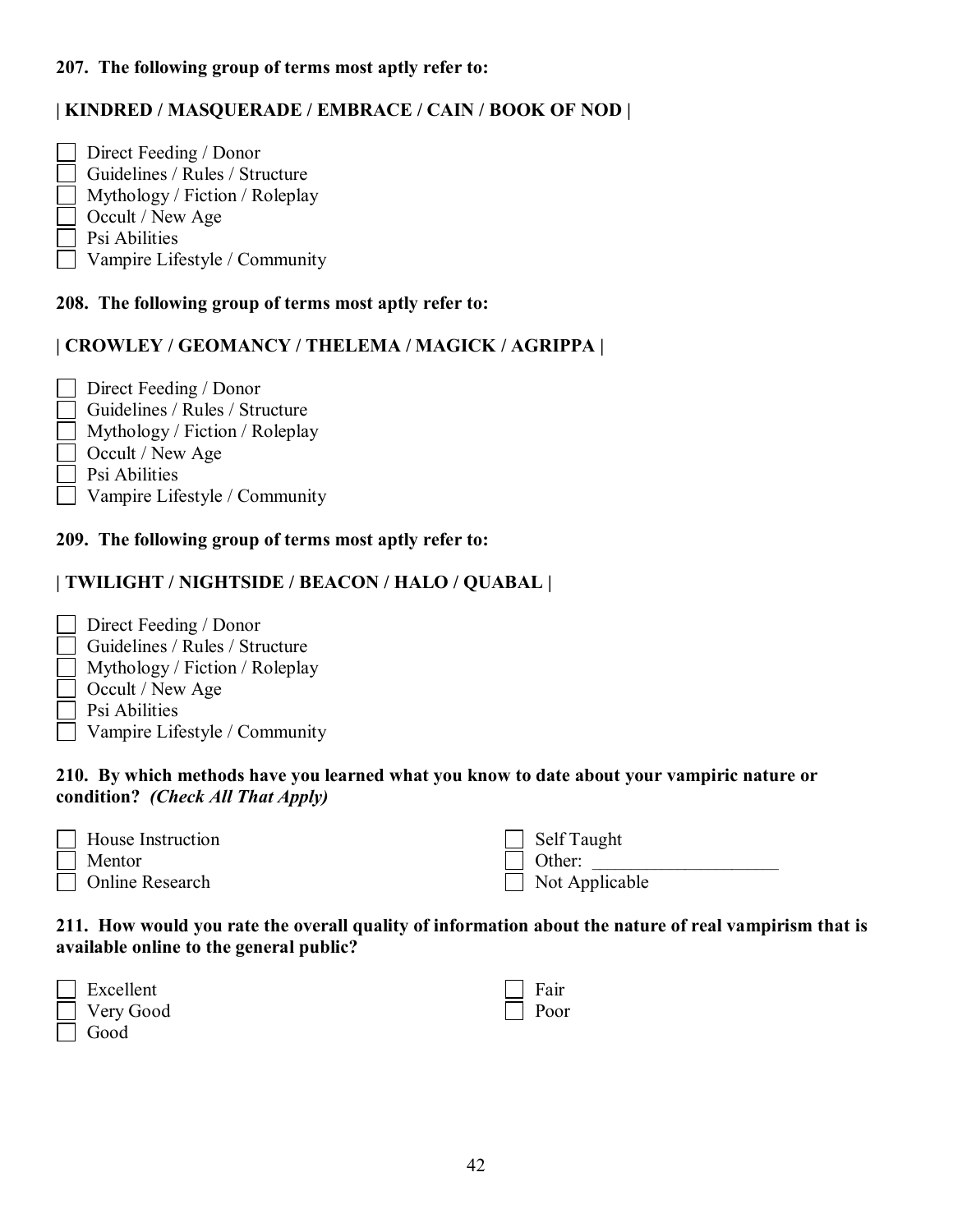**212. How would you rate the overall quality of in-print (books, magazine articles, scholarly journals, etc.) information about the nature of real vampirism that is written by non-community members?**

> Fair Poor

 Fair Poor

| Excellent |
|-----------|
| Very Good |
| Good      |

| 213. How would you rate the overall quality of information about the nature of real vampirism that is |
|-------------------------------------------------------------------------------------------------------|
| available in print format that is written directly by members of the vampire community?               |

 Excellent Very Good Good

**214. How would you rate the overall quality of information about the nature of real vampirism that is available to those who have chosen a solitary path in the vampire community?**

| $\Box$ Excellent | $\Box$ Fair |
|------------------|-------------|
| $\Box$ Very Good | $\Box$ Poor |

**215. Do you know who Elizabeth Bathory was?**

| O.<br>− |
|---------|
|         |

Good

#### **216. Do you know who Vlad Tepes was?**

| − |
|---|
|   |

#### **217. How familiar are you with The Book Of Enoch?**

| $\Box$ Very Familiar     | $\Box$ Title Only |
|--------------------------|-------------------|
| $\Box$ Somewhat Familiar | $\Box$ Not At All |

#### **218. How familiar are you with the work, De Nugis Curialium by Walter Map?**

| $\Box$ Very Familiar | $\Box$ Title / Author Only |
|----------------------|----------------------------|
| Somewhat Familiar    | $\vert$ Not At All         |

#### **219. Do you own any fictional vampire literature?**

| ÷<br>═ |
|--------|
| 1      |

#### **220. Do you own any non-fictional vampire literature?**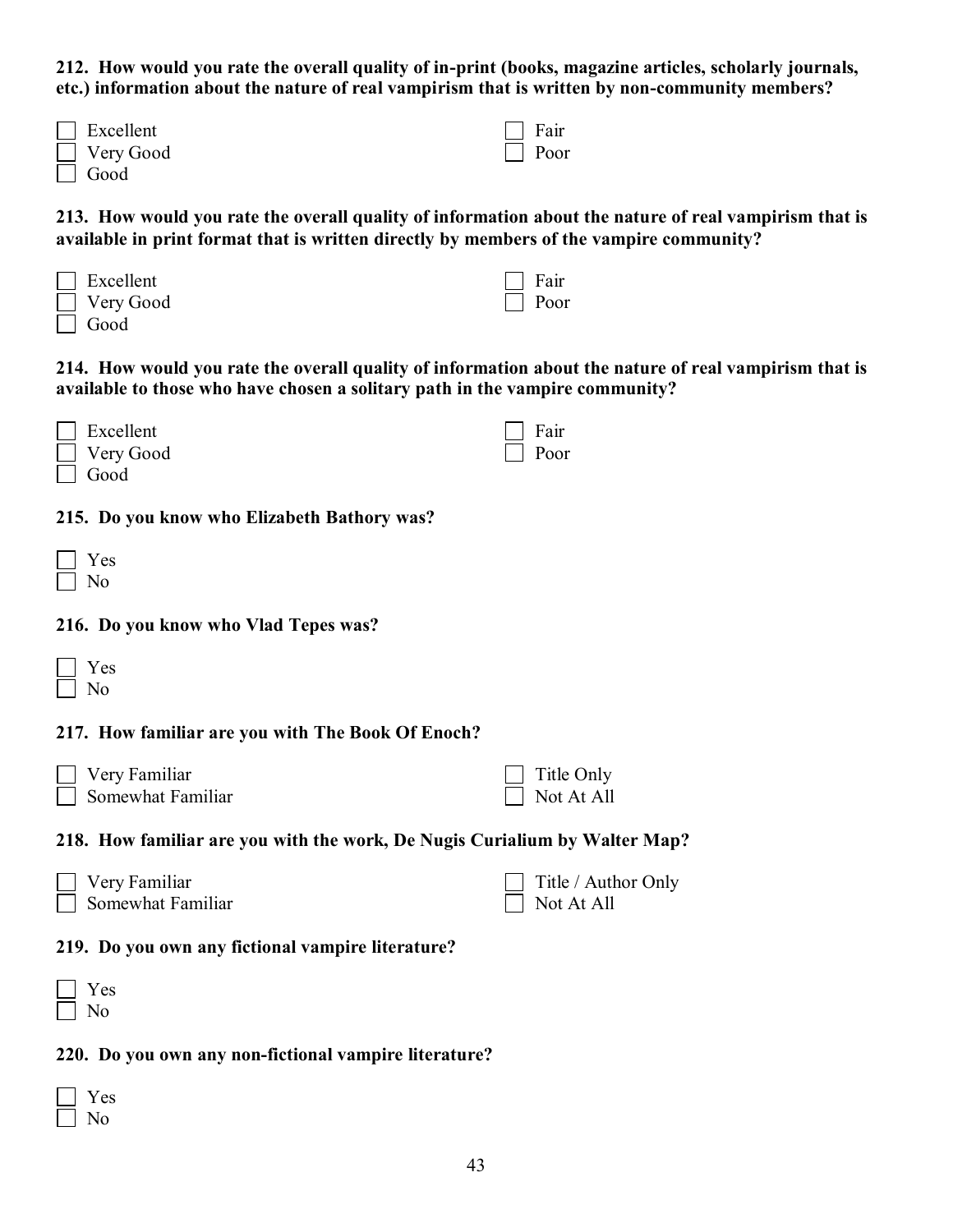## **221. Which of the following authors of vampire works are you familiar with?** *(Check All That Apply)*

| Albert J. Bernstein   |  | Joe H. Slate            |
|-----------------------|--|-------------------------|
| Arlene Russo          |  | John Heinrich Zopft     |
| Barbara E. Hort       |  | Katherine Ramsland      |
| Christoph F. Demelius |  | Konstantinos            |
| Collin de Plancy      |  | Lady CG                 |
| Corvus Noctumum       |  | Martin V. Riccardo      |
| Daniel Cohen          |  | Michael Ranft           |
| David Farrant         |  | Michelle Belanger       |
| Dion Fortune          |  | <b>Montague Summers</b> |
| Dom Augustin Calmet   |  | Norine Dresser          |
| Dorothy Harbour       |  | Paul Barber             |
| Dudley Wright         |  | Raven Kaldera           |
| Elizabeth Miller      |  | Rosemary Ellen Guiley   |
| Father Sebastian      |  | Ross Nichols            |
| Gerard Van Swieten    |  | Sir Richard F. Burton   |
| Giuseppe Davanzati    |  | Sondra London           |
| Jan L. Perkowski      |  | Stephen Kaplan          |
| J.CH. Harenberg       |  | Tony Thorne             |
| Jeff Guinn            |  | Viola Johnson           |
| J. Gordon Melton      |  | Other:                  |

## **222. Which of the following works concerning vampires are you familiar with?** *(Check All That Apply)*

| American Vampires: Fans, Victims, Practitioners          | The Vampire: His Kith & Kin |
|----------------------------------------------------------|-----------------------------|
| Children Of The Night                                    | The Vampire Bible           |
| Dhampir, Child Of The Blood                              |                             |
| $\Box$ Piercing The Darkness                             | Vampires: The Occult Truth  |
| <b>Practical Vampyrism For Modern Vampyres</b><br>$\Box$ | Vampyre Almanac             |
| <b>Psychic Vampire Codex</b>                             | Vampires Among Us           |
| Sanguinomicon                                            | Vampires Are                |
| Something In The Blood                                   | Vampire Nation              |
| The Romanian Folkloric Vampire                           | Other:                      |

## **223. Which of the following online vampire resources are you familiar with?** *(Check All That Apply)*

| <b>Bloodlines International</b><br><b>Current Of Elorath Forum</b><br>Darkness Embraced Vampire & Occult Society | Silken Shadows Vampire Community<br>Smoke & Mirrors Message Board<br>SpynxCat's Real Vampire Support Page |
|------------------------------------------------------------------------------------------------------------------|-----------------------------------------------------------------------------------------------------------|
| Drink Deeply & Dream                                                                                             | The Order Of The Crimson Tongues                                                                          |
| Further Down The Rabbit Hole                                                                                     | The Pranism Society                                                                                       |
| Kheprian Forum                                                                                                   | The Psion Guild                                                                                           |
| Pathway To Darkness                                                                                              | The Vampire Don Henrie                                                                                    |
| Sanguinarius: The Vampire Support Page                                                                           | Vampire Forums                                                                                            |
| Sanguinox Vampire Forum                                                                                          | Vampires Of Eternal Night                                                                                 |
| ShadowLore                                                                                                       | Other:                                                                                                    |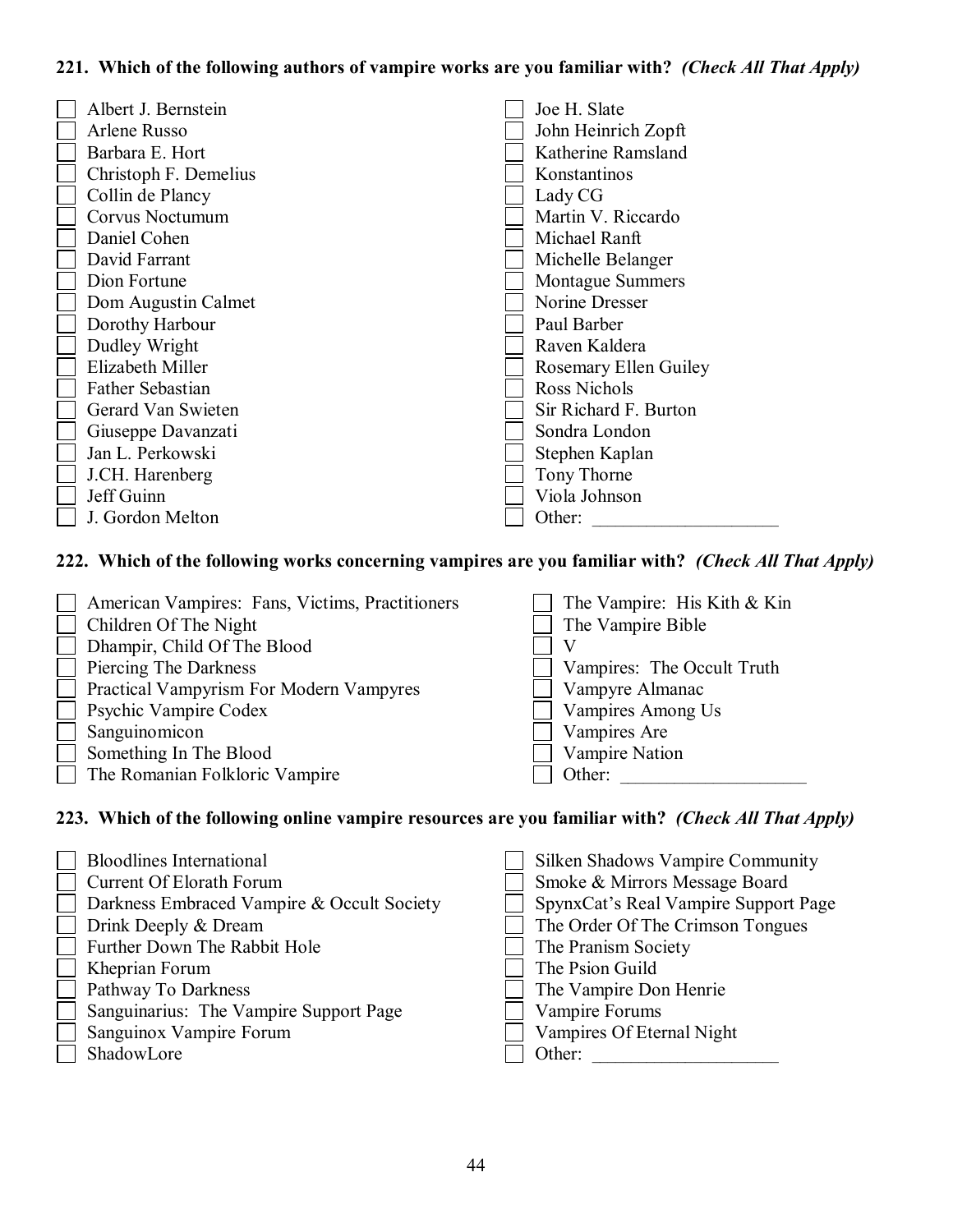# **Vampire Beliefs & Paths**

## **224. Which of the following vampire paths are you familiar with?** *(Check All That Apply)*

| Illuminati   | Temple Of The Vampire |
|--------------|-----------------------|
| Kheprian     | Vampire Church        |
| Sanguinarium | Other:                |
| Quinotaur    | None                  |
| Strigoi Vii  |                       |

#### **225. Which of the following vampire paths do you most closely identify with?** *(Check Only One)*

| Illuminati    | $\Box$ Temple Of The Vampire   |
|---------------|--------------------------------|
| Kheprian      | Vampire Church                 |
| Sanguinarium  | $\Box$ A Solitary / Ronin Path |
| Quinotaur     | Other:                         |
| ∫ Strigoi Vii | None                           |

#### **226. Which of the following vampire Houses, Clans, Covens, Havens, Orders, or Courts have you been previously aware of? (Note: Both active and inactive entities as well as some duplications and alternate name spellings are listed.)** *(Check All That Apply)*

| Atlanta Vampire Alliance                  | House Black Widow          |
|-------------------------------------------|----------------------------|
| <b>Blood Dragons</b>                      | House Cabal                |
| <b>Bloodlines International</b>           | House Chrysalis            |
| <b>Carcus Covens</b>                      | House Clessidra Ligamentum |
| <b>CERC</b>                               | House Crescent Moon        |
| Church Of The Vampire                     | House Crimson Blade        |
| Clan Dragonetti                           | House Cyprean              |
| Clan Hidden Shadows                       | <b>House Dark Solace</b>   |
| Clan Of Lilith                            | House Dakkem               |
| Clan (House) Sabretooth                   | House DarkHaven            |
| Countess Elizabeth's Vampire Coven (CEVC) | House DarkStar             |
| Court Of Amen-Khepera                     | House Della Noir           |
| Court Of Gotham                           | House DeSalerian           |
| Court Of Lazarus                          | House Diva                 |
| Court Of Lightning Bay                    | House Draconis             |
| Court Of Mendes                           | House Drakco               |
| Court Of Southern Twilight                | House Eclipse              |
| <b>Court Of The Barrens</b>               | House Ek Tranos Dianoia    |
| Court Of The Black Raven                  | House Eternal              |
| Court Of The Iron Garden                  | House Helvenore            |
| Court Of Western Twilight                 | House Hidden Shadows       |
| <b>Coven Of Darkness</b>                  | House Khepera              |
| Haven Mercury                             | House Kheperu              |
| Haven Of Kindred Spirits                  | House Lilitu               |
| House Aeterno                             | House Lost Haven           |
| House Amotah                              | House Maidenfear           |
| House Anmazti                             | House Malech               |
| <b>House Black Dove</b>                   | House Mavenlore            |
|                                           |                            |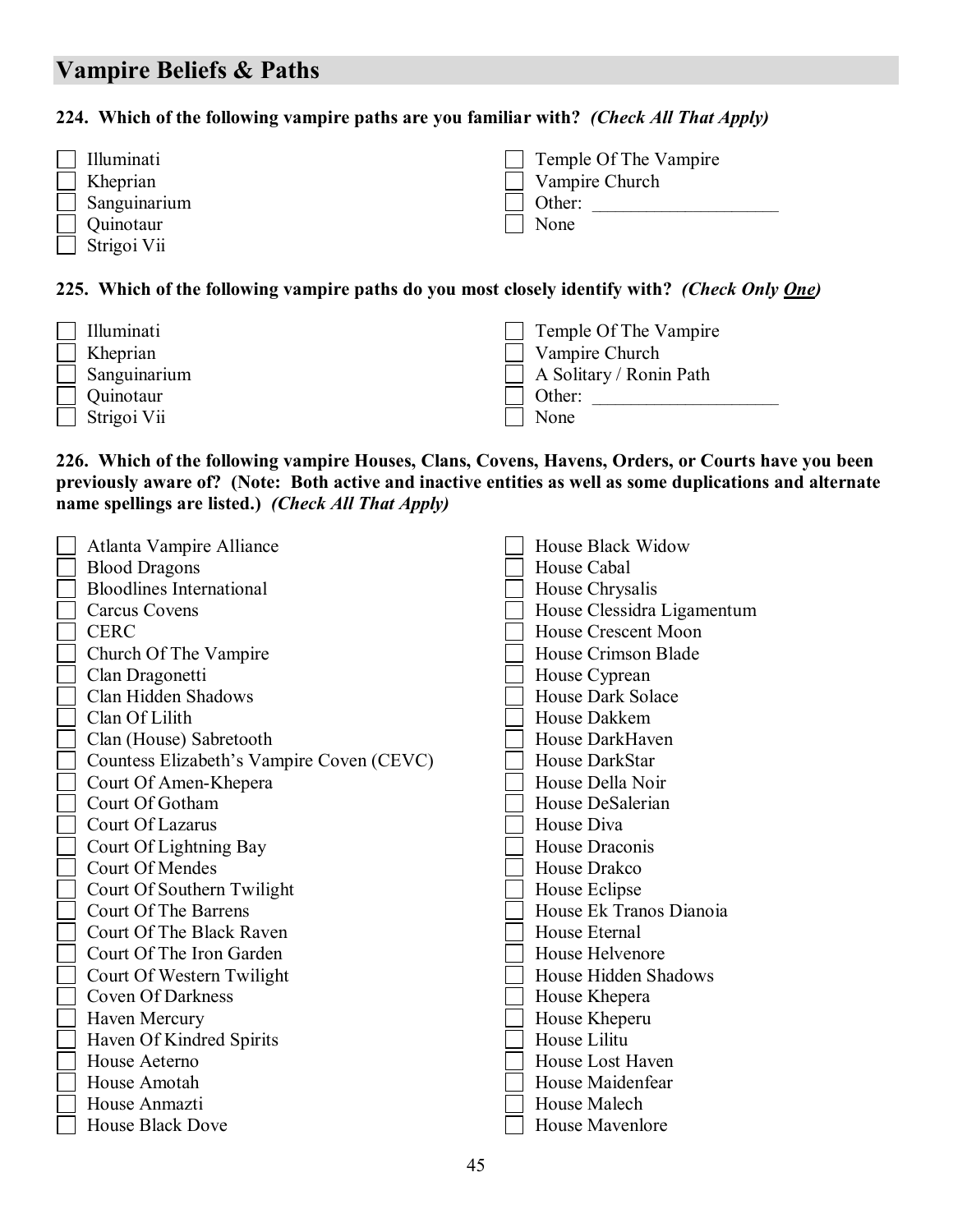| House Miketh                      | House Of The Fallen (Timbers)  |
|-----------------------------------|--------------------------------|
| House Mystere & Brethren Of Nomaj | House Of The Imperial Dragon   |
| House Negoth                      | House Of The Morning Star      |
| House Nephilim                    | House Of The Peaceful Anarchs  |
| House Night Breed                 | House Of The Phoenix Vampires  |
| House Of Annunaki                 | House Of The Setting Sun       |
| House Of Anpu (Anubis)            | House Of The Twilight Shadow   |
| House Of Bathory                  | <b>House Of Tortured Souls</b> |
| House Of Blood                    | House Of Trylesta              |
| House Of Broken Reflections       | House Of Umbrae Octo           |
| House Of Caelen                   | House Omallie                  |
| House Of Candle                   | House Omega                    |
| House Of Caomhnóir-an-Eolas       | House Orion                    |
| House Of Cyril                    | House Orlocke                  |
| House Of Dark Syns                | House Pantheon                 |
| House Of Fallen Timbers           | House Phoenix Resurrectus      |
| House Of Hadattu                  | House Quinotaur                |
| House Of La Bella Oscuridad       | House Rakseph                  |
| House Of Lamia Sectae             | House Ravens Loch              |
| House Of Life                     | House RavenShadow              |
| House Of Lunazure                 | House Rendier                  |
| House Of Ma'at                    | House Riju                     |
| House Of Madadh-Alluidh           | House Rising Serpent           |
| House Of Mancinni                 | House Sable Brahmin            |
| House Of Melanelios               | House Sahjaza                  |
| House Of Mystic Echoes            | House Sahjaza - Kalistree      |
| House Of Nephilim                 | House Sahjaza - Mithu          |
| House Of NightRealm               | House Saint Germain            |
| House Of Nocturnal Retribution    | House Sanguine Moon            |
| House Of Novek                    | House Scarlet Moon             |
| House Of Obscure Divinity         | House Serpentine               |
| House Of Osiris                   | House Sethari                  |
| House Of Ottawa                   | House Seton                    |
| House Of Pain                     | House Storm                    |
| House Of Phoenix Vampires         | <b>House Terebus</b>           |
| House Of Rex                      | House Tirgoviste               |
| House Of Rose                     | House Trylesta                 |
| House Of Rosedrop                 | <b>House Trylestus</b>         |
| House Of Sacred Gates             | House Verthaine                |
| House Of Sacred Night             | <b>House Von Draconus</b>      |
| House Of Shadows                  | House Xavier                   |
| House Of Sheol                    | House Zvahan                   |
| House Of Shiva                    | Loyal Order Of St. Germaine    |
| House Of Silver Twilight          | Newcastle Vampire Society      |
| House Of Simion                   | Order Of Enlightenment         |
| House Of Spiral Night             | Order Of Kharrus               |
| House Of The Ascending Path       | Order Of Nekhbet               |
| House Of The Black Rose           | Order Of Nevar                 |
| House Of The Black Sun            | Order Of Nyx                   |
| House Of The Crossroads Angels    | Order Of Sabbatica             |
| House Of The Dreaming             | Order Of Shadows               |
|                                   |                                |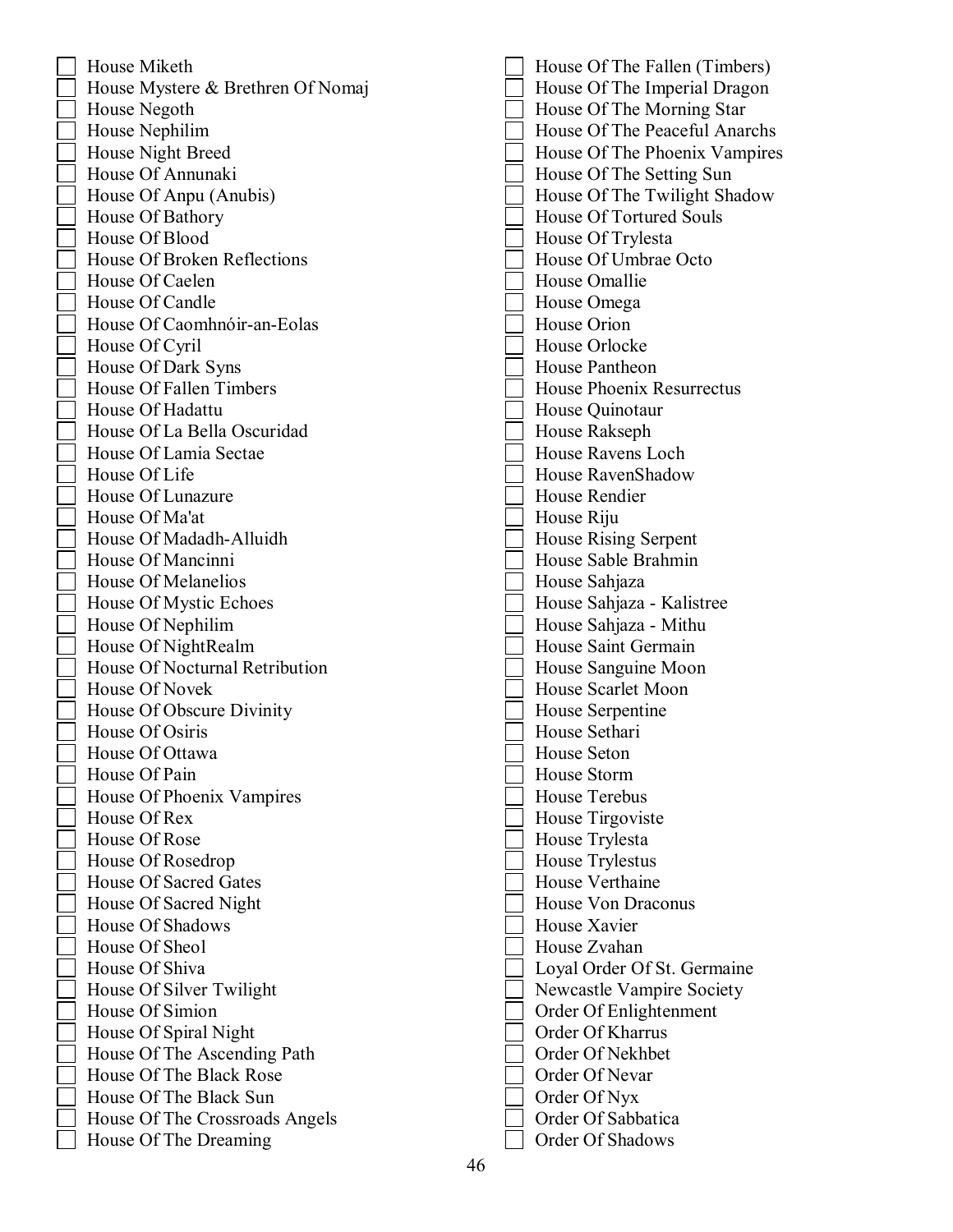| Order Of The Black Dragon    | Ordo Strigoi Vii                      |
|------------------------------|---------------------------------------|
| Order Of The Black Sword     | Scarlet Moon Organization             |
| Order Of The Burning Sword   | Servitude Of Darkness                 |
| Order Of The Crimson Tongues | ShadowLore                            |
| Order Of The Crystal Pheonix | Society Nocturnus Of Gotham (SNOG)    |
| Order Of The Dragon          | St. Louis After Dark (SLAD)           |
| Order Of The Iron Vampires   | Temple Damaak                         |
| Order Of The Necropolis      | Temple Of Eternal Night               |
| Order Of The Praetor         | Temple Of The Vampire                 |
| Order Of The Red Dragon      | The Black Rose Society                |
| Order Of The Trapezohedron   | The Illuminati                        |
| Order Of The Triple Flame    | The Scarlet Moon                      |
| Order Of The Vampyre         | The Synod                             |
| Order Of The Vandair         | The Tiboto Organization               |
| Order Of The Vein            | The Vampire Church                    |
| Ordo Crux Ansata             | United Vampyre Unitarian Pagan (UVUP) |
| Ordo Embraced By Twilight    | XY Society                            |
| Ordo Sekhemu                 | None                                  |
| Ordo Sahjaza Ventius         | Other:                                |
|                              |                                       |

#### **227. If you have intentionally declined joining all Houses, et al. in the past please indicate reasons for this decision:** *(Check All That Apply)*

- I Prefer A Solitary / Ronin Path Of My Own Choosing
- I Have Not Found A House That Reflects My Beliefs
- I'm Not Aware Of A House In My Area
- I Disagree With The Hierarchical Structure Of A House
- I Disagree With The Basic Governing Tenets Of A House
- I Disagree With The Concept Of Elders
- I Tend To Avoid Social Interaction With Others
- I Prefer To Avoid Political Or Personal Conflicts Within Or Between Houses
- Other:

Not Applicable

**228. If a House, et al. were chartered that appreciated the diversity of individual beliefs regarding vampirism while adhering to other personal preferences of structure would you consider joining?**

| es |
|----|
| ገ  |

**229. Are you familiar with the Advanced Bonewits Cult Danger Evaluation Frame by Isaac Bonewits?**

| c<br>≂ |
|--------|
| ١      |

**230. If yes, prior to joining any House, et al. have you ever used this system for evaluation of either the House itself or the Founder(s)/Elder(s)?**

 Yes No Not Applicable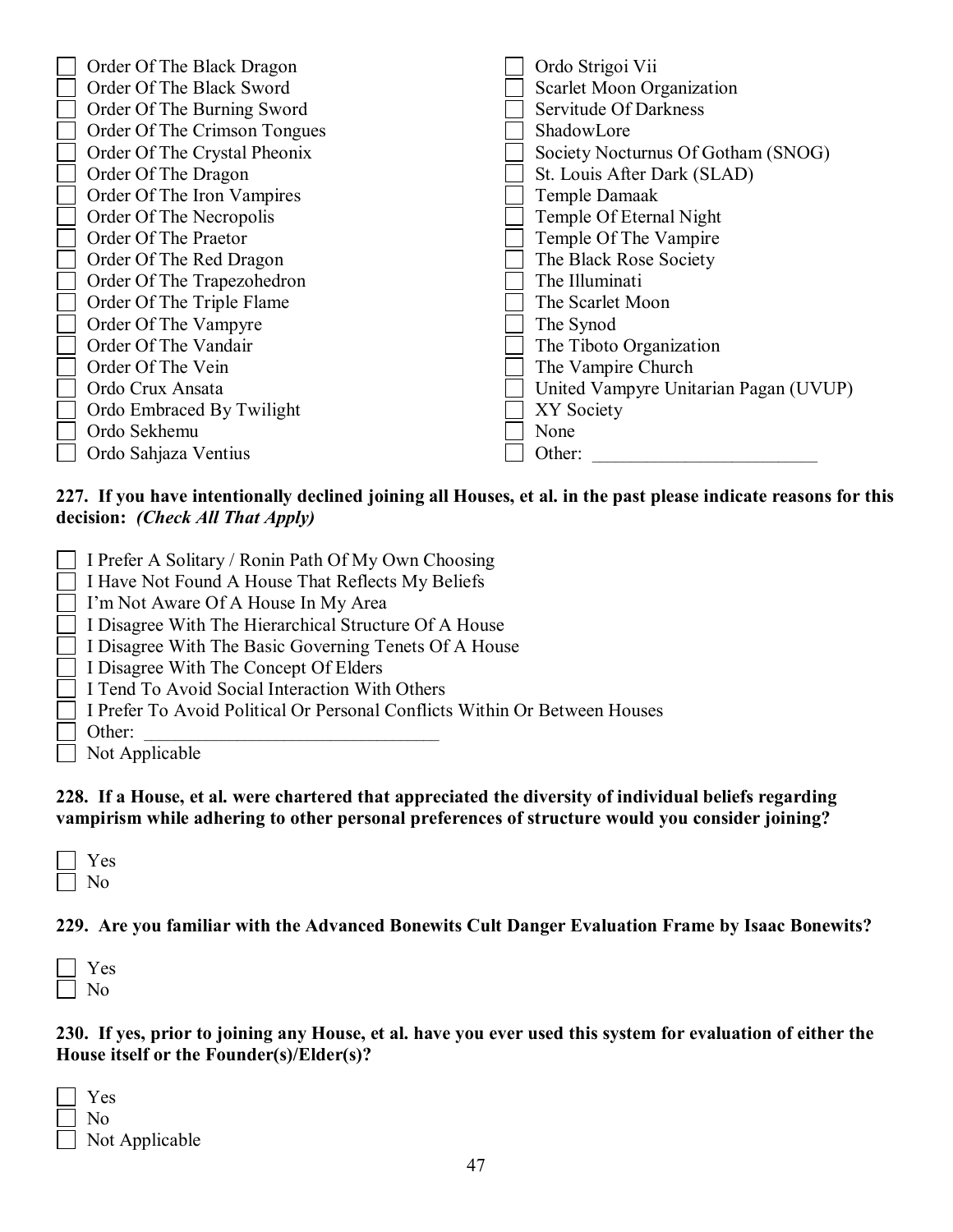#### **231. Houses, et al., serve an important role in the vampire community:**

| Completely Agree       |
|------------------------|
| $\Box$ Generally Agree |

 Generally Disagree Completely Disagree

#### **232. If you currently belong or have belonged in the past to a particular House, et al., do you feel their path or beliefs are clearly represented in a non-ambiguous manner to their members?**

| $\Box$ | Y es                  |
|--------|-----------------------|
|        | $\vert$   No          |
|        | $\Box$ Not Applicable |

## **233. Do you object to the policy of a House, et al., that allows Wiccan members?**

| Ξ |
|---|
|   |

## **234. Do you object to the policy of a House, et al., that allows Luciferian members?**

## **235. Do you object to the policy of a House, et al., that allows Christian members?**

#### **236. Which, if any, of the following theories do you support as possible causes of vampirism?** *(Check All That Apply)*

| $\Box$ Chakra / Body Energy Aberration Or Damage | Recessive Gene Theory         |
|--------------------------------------------------|-------------------------------|
| <b>Demonic Possession Or Deity Influence</b>     | Symbiont Theory               |
| Dormant Gene Theory                              | $\Box$ Viral Infection Theory |
| $\Box$ Evolutionary Development Theory           | Other:                        |
| $\Box$ Otherkin Soul Inhabitation                | Not Applicable                |

**237. The vast diversity of beliefs surrounding the various abilities and characteristics suggested to be shared among vampires is beneficial to the acceptance and believability of real vampires by the outside community?**

| Completely Agree       |
|------------------------|
| <b>Generally Agree</b> |

| $\Box$ Generally Disagree  |
|----------------------------|
| $\Box$ Completely Disagree |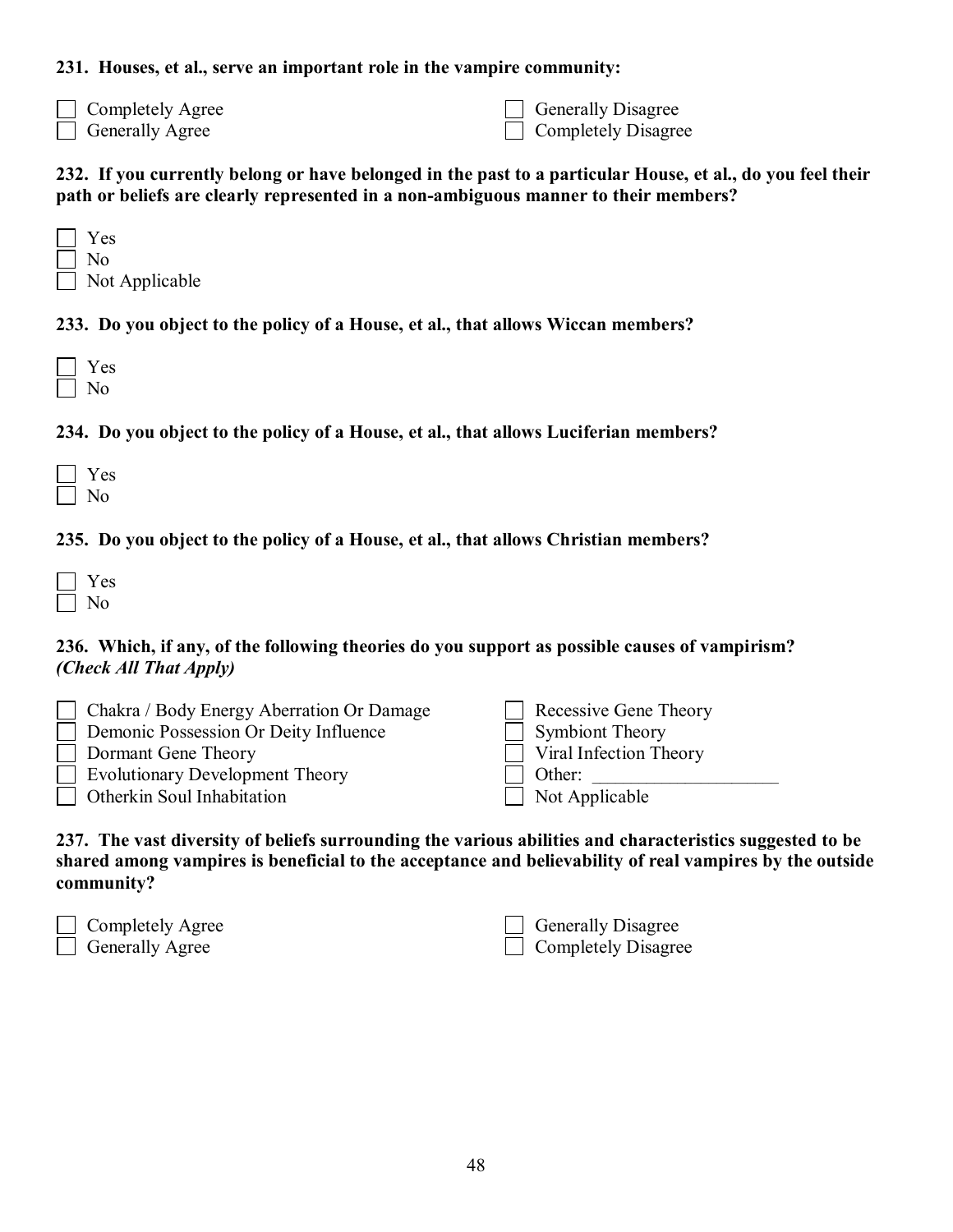#### **238. Do you support the use of the word "prana" as an alternative use or compliment (in addition…) to the term "human energy" with the vampire community?**

*Prana is Sanskrit for 'moving force', or the 'life force' within the body (Hindu). Akin to 'chi' (Chinese & Japanese philosophy) and 'ruach' (Hebrew philosophy). The force that sustains life and diminishes as humans age.*

| $\vert$ Yes - Alternative |
|---------------------------|
| $\vert$ Yes - Compliment  |
| $\vert$   No              |

**239. Do you support the use of the word "pranist" as an alternative use or compliment (in addition…) to the term of "vampire" within the vampire community?**

 Yes - Alternative Yes - Compliment  $\Box$  No

**240. If you had to make a decision between the two, which spelling of the word "vampire" do you prefer to describe the "real vamp(i/y)re community"?**

| Vampire |
|---------|
| Vampyre |

*The following questions represent one of the qualitative portions of this study. Please answer these questions in the space provided, keeping answers as short and concise as possible. Do NOT include responses of a direct personal nature.*

**In your own words…**

**241. If the word "vampire" did not exist, how would you describe your personal experience, including both the physical and spiritual understanding of your condition?** 

 $\leq$  Multiple Line Field - Use As Much Space As Needed  $\geq$ 

 $\Box$  Not Applicable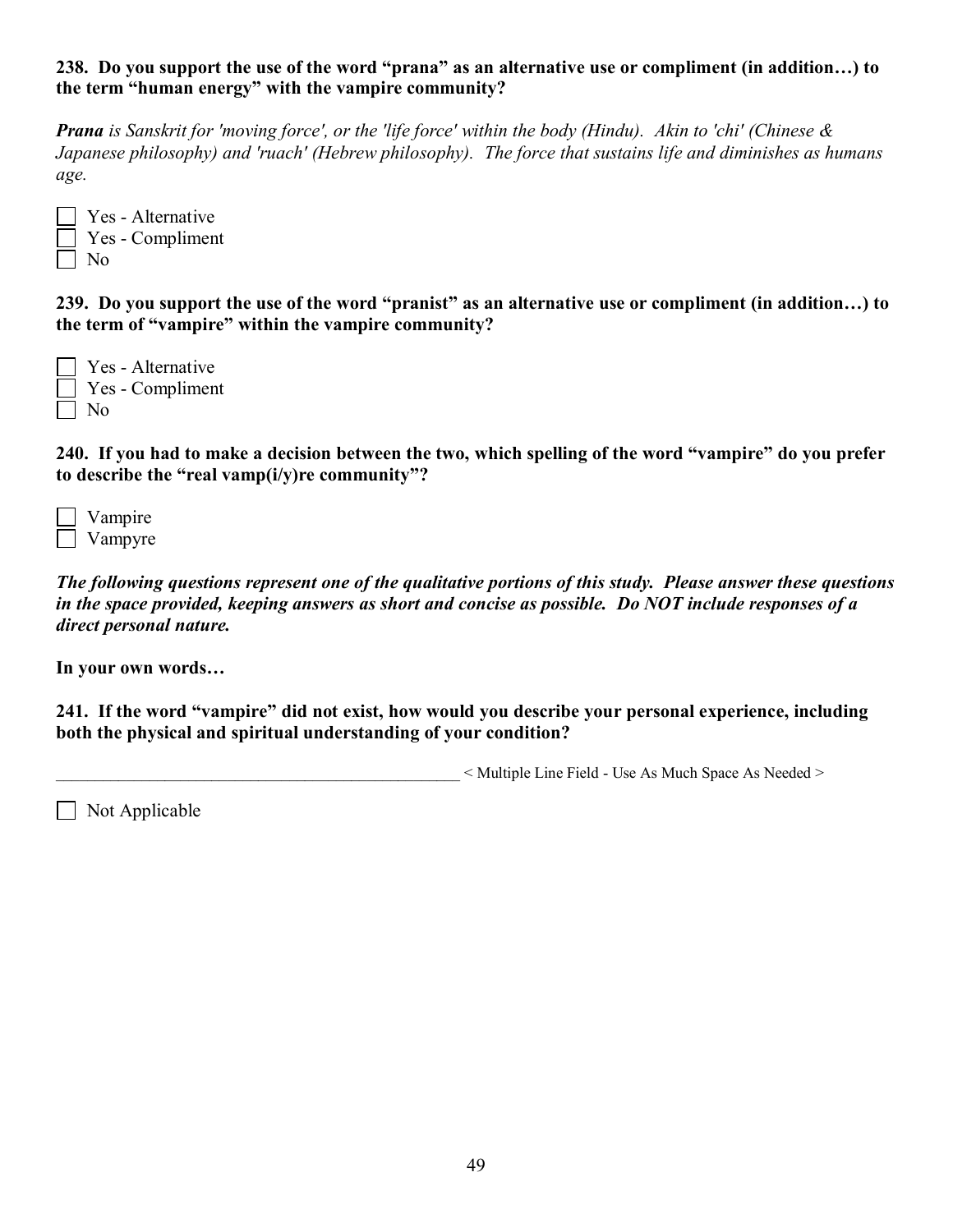#### **242. The greatest asset to the vampire community is…**

\_\_\_\_\_\_\_\_\_\_\_\_\_\_\_\_\_\_\_\_\_\_\_\_\_\_\_\_\_\_\_\_\_\_\_\_\_\_\_\_\_\_\_\_\_\_\_\_\_\_\_\_ < Multiple Line Field - Use As Much Space As Needed >

**243. The greatest contribution that the vampire community makes is…**

 $\leq$  Multiple Line Field - Use As Much Space As Needed  $\geq$ 

#### **244. The greatest inhibitor to the general public's understanding of the vampire community is…**

\_\_\_\_\_\_\_\_\_\_\_\_\_\_\_\_\_\_\_\_\_\_\_\_\_\_\_\_\_\_\_\_\_\_\_\_\_\_\_\_\_\_\_\_\_\_\_\_\_\_\_\_ < Multiple Line Field - Use As Much Space As Needed >

## **245. The greatest hypocrisy of the vampire community is…**

 $\leq$  Multiple Line Field - Use As Much Space As Needed  $\geq$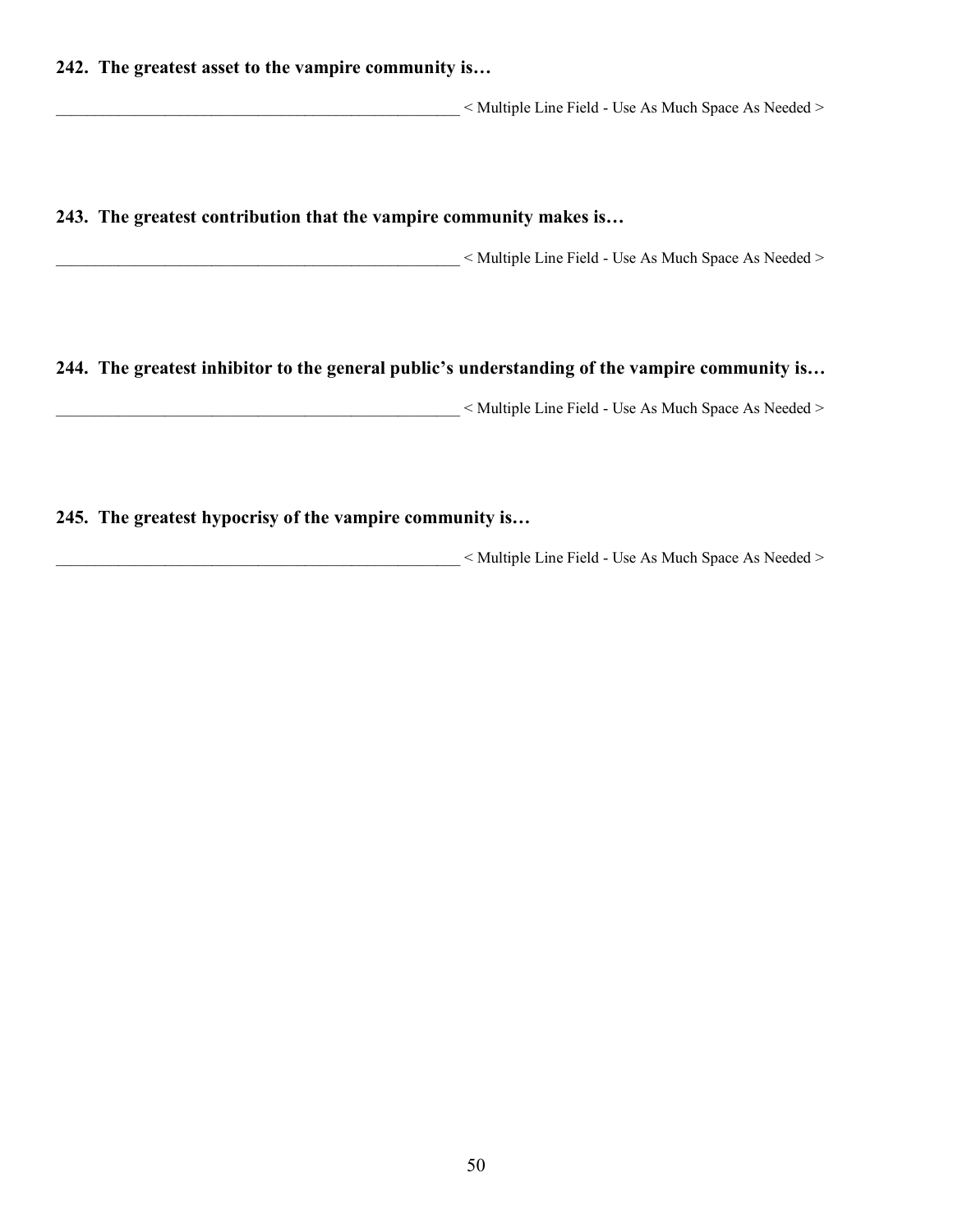## **Community Involvement**

#### **246. What year did you become aware of the vampire community?** *(Please Answer Both If Applicable)*

| Offline Year: |  |
|---------------|--|
| Online Year:  |  |

#### **247. How long have you been a participant in the online vampire community?**

| □ Less Than 1 Year              | 4 Years                                      |
|---------------------------------|----------------------------------------------|
| $\Box$ 1 Year<br>$\Box$ 2 Years | □ 5 Or More Years<br>$\Box$ 10 Or More Years |
| $\Box$ 3 Years                  | $\Box$ Not Applicable                        |

#### **248. How long have you been an observer of the online vampire community?**

| Less Than 1 Year | $\Box$ 4 Years        |
|------------------|-----------------------|
| 1 Year           | □ 5 Or More Years     |
| 2 Years          | 10 Or More Years      |
| 3 Years          | $\Box$ Not Applicable |

## **249. If you were aware of the vampire community prior to 1992, what level of interaction did you have with community members?** *(Check All That Apply)*

| $\vert$   Met In Small Offline Social Groups (2 - 5) |
|------------------------------------------------------|
| $\Box$ Met In Large Offline Social Groups (6 - 10+)  |
| <b>BBS</b> / Usenet Newsgroups Discussions           |
| $\Box$ Other:                                        |
| $\Box$ at $\triangle$ cont $\Box$ at $\Box$ 1        |

No Offline / Online Involvement

 $\Box$  Not Applicable

#### **250. Do you have an established nightside name or pseudonym that you use within the vampire community?**

| ÷.<br>⊢ |
|---------|
| ን       |

#### **251. Do you participate at least once monthly on a vampire community forum or message board discussion?**



#### **252. Do you participate at least once monthly on a vampire community live web chat or internet relay chat (IRC) channel?**

| - |
|---|
|   |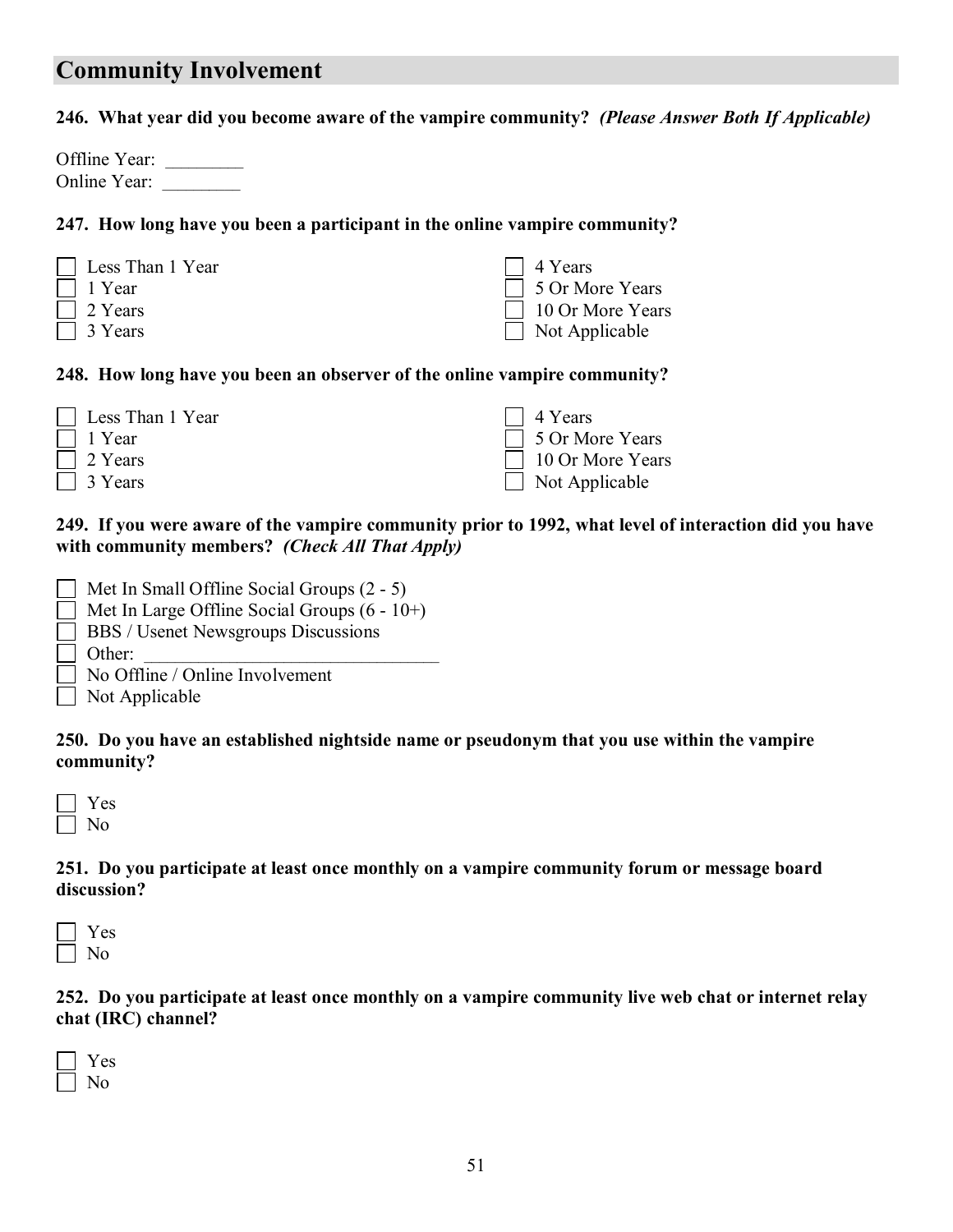## **253. With what frequency do you attend clubs and parties specifically promoting or promoted by the vampire community?**

| $\vert$ 1 - 3 Times Yearly | $\Box$ 12 - 24 Times Yearly |
|----------------------------|-----------------------------|
| $\Box$ 4 - 6 Times Yearly  | More Than 24 Times Yearly   |
| $\Box$ 7 - 12 Time Yearly  | Rarely / Never              |

## **254. With what frequency do you attend clubs and parties promoting the Goth community?**

| $\boxed{\phantom{1}}$ 1 - 3 Times Yearly | $\Box$ 12 - 24 Times Yearly |
|------------------------------------------|-----------------------------|
| $\vert$ 4 - 6 Times Yearly               | More Than 24 Times Yearly   |
| $\vert$ 7 - 12 Time Yearly               | $\Box$ Rarely / Never       |

## **255. Which of the following vampire community events, festivals, or gatherings have you ever attended?**  *(Check All That Apply)*

| <b>Baste Festival</b>           | <b>Endless Night Festival</b>             |
|---------------------------------|-------------------------------------------|
| <b>Black Abbey</b>              | House Gatherings - 'Open House/Workshops' |
| <b>Black Atlantis</b>           | Lost Boys' Beach Party                    |
| <b>Black Avalon</b>             | <b>Maiiah Festival</b>                    |
| <b>Black Gotham</b>             | Meetup.com Local Monthly Area Events      |
| <b>Black Oaks</b>               | Fang Club                                 |
| <b>Black Sunset</b>             | Night Of Immortal Stars                   |
| <b>Black Trillium</b>           | <b>Other Court Gatherings</b>             |
| <b>Black Xion</b>               | Other 'Halo' or 'Quabal' Events           |
| Blood Letter's Valentine's Ball | The Realm Of Darkness                     |
| Crimson Festival                | The Vampyre Ball / Long Black Veil        |
| Devonshire Arms                 | Vampyre Lounge                            |
| Dracula's Ball                  | Other:                                    |
| Dragon Festival                 | None                                      |
|                                 |                                           |

**256. Are you familiar with any Houses, Clans, Covens, Havens, Orders, or Courts in your geographic area?**



## **257. If yes, are you familiar with individual members from those Houses, et al.?**

| $\mathbf{1}$ | Yes                   |
|--------------|-----------------------|
|              | No                    |
|              | $\Box$ Not Applicable |

## **258. The union of vampire Houses, et al. as an attempt to organize the community is a positive endeavor:**

| Completely Agree       | <b>Generally Disagree</b>  |
|------------------------|----------------------------|
| $\Box$ Generally Agree | $\Box$ Completely Disagree |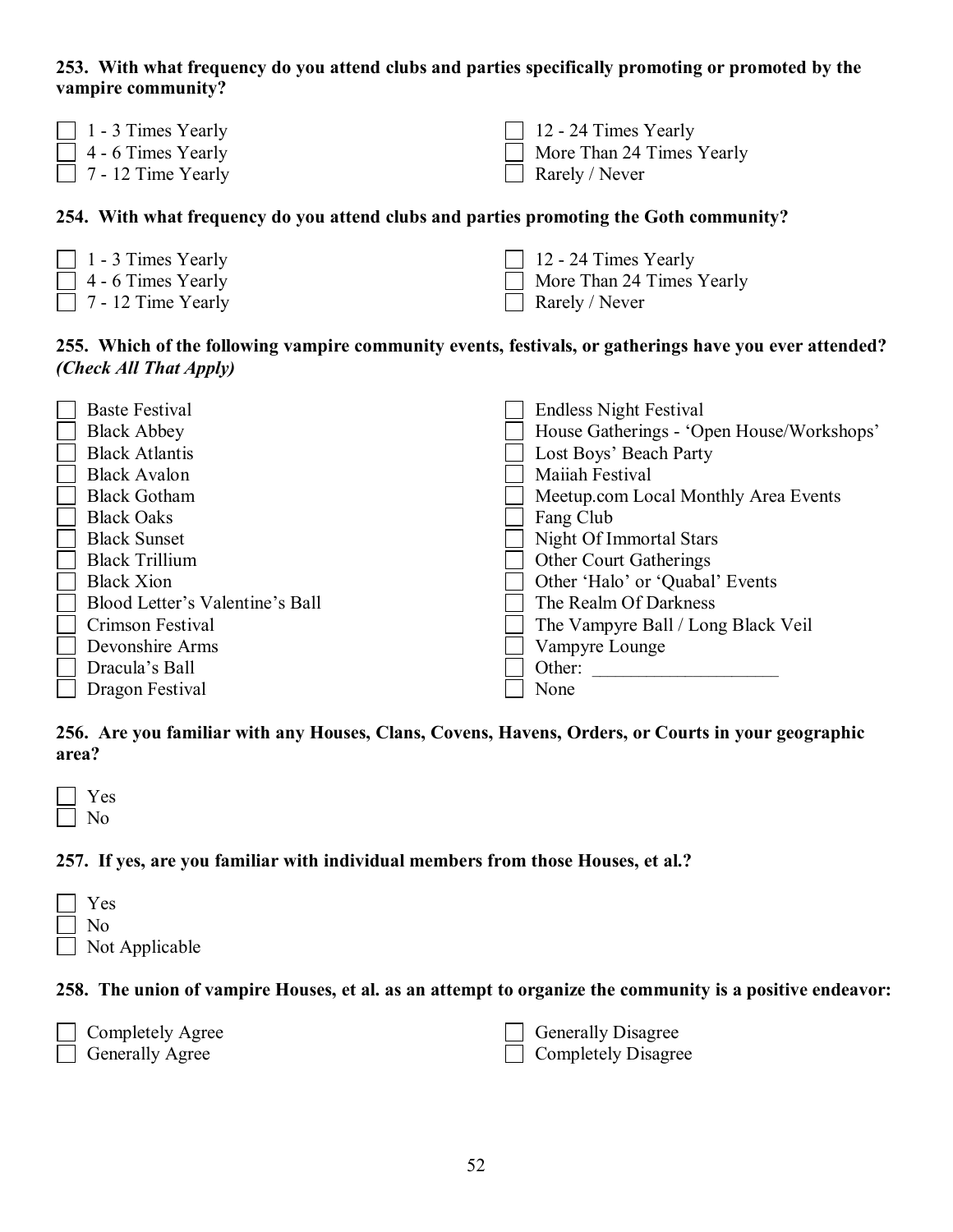**259. The institution of Inner Sanctum Chairs/Choirs/Circles, Council's of Elders (ie: COVICA - Council Of Vampyric International Community Affairs, Vampire Nation, The Synod, etc.), or other 'guiding' or 'legislative' bodies within the community is a positive endeavor:** 

| $\Box$ Completely Agree | $\Box$ Generally Disagree  |
|-------------------------|----------------------------|
| $\Box$ Generally Agree  | $\Box$ Completely Disagree |

**260. Houses, et al. should charge membership and other fees for access to higher levels of their instituted caste systems or membership hierarchies:**

| $\Box$ Completely Agree | $\Box$ Generally Disagree  |
|-------------------------|----------------------------|
| $\Box$ Generally Agree  | $\Box$ Completely Disagree |

**261. Have you ever held a bestowed title, eldership, or commonly recognized leadership position within a House(s), et al., Council, Society, or the vampire community in general?**

| − |
|---|
|   |

## **262. Are you a member of a Vampire House, Clan, Coven, Haven, Order, or Court?**

## **263. Which affiliation does this House, et al. represent?**

| Sanguinarium          | Non-Affiliated |
|-----------------------|----------------|
| <b>Bloodlines</b>     | Other:         |
| Strigoi Vii           | Not Applicable |
| Psi/Energy Work Based |                |

#### **264. What year did you become a member or begin the initiation process?**

| л |  |  |  |
|---|--|--|--|
|   |  |  |  |

Not Applicable

**265. If the House, et al. you joined required a period of review before being granted full membership, did you complete this process?**

| Yes                   | No Waiting Period     |
|-----------------------|-----------------------|
| No - Still In Process | $\Box$ Not Applicable |
| N <sub>0</sub>        |                       |

**266. Individuals should be permitted to hold full membership in more than one House, et al. within the community at any one given time:**

| Completely Agree       | $\Box$ Generally Disagree  |
|------------------------|----------------------------|
| <b>Generally Agree</b> | $\Box$ Completely Disagree |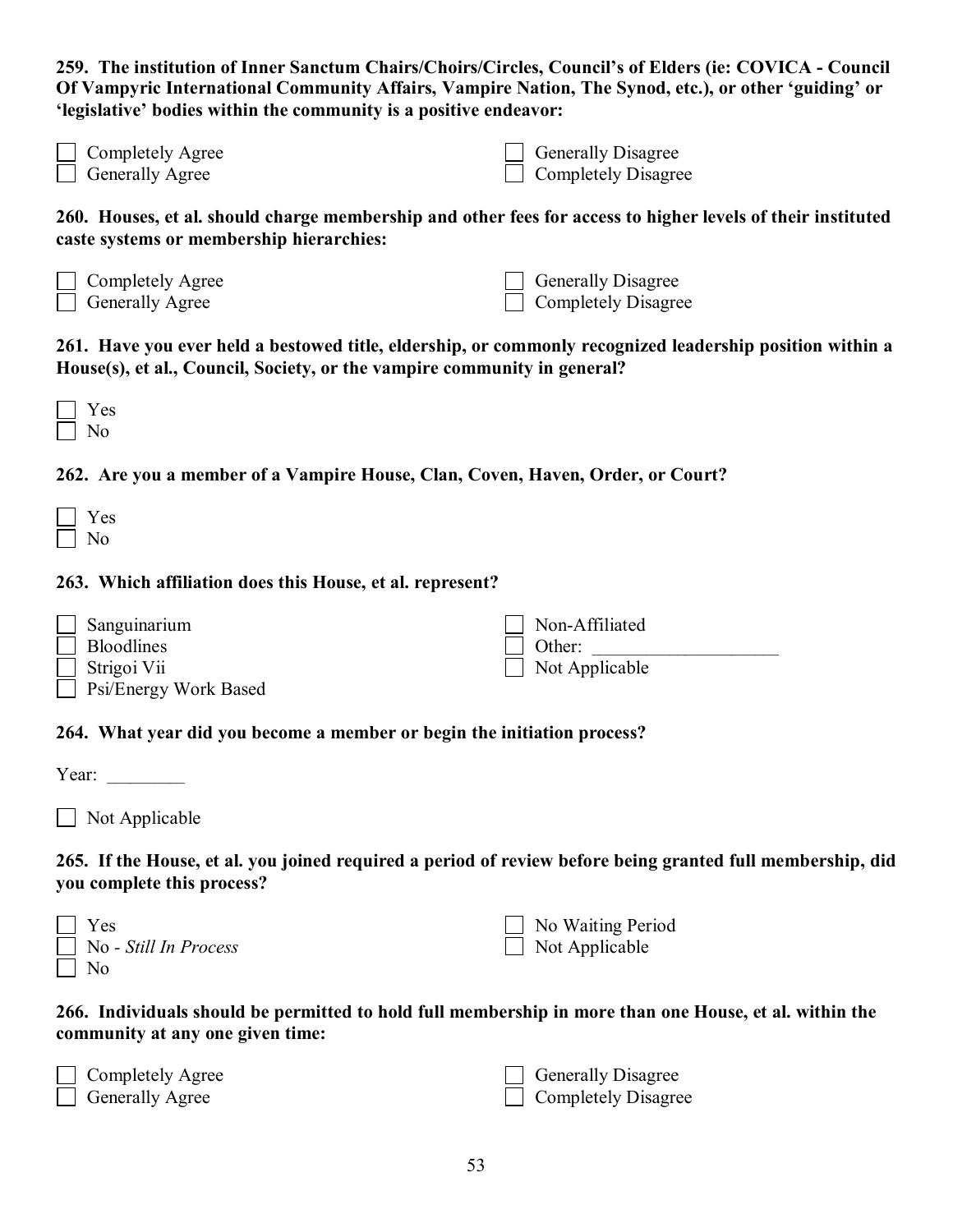**267. If the House, et al. you joined utilizes a system of glyphs or complex symbols are you competently versed in their meanings, origin, and proper use?**

| $\Box$ | Yes                   |
|--------|-----------------------|
|        | $\lfloor \rfloor$ No  |
|        | $\Box$ Not Applicable |

#### **268. Have you ever participated in a 'Sanguine Mass' ritual?**

| Yes                   |
|-----------------------|
| l I No                |
| $\Box$ Not Applicable |

### **269. How important are rituals, spells, and other ceremonies to the development and understanding of your personal vampiric nature?**

| $\Box$ Always Important    | $\Box$ Rarely Important |
|----------------------------|-------------------------|
| $\Box$ Usually Important   | Never Important         |
| $\Box$ Sometimes Important | $\Box$ Not Applicable   |

## **270. Do you wear an ankh or sigil pendant / ring?** *(Check All That Apply)*

*A sigil is the identifying symbol of a house, order, coven, haven, or individual. The sigil often has ritual or symbolic significance for the individual or members of the household.*

| $\Box$ Yes - Ankh (Generic Egyptian Design) | $\Box$ Yes - Sigil (House Specific Design) |
|---------------------------------------------|--------------------------------------------|
| $\Box$ Yes - Ankh (House Specific Design)   | $\perp$ No                                 |
| $\Box$ Yes - Sigil (Individual Design)      |                                            |

#### **271. Do you wear fangs either at social gatherings, in private, or at other times?**

## **272. Do you tend to avoid others who identify themselves as vampires?**

| c.<br>O, |
|----------|
|          |

**273. Do you have any ongoing personal conflicts with anyone in the vampire community that rise to the level of wishing to never have to communicate with that individual again in the future?**

| a sa |
|------|
|      |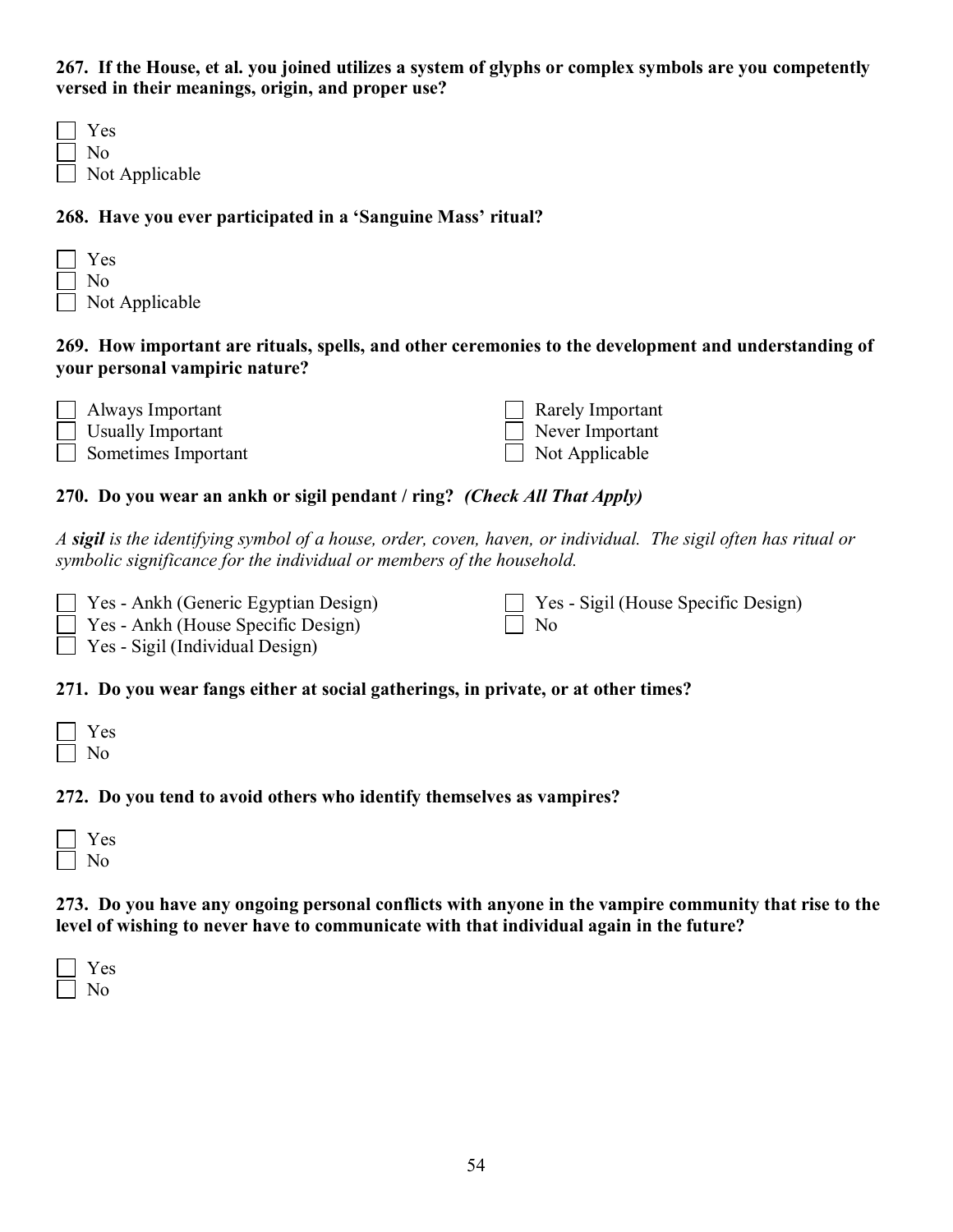**274. This question only applies to those who have left the online vampire community. For what specific reason(s) did you choose to leave or abstain from active participation? (***Do NOT include responses that reference specific persons as a basis for your answer.)*

 $\leq$  Multiple Line Field - Use As Much Space As Needed  $\geq$ 

|  | $\Box$ Not Applicable |  |
|--|-----------------------|--|
|  |                       |  |

**275. Do you maintain a clear and distinct separation between your dayside (public) and nightside (vampire) participation in society?**

**276. Which individuals in your private life who are outside of the immediate vampire community are aware of you being a vampire?** *(Check All That Apply)*

| None                    | Friends               |
|-------------------------|-----------------------|
| $\Box$ Family           | $\mid$ Other:         |
| $\Box$ Spouse / Partner | $\Box$ Not Applicable |
| $\Box$ Co-Workers       |                       |

**277. What number of people would you estimate know you are a vampire (or claim to be) outside of the immediate vampire community?**

| $\blacksquare$ None | $\Box$ 5 Or More      |
|---------------------|-----------------------|
| $\perp$ 1 - 2       | $\Box$ 10 Or More     |
| $ 3 - 4 $           | $\Box$ Not Applicable |

**278. Do you fear retaliation or reprisals from others if they learned of you either identifying with or claiming to be a part of the vampire community?**

| $\mathbb{R}$ | Y es                  |
|--------------|-----------------------|
|              | No                    |
|              | $\Box$ Not Applicable |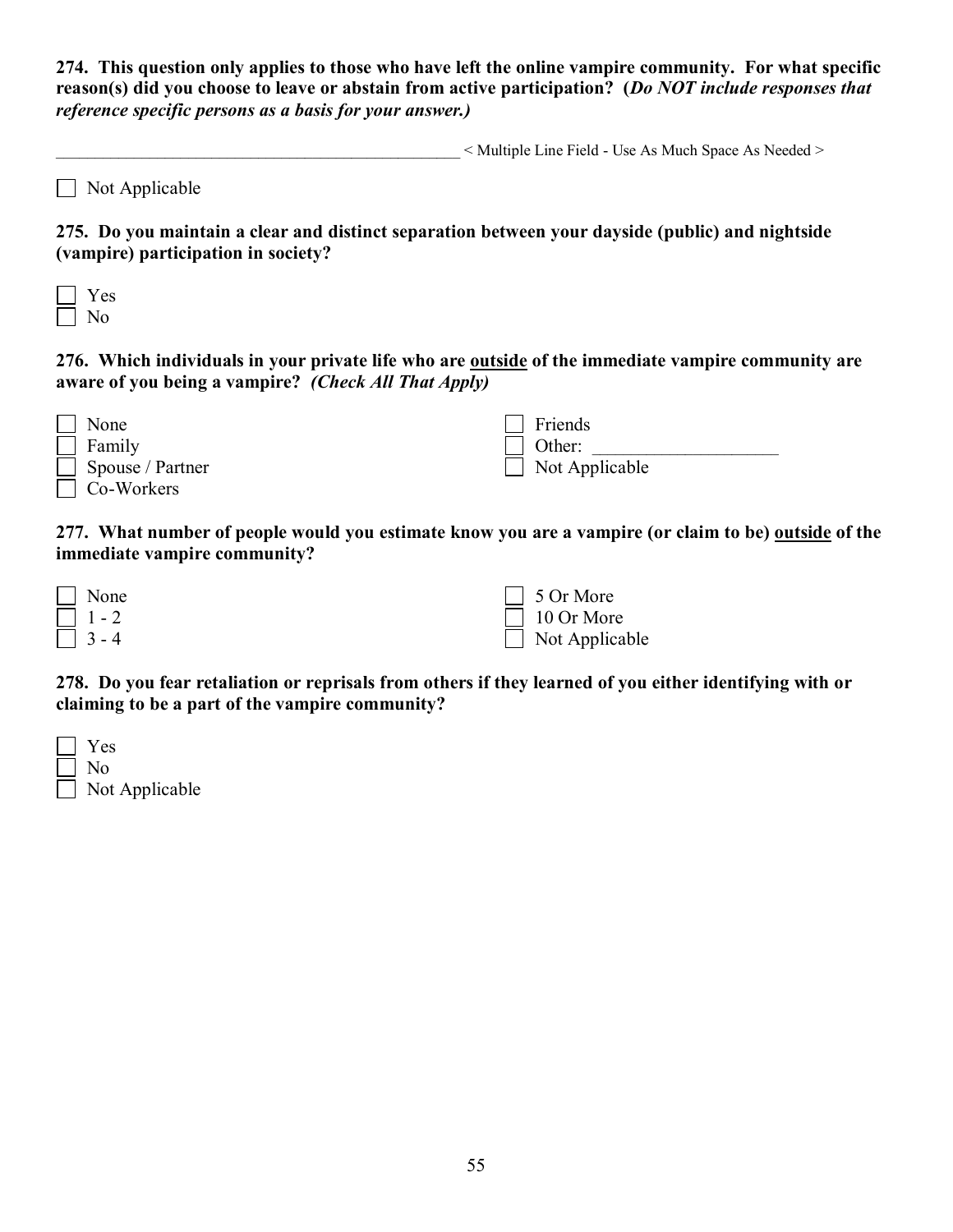**279. Have you ever encountered any difficulties with someone in your family who found out you are a vampire that threatened the stability your relationship?** *(Check All That Apply)*

| $\Box$ Yes - Father   | $\Box$ Yes - Other:   |
|-----------------------|-----------------------|
| $\Box$ Yes - Mother   | $\Box$ No             |
| $\Box$ Yes - Son      | $\Box$ Not Applicable |
| $\Box$ Yes - Daughter |                       |

**280. Have you ever encountered any difficulties with someone outside of your family who found out you were a vampire that threatened you directly in some manner?** *(Check All That Apply)*

- Yes Relationship
- Yes Friendship
- Yes Community Standing / Appointment
- Yes Employment

 Yes - Other: \_\_\_\_\_\_\_\_\_\_\_\_\_\_\_\_\_\_\_\_\_\_\_\_ No Not Applicable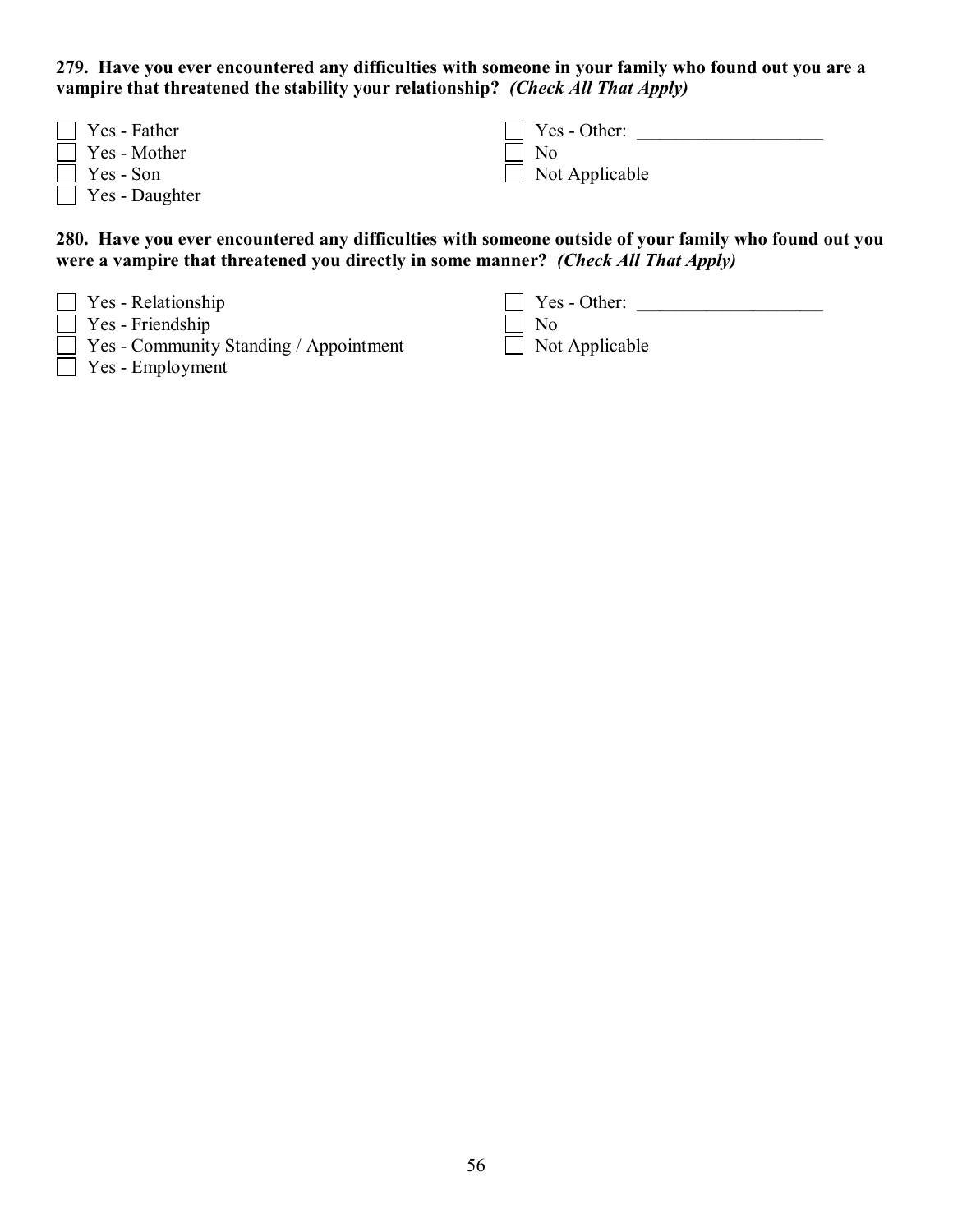# **Feeding & Donor**

### **281. Real vampirism is a…** *(Check All That Apply)*

| $\Box$ Clinical Psychiatric Disorder      | Physical Medical Condition             |
|-------------------------------------------|----------------------------------------|
| <b>Extension Of Blood Fetishism</b>       | Social Identity Disorder               |
| Individual Identity Disorder              | Spiritual Condition                    |
| $\Box$ Lifestyle Choice                   | I'm Not Sure                           |
| $\Box$ Mental Ability                     | None Of The Above                      |
| $\Box$ Mythological Concept / Folk Belief | Not Applicable (No Belief In Vampires) |
| $\Box$ Physical Ability                   |                                        |

#### **282. Do you feel that vampirism (psychic energy or sanguine desire) is a real phenomenon or do you feel that it is "in the mind"?**

| $\Box$ Real Phenomena |  |
|-----------------------|--|
| $\Box$ In The Mind    |  |

## **283. Do you feel that others can be "turned" into vampires?** *(Check All That Apply)*

*Consider three theoretical methods: (1) Transfer of vampiric symptoms to an otherwise non-vampiric human (creating a human with vampire-like symptoms and energy need) (2) Triggering of a permanent awakening, causing the true vampiric condition in a previously latent vampire (3) Triggering a permanent awakening, causing the true vampiric condition in an otherwise non-vampiric human.*

Yes - Transfer Of Vampiric Symptoms Only To A Human

Yes - Trigger Of Permanent Awakening In A Latent Vampire

- Yes Trigger Of Permanent Vampiric Condition In A Human
- No

Not Applicable

#### **284. Do you feel that vampirism can be permanently reversed or cured (that vampiric individuals can be made to no longer exhibit ongoing vampiric symptoms or require energy or blood)?**

| $\mathbf{1}$ | Y es                  |
|--------------|-----------------------|
| $\Box$       | No.                   |
|              | $\Box$ Not Applicable |

#### **285. Do you consider yourself a sanguinarian (blood), psi, or hybrid vampire?**

| $\Box$ Sanguinarian | Other:                |
|---------------------|-----------------------|
| $\vert$   Psi       | $\Box$ Not Applicable |
| $\Box$ Hybrid       |                       |

#### **286. Do you know the difference between a 'Psi' vampire and a 'Psychological' vampire?**

| a sa |
|------|
|      |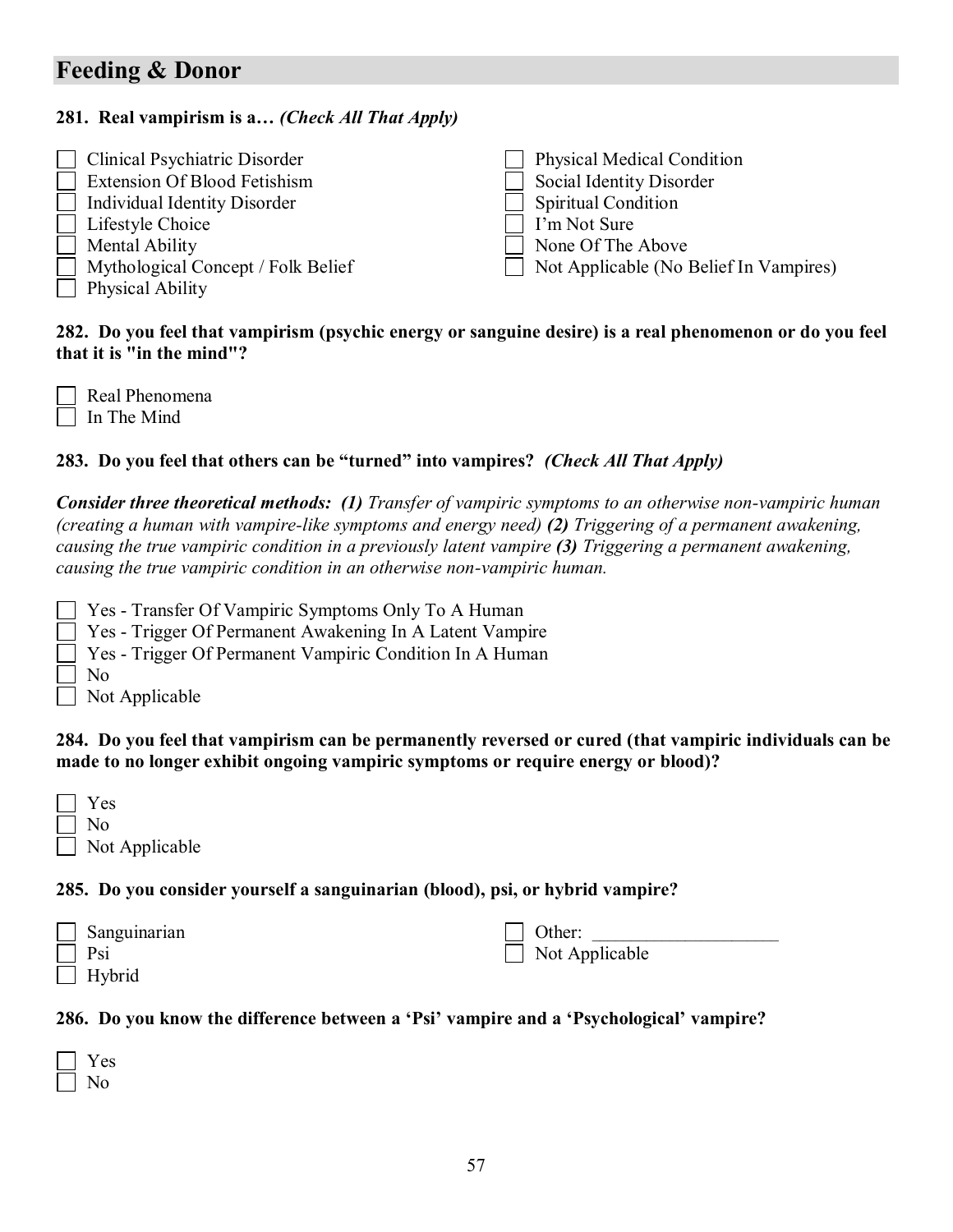## **287. Do you drink your own blood to satisfy cravings, also known as autovampirism?**

*Autovampirism is the drinking of one's own blood; also known to psychologists as clinical vampirism.*

| Yes                   |
|-----------------------|
| $\vert$   No          |
| $\Box$ Not Applicable |

#### **288. If you engage in autovampirism, does it reduce blood cravings?**

 Yes No Not Applicable

#### **289. As a vampire, have you had difficulties in the past finding a willing long-term donor?**

| $\vert$   Yes         |
|-----------------------|
| $\vert$   No          |
| $\Box$ Not Applicable |

#### **290. Are you familiar with the concept of chakras?**

*A chakra is thought to be an energy node in the human body. Chakras are thought to vitalize the physical body and to be associated with interactions of both a physical and mental nature. They are considered loci of life energy, or prana, which is thought to flow among them along pathways called nadis. The seven charka points are: Root, Sacrum, Solar Plexus, Heart/Lung, Throat, Third Eye, & Crown; each with different corresponding elements.*

## **291. If you consider yourself a psi vampire, which of the following feeding sources do you utilize?**  *(Check All That Apply)*

| Ambient                          | $\Box$ Spiritual Entities |
|----------------------------------|---------------------------|
| Astral                           | Tactile                   |
| $\Box$ Elemental / Environmental | Other:                    |
| Human: Emotional / Empathy       | $\Box$ Not Applicable     |
| Human: Sex / Tantric             |                           |

#### **292. If your primary source is human, do you feed primarily from specific donors or ambiently (from surrounding environment)?**

| Specific Donors       |
|-----------------------|
| Ambiently             |
| $\Box$ Not Applicable |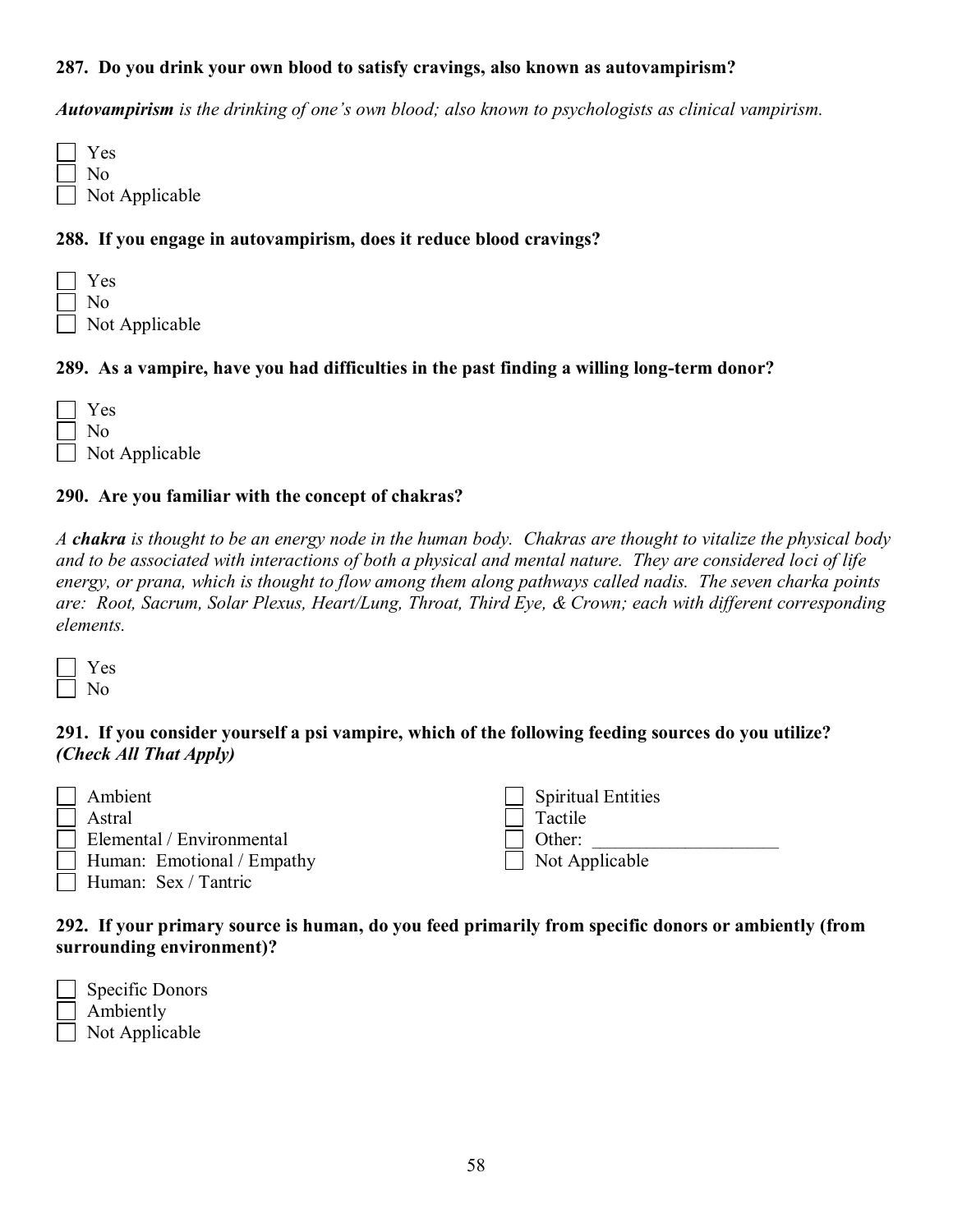### **293. As a psi vampire, do you engage in surface feeding?**

*Surface feeding involves feeding off the energy of a specific person's astral or etheric energy.*

 Yes No Not Applicable

## **294. As a psi vampire, do you engage in deep feeding?**

*Deep feeding involves feeding off the energy of a specific person's core soul energy.*

| Yes            |
|----------------|
| No.            |
| Not Applicable |

#### **295. As a psi vampire, which of the following feeding methods do you employ?** *(Check All That Apply)*

| $\Box$ Contact Feeding | $\Box$ Tendril Feeding |
|------------------------|------------------------|
| Directional Feeding    | $\Box$ Not Applicable  |

#### **296. As a psi vampire, how often do you struggle with controlling unconscious feeding?**

| Very Often          | $\vert$ Rarely        |
|---------------------|-----------------------|
| Fairly Often        | $\Box$ Never          |
| $\Box$ Occasionally | $\Box$ Not Applicable |

#### **297. If, or when, you struggle with unconscious feeding do you ever practice or utilize visualization techniques as a method of shielding?**

| $\Box$ | Y es                  |
|--------|-----------------------|
|        | No                    |
|        | $\Box$ Not Applicable |

#### **298. Are you especially sensitive to the emotions of others around you?**

| Yes          |
|--------------|
| No.          |
| I Don't Know |

#### **299. Do you take on the emotions of those around you?**

|        | Y es         |
|--------|--------------|
|        | $\perp$ No   |
| $\Box$ | I Don't Know |

#### **300. Do you reflect the emotions of those around you?**

| Y es         |
|--------------|
| Nο           |
| I Don't Know |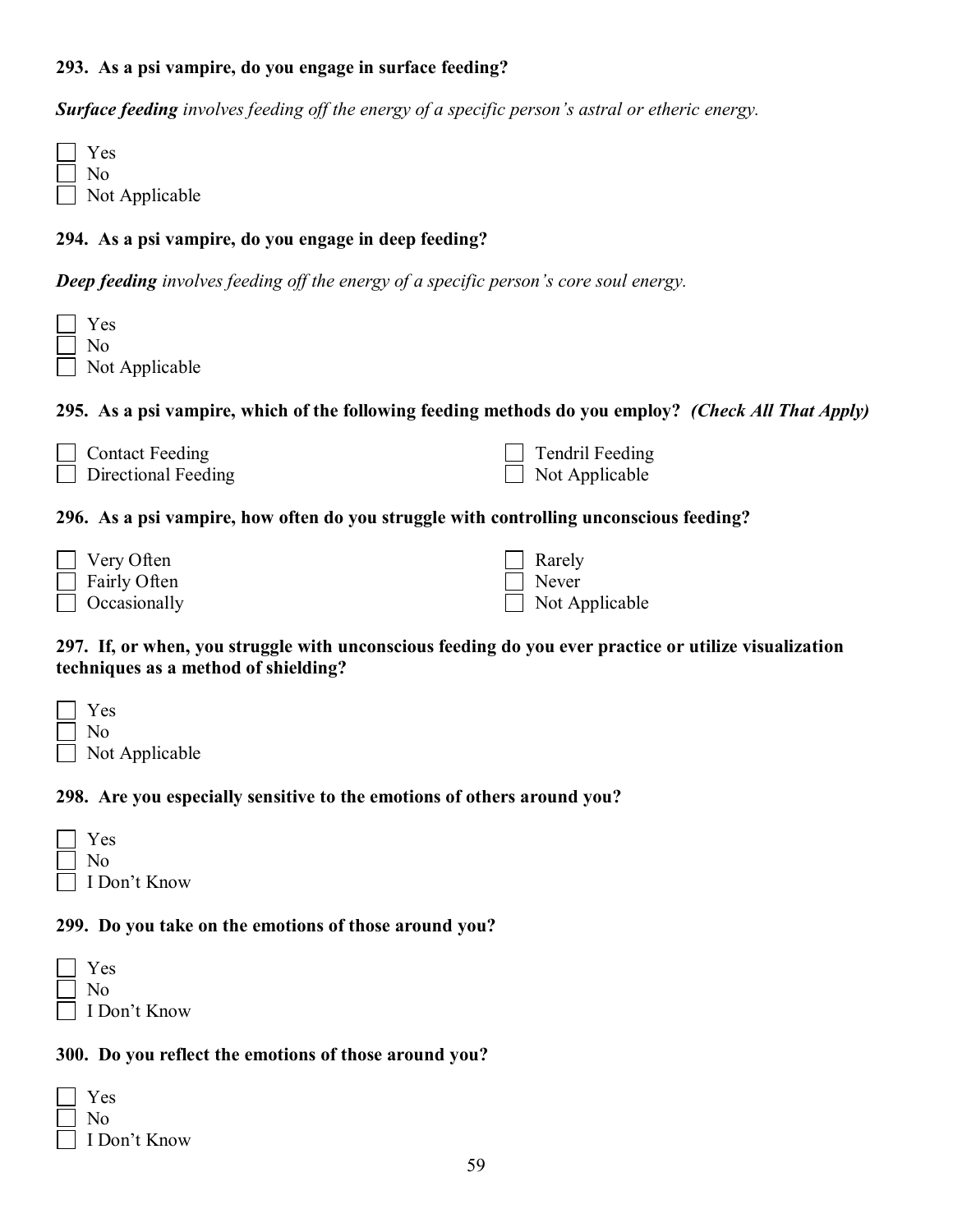#### **301. Do others around you reflect your emotions?**

| Y es           |
|----------------|
| N <sub>0</sub> |
| I Don't Know   |

### **302. Do you feed from one gender or both?**

| $\Box$ Male Gender Only   | $\Box$ Both Genders   |
|---------------------------|-----------------------|
| $\Box$ Female Gender Only | $\Box$ Not Applicable |

## **303. How many donors do you typically have when actively engaged in feeding?**

| $\Box$ 1 Donor  | 5 Or More Donors      |
|-----------------|-----------------------|
| $\Box$ 2 Donors | 10 Or More Donors     |
| $\Box$ 3 Donors | $\Box$ Unknown        |
| $\Box$ 4 Donors | $\Box$ Not Applicable |

#### **304. How long do you typically go between feedings?**

| $\vert$ Daily       | $\Box$ 5 - 6 Months       |
|---------------------|---------------------------|
| $\Box$ Weekly       | 6 Months Or More          |
| $\Box$ Monthly      | $\Box$ Yearly             |
| $\Box$ 2 - 3 Months | <b>Longer Than 1 Year</b> |
| $\Box$ 4 - 5 Months | $\Box$ Not Applicable     |

#### **305. What is the longest period of time you have gone between feeding?**

Time Period:

□ Not Applicable

## **306. Does your activity level seem to vary in direct relation to time between feedings?**

| $\Box$ | Yes                   |
|--------|-----------------------|
|        | No                    |
|        | $\Box$ Not Applicable |

## **307. Have you ever attempted to "reject" your vampirism by not feeding?**

| Y es                  |
|-----------------------|
| $\vert$   No          |
| $\Box$ Not Applicable |

\* Optional: If yes, describe what physical, mental, or spiritual effects manifested as a result, along with their duration?

 $\leq$  Multiple Line Field - Use As Much Space As Needed  $\geq$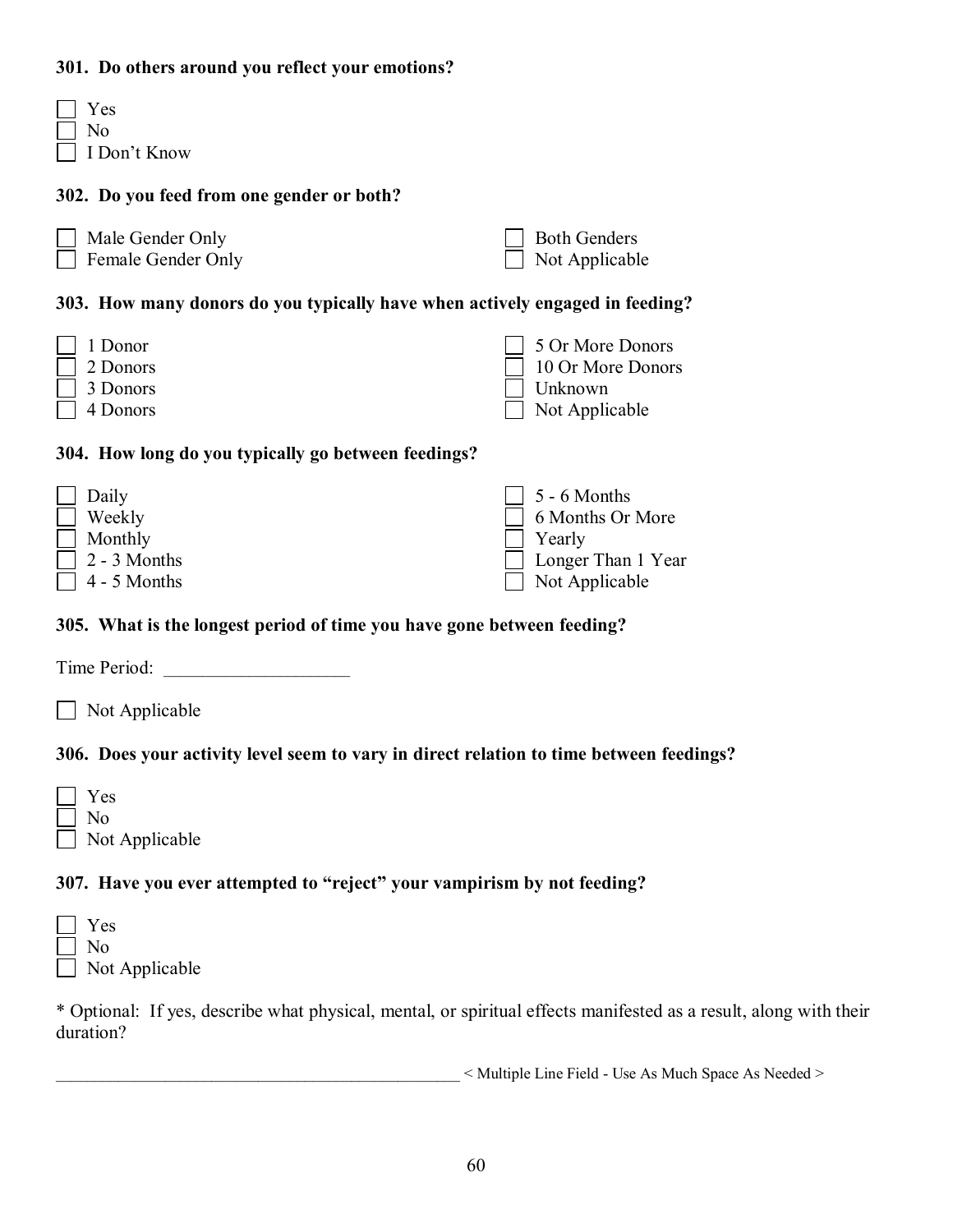### **308. If you stopped feeding in an attempt to "reject" your vampirism, were you successful in permanently "curing" yourself?**

 Yes No Not Applicable

**309. Do those you feed from normally show a visible reaction to your feeding?** *(Check All That Apply)*

| $\Box$ Yes, They Get Anxious                               |
|------------------------------------------------------------|
| $\Box$ Yes, They Get Calm / Relaxed                        |
| $\Box$ Yes, They Get Energized                             |
| $\Box$ Yes, They Get Increased Arousal                     |
| $\Box$ Yes, They Get Tired                                 |
| $\Box$ Yes, All / Some Of Above (Different For Each Donor) |
| $\Box$ Yes, Other Reaction $*$ Describe:                   |
| $\Box$ No, No Visible Reaction                             |
| Not Applicable                                             |

## **310. Can you help your donor heal or recover from your feeding through energy techniques?**

| <b>Yes</b>            |
|-----------------------|
| No.                   |
| $\Box$ Not Applicable |

#### **311. If you are sanguinarian, do you have psi/psionic abilities (including either energy perception or manipulation)?**

| <b>Yes</b>     |
|----------------|
| No.            |
| Not Applicable |

## **312. If you are sanguinarian, what are your methods of drawing blood?** *(Check All That Apply)*

| $\Box$ Knife   | $\Box$ Syringe / Needle |
|----------------|-------------------------|
| $\Box$ Lancet  | $\Box$ Teeth / Fangs    |
| Razor          | Other:                  |
| $\Box$ Scalpel | $\Box$ Not Applicable   |

#### **313. If you are sanguinarian, what amount of blood do you typically consume per feeding?**

| $\Box$ Less Than 1 oz                                    |
|----------------------------------------------------------|
| $\begin{array}{ c c c c c } \hline \end{array}$ 1 - 2 oz |
| $\Box$ 2 - 4 oz                                          |
| $1 \t1 \t6 \t2$                                          |

 $\Box$  4 - 6 oz

 More Than 1 Cup Unknown Measurement Not Applicable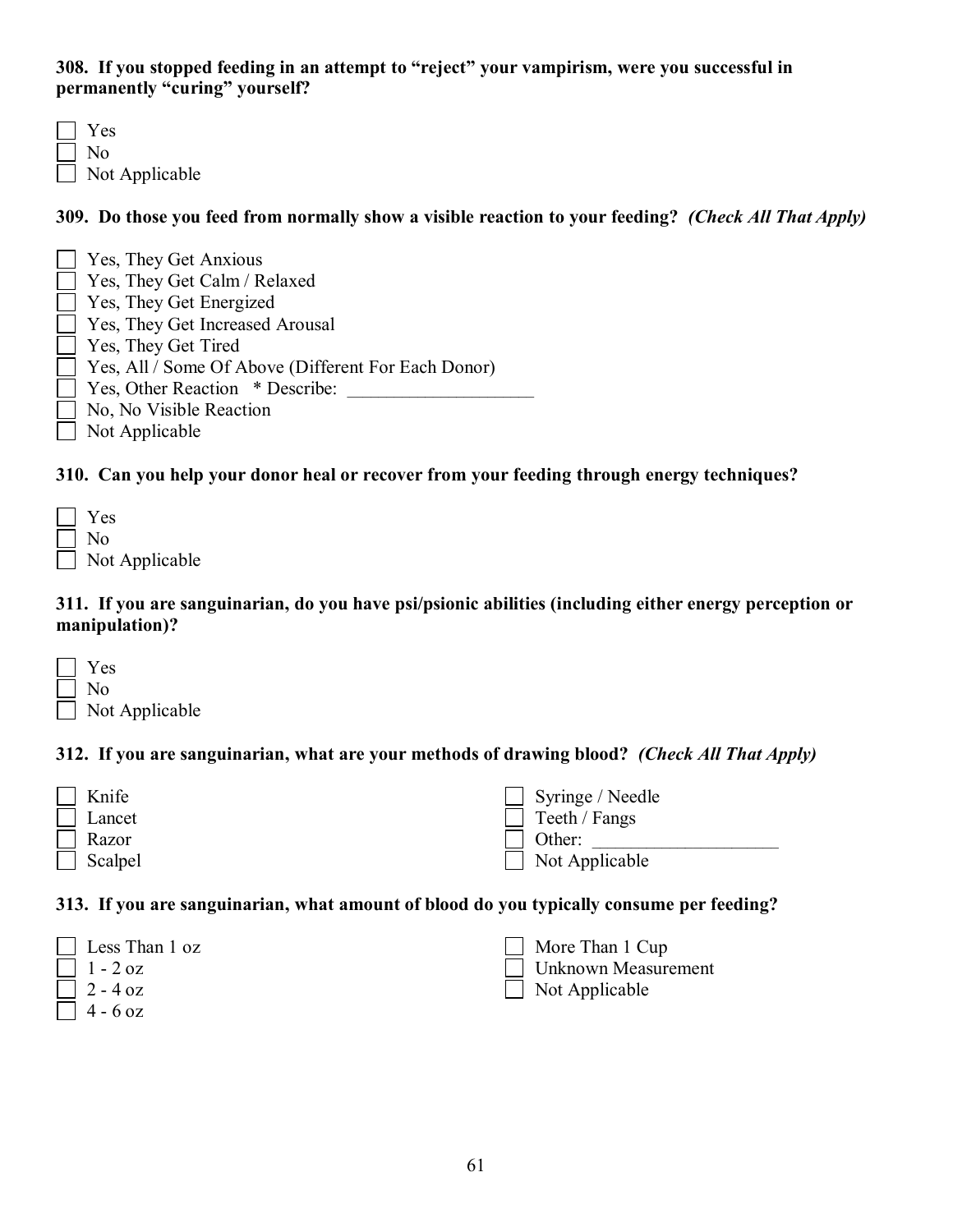**314. If you are sanguinarian, and feed strictly psychically by taking life/core energy (not psi/auric), do you find that feeding alleviates all symptoms of hunger (including detrimental effects from not feeding), or do you feel it is lacking?**

| $\Box$ Alleviates All Symptoms | $\Box$ Does Not Adequately Alleviate Hunger |
|--------------------------------|---------------------------------------------|
| Moderately Alleviates Symptoms | $\Box$ Not Applicable                       |

#### **315. If you feel it is lacking, what negative symptoms remain that suggest this?**

Symptoms:

Not Applicable

#### **316. Do you feed from animal sources as well as human donors?**

| Y es             |              |
|------------------|--------------|
| N٥               |              |
| $N_{\Omega}$ t A | $\mathbf{r}$ |

 $\Box$  Not Applicable

#### **317. If yes, which of the following sources do you use?**

| <b>Blood Drawn From Live Animal</b>    | Energy From Wild Animal |
|----------------------------------------|-------------------------|
| Blood Taken From Dead Animal           | Raw Meat / Rare Steaks  |
| <b>Energy From Domesticated Animal</b> | $\Box$ Not Applicable   |

#### **318. Have you ever practiced animal sacrifice in relation to your vampirism?**

| $ $ Yes               |
|-----------------------|
| $\vert$   No          |
| $\Box$ Not Applicable |

**319. If you are sanguinarian, and you feed strictly on animal blood/rare steaks, do you find that this alleviates all symptoms of hunger (including detrimental effects from not feeding), or do you feel it is lacking?**

| $\Box$ Alleviates All Symptoms | Does Not Adequately Alleviate Hunger |
|--------------------------------|--------------------------------------|
| Moderately Alleviates Symptoms | $\Box$ Not Applicable                |

#### **320. If you feel it is lacking, what negative symptoms remain that suggest this?**

Symptoms:

 $\Box$  Not Applicable

#### **321. Do you engage in blood rituals or blood magick?**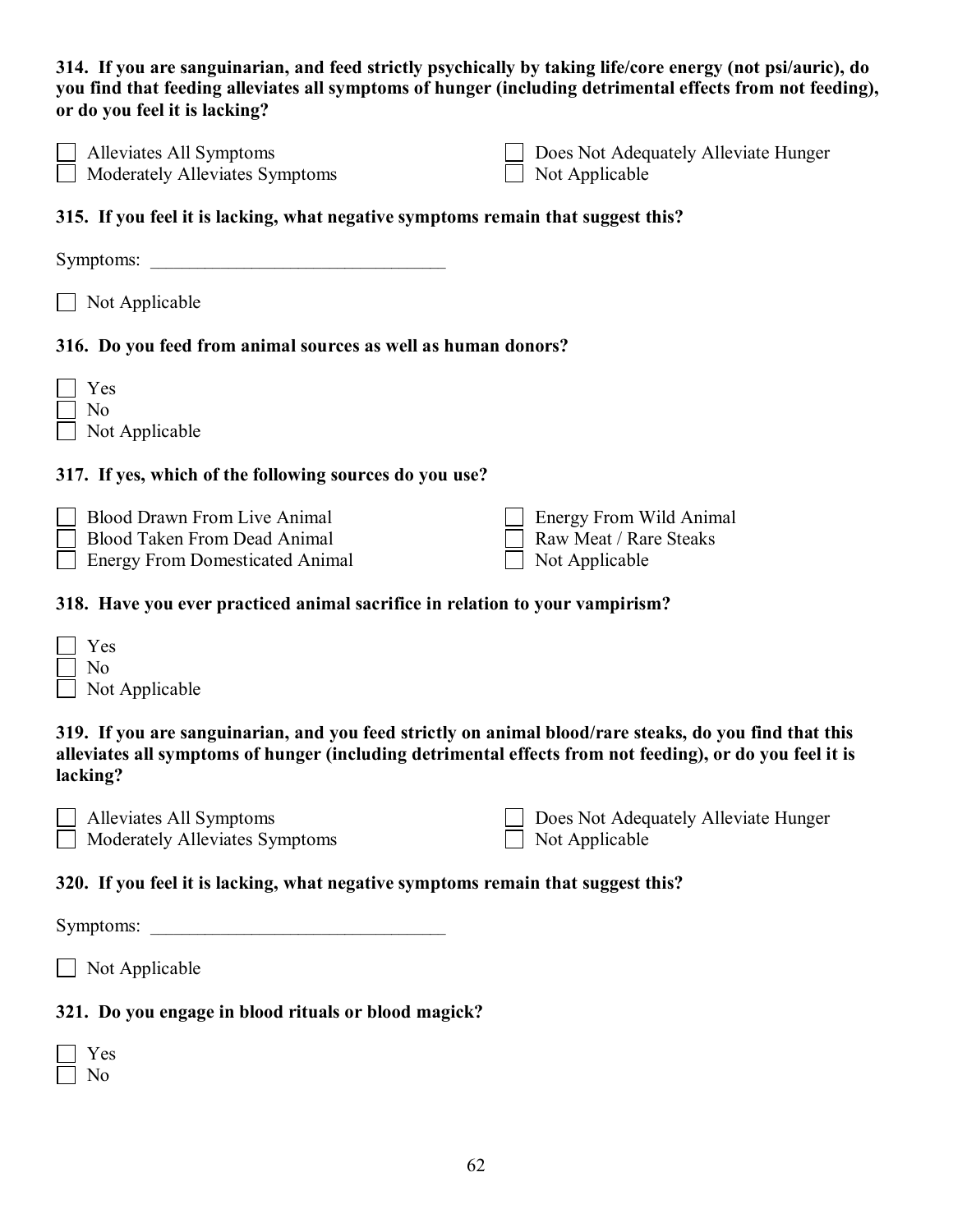**322. Have you ever engaged in the practice of 'cutting' yourself, others, or have been cut by others in a non-vampiric related manner?** *(Check All That Apply)*

| $\Box$ Yes - Cut Self   | $\Box$ Yes - Cut By Others |
|-------------------------|----------------------------|
| $\Box$ Yes - Cut Others | $\vert$   No               |

#### **323. What method do you use to store blood that is not consumed right away?** *(Check All That Apply)*

| Refrigerator | Other:                |
|--------------|-----------------------|
| Freezer      | $\Box$ Not Applicable |

#### **324. If you store blood, how do you later imbibe that blood?**

 Blood By Itself Mixed With Non-Alcoholic Liquid Mixed With Alcoholic Liquid Mixed With Other Solid Other: Not Applicable

#### **325. What blood substitutes do you use when you can't feed from blood?**  *(Check All That Apply)*

| Alchemic Recipes    | Milk                          |
|---------------------|-------------------------------|
| Animal Blood / Meat | Red Wine                      |
| Chocolate           | Salt                          |
| Fruit               | Vegetables                    |
| Herbal Teas         | $\Box$ Vitamins / Supplements |
| Juices              | Other:                        |
| Meditation / Yoga   | Not Applicable                |

#### **326. If you are a practicing sanguine vampire, does your physician know about your lifestyle?**

| $\perp$ Yes           |
|-----------------------|
| $\vert$   No          |
| $\Box$ Not Applicable |

#### **327. Are you regularly checked for pathogens and other blood born diseases?**

| ═ |
|---|
|   |

## **328. Do you have a tendency to overindulge in food or drink when you need to feed?**

| Y es                  |
|-----------------------|
| -No                   |
| $\Box$ Not Applicable |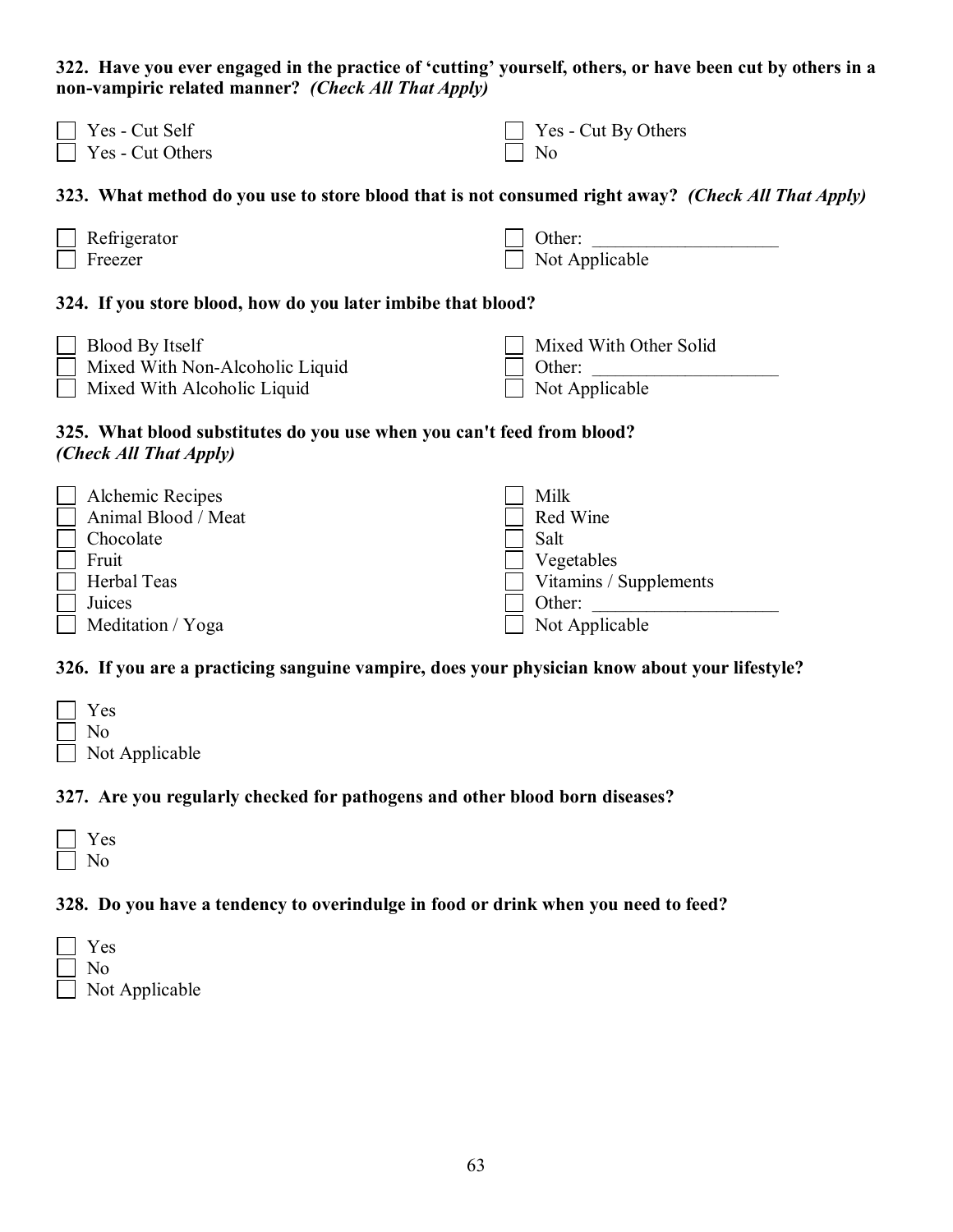## **329. As you have aged, have your feeding methods or abilities changed dramatically?**  *(Check All That Apply)*

 Yes - Increased Proficiency In Primary Method(s) Yes - Decreased Proficiency In Primary Method(s) Yes - Increased Proficiency In Alternate Method(s) Yes - Decreased Proficiency In Alternate Method(s) Yes - Sang To Psi Feeding Method Switch Yes - Psi To Sang Feeding Method Switch No Not Applicable

*The following ten questions apply to both donors and vampires who also serve as donors:*

## **330. Have you ever been a donor?**

| o. |
|----|
|    |

## **331. What is the longest period of time in which you have been in a continuous donor relationship (arrangement)?**

| $\Box$ Less Than 1 Year | $\Box$ 5 - 10 Years   |
|-------------------------|-----------------------|
| $\Box$ 1 - 2 Years      | More Than 10 Years    |
| $\Box$ 3 - 5 Years      | $\Box$ Not Applicable |

## **332. Are you familiar with a document known as the Donors' Bill Of Rights?**

| 2<br>┌ |
|--------|
|        |

## **333. How did you first become a donor?**

- Began Donating To Existing Friend Or Partner
- Actively Sought Vampire(s) In Online Community
- Actively Sought Vampire(s) In Offline Community
- Was Approached By Vampire(s) In Online Community
- Was Approached By Vampire(s) In Offline Community
- Other:
	- Not Applicable

#### **334. How many vampires have you been a willing donor for?**

- 1 Vampire
- 2 Vampires
- 3 Vampires
- 4 Vampires

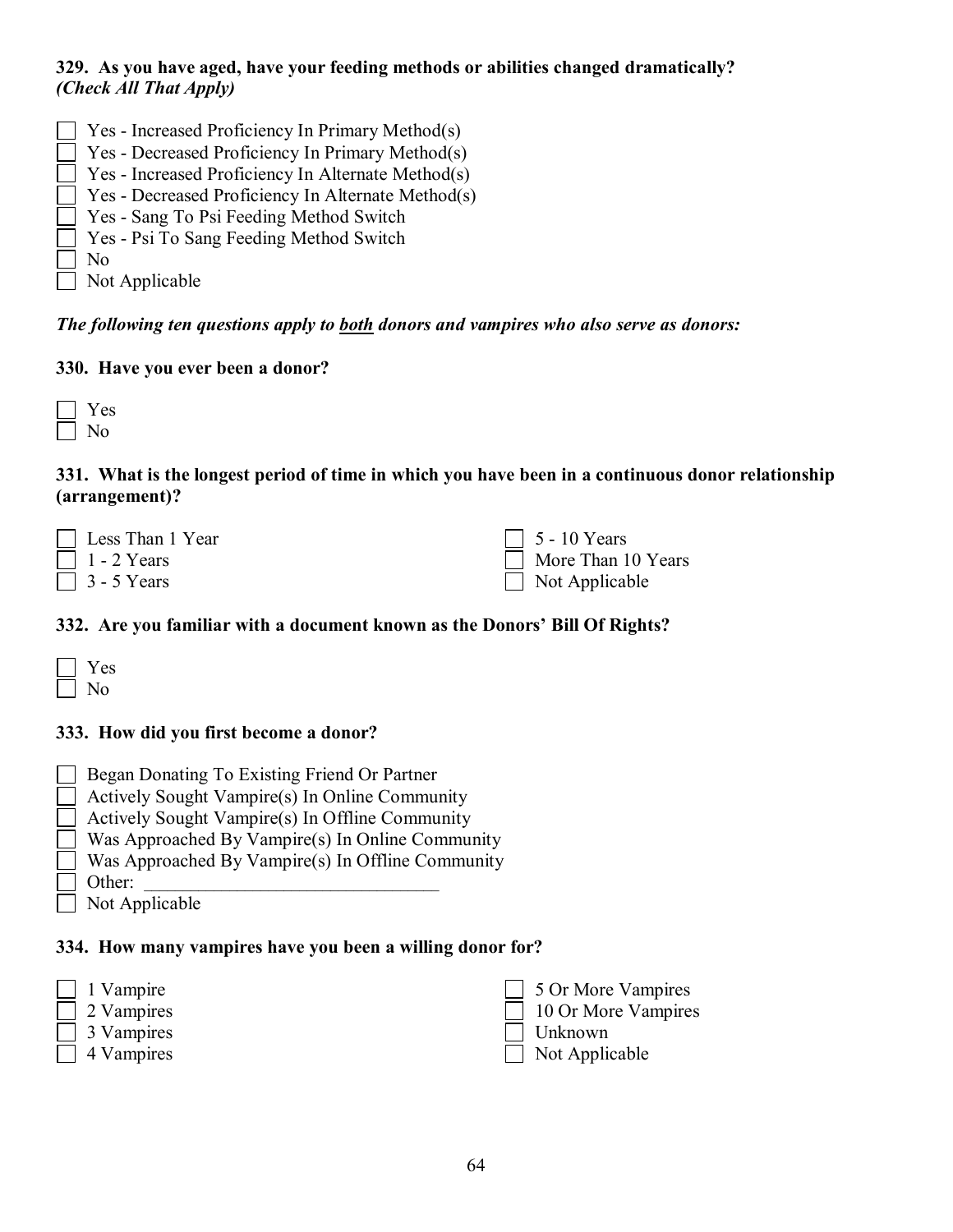### **335. In which capacity do you donate?** *(Check All That Apply)*

 Blood Energy (Psi or Life/Core)  Sexually Not Applicable

**336. If the current donor-vampire relationship you are involved with ended, do you think you would seek out another vampire for which to be a donor?**

| Yes            |
|----------------|
| No             |
| Not Applicable |

**337. As a donor, are you often involved in the personal lives (outside of arrangement) of the vampires to which you donate?**

| Y es                   |
|------------------------|
| No.                    |
| $\perp$ Not Applicable |

**338. As a vampire, are you often involved in the personal lives (outside of arrangement) of the donors from which you feed?**

 Yes No Not Applicable

**339. Have you "fed" more than one vampire during the same time period; a non-exclusive donor?**

| $ $ Yes               |
|-----------------------|
| $\vert$   No          |
| $\Box$ Not Applicable |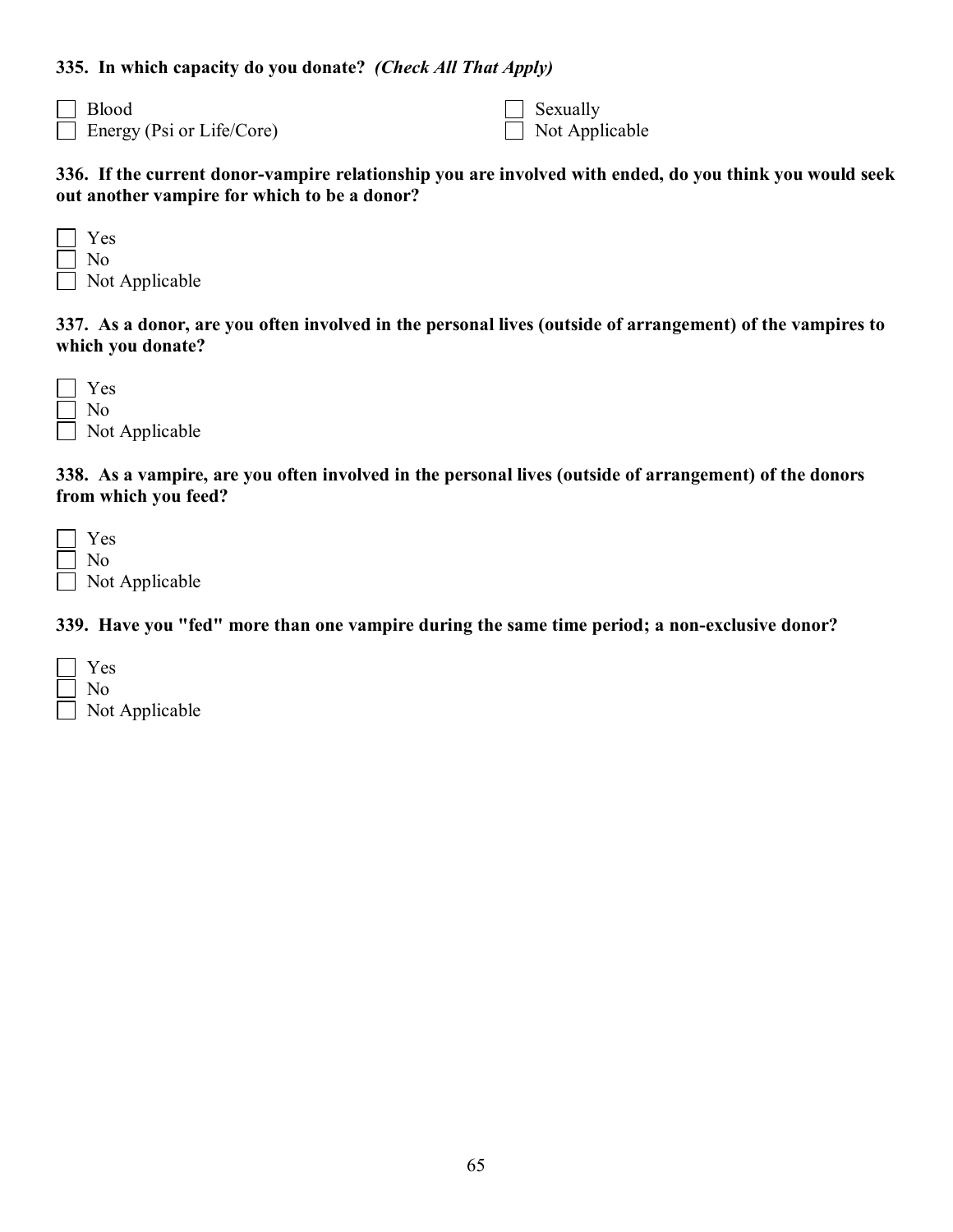## **Community Ethics**

**340. Are you concerned with Local, Federal / National, or International law enforcement invading privacy rights by observing activities of the vampire community?**

 Yes No

**341. Are you concerned about the possibility of legislative censorship, private club or open gathering licensing restrictions, or cultural profiling by law enforcement of the vampire subculture?**

**342. What is your opinion on vampire organizations that market products while also being involved in music or club promotion?**

| $\Box$ Completely Approve |
|---------------------------|
| $\Box$ Generally Approve  |

 Generally Disapprove Completely Disapprove

**343. Do you agree with public displays (Political Or Social Aspirations), television or video appearances (Mad Mad House / A&E Halloween Special / The Vampyre Lounge), or otherwise open promotion (Regional Meetup Clubs & Events) of the vampire "lifestyle" to the public (mundane) population?**

| Y es     |
|----------|
| N٥       |
| Not Sure |

**344. Do these displays or appearances help promote the acceptance and understanding of the vampire community or increase the divide between the public (mundane) perception of vampires and reality?**

| Promote Acceptance $\&$ Understanding Of The Community |  |
|--------------------------------------------------------|--|
|                                                        |  |

Draw Negative Attention To The Community

- Promote An Alternative Lifestyle To The Public
- No Effect
- Not Sure

**345. The vampire community's association with Sanguine vampirism…** *(Check All That Apply)*

- Strengthens The Community
- Divides The Community
- Increases Acceptance Outside The Community
- Decreases Acceptance Outside The Community
- No Effect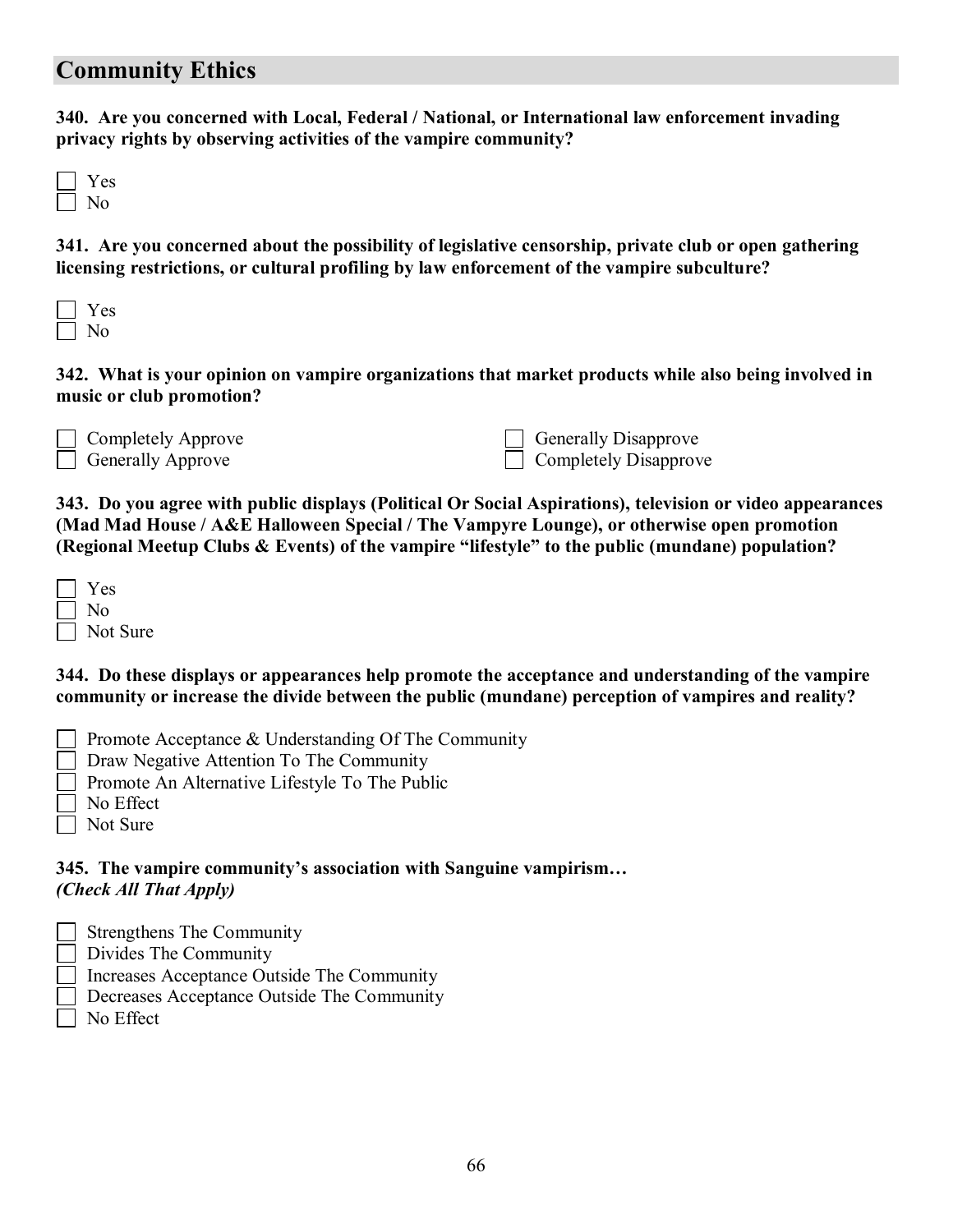## **346. The vampire community's association with Psychic vampirism…** *(Check All That Apply)*

- Strengthens The Community
- Divides The Community
- Increases Acceptance Outside The Community
- Decreases Acceptance Outside The Community
- No Effect
- **347. The vampire community's association with Otherkin…** *(Check All That Apply)*

*Otherkin is a subculture made up of people who describe themselves as being non-human in some way, sometimes believing themselves to be mythological or legendary creatures.*

- Strengthens The Community
- Divides The Community
- Increases Acceptance Outside The Community
- Decreases Acceptance Outside The Community
- No Effect

## **348. The vampire community's association with a belief in Symbionts…** *(Check All That Apply)*

*Vampire symbionts are loosely defined as astral or noncorporeal entities that attach to a person's energy system in the aura or near the heart and solar plexus chakra points, subsequently causing the vampiric condition by parasitic "leech" feeding, creating an artificially induced energy deficiency in the host.*

- Strengthens The Community
- Divides The Community
- Increases Acceptance Outside The Community
- Decreases Acceptance Outside The Community
- No Effect

## **349. The vampire community's association with a belief in Therianthropy…** *(Check All That Apply)*

*Therianthropy is a generic term for any transformation, physical, mental, or spiritual of a human into another animal form, or for a being which displays both human and animal characteristics, either as a part of mythology or as a spiritual concept.*

- Strengthens The Community
- Divides The Community
- Increases Acceptance Outside The Community
- Decreases Acceptance Outside The Community
- No Effect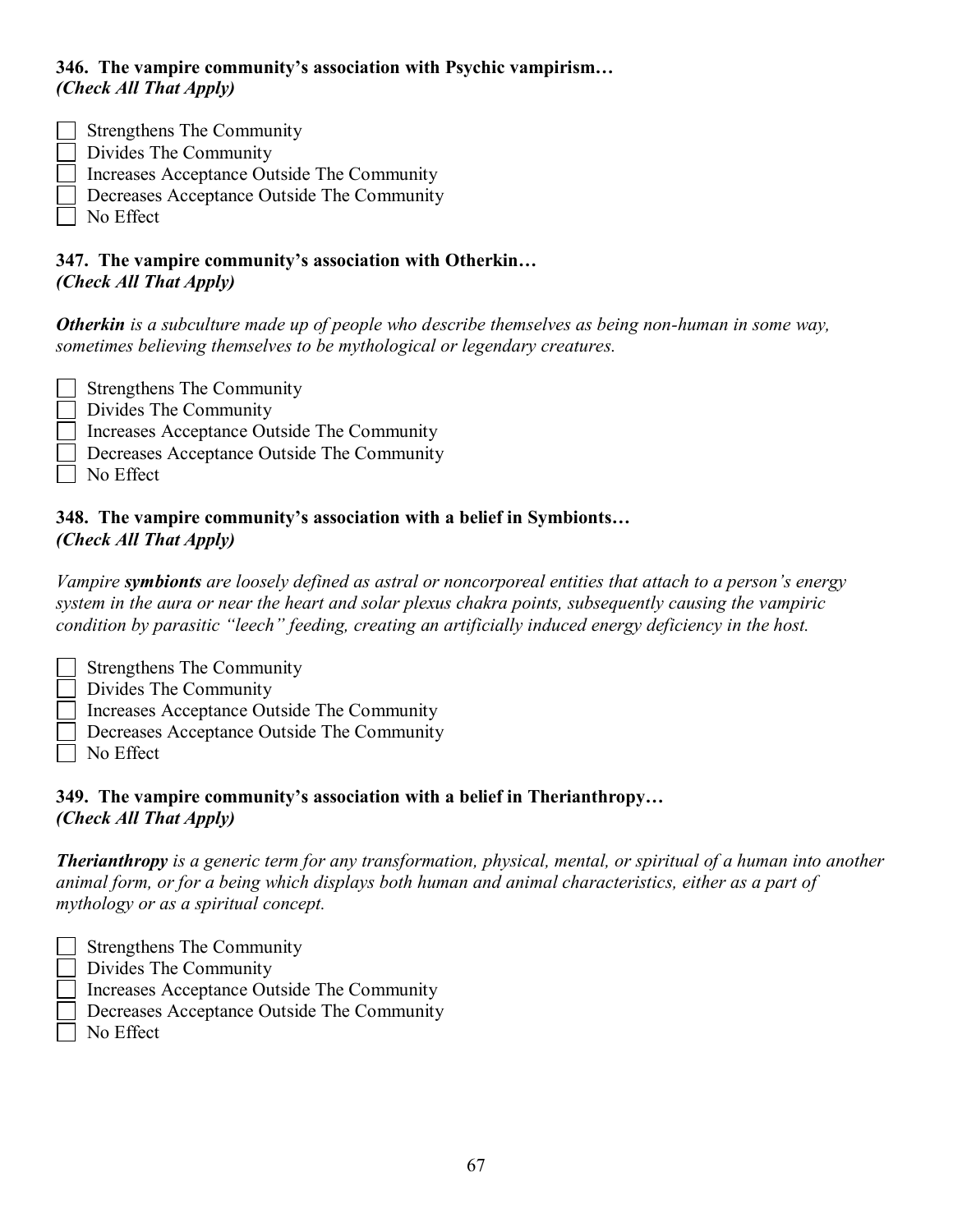## **350. The vampire community's association with a belief in Transmogrification…** *(Check All That Apply)*

*Transmogrification is a generic term for any physical change in shape, form, or appearance. Sometimes refered to as shapeshifting or morphing.*

- Strengthens The Community Divides The Community Increases Acceptance Outside The Community
- Decreases Acceptance Outside The Community
- No Effect

## **351. The vampire community should adopt a single or universal document for ethical adherence:**

| Completely Agree       | $\Box$ Generally Disagree  |
|------------------------|----------------------------|
| <b>Generally Agree</b> | $\Box$ Completely Disagree |

## **352. Tolerance of individual religious beliefs (whether they be Christian, Wiccan, Satanist, etc.) should be a universal precept of the vampire community:**

| $\Box$ Completely Agree | $\Box$ Generally Disagree  |
|-------------------------|----------------------------|
| $\Box$ Generally Agree  | $\Box$ Completely Disagree |

### **353. An international group or council of Houses, et al. should be established for the investigation of serious legal allegations leveled against members of the vampire community:**

| $\Box$ Completely Agree |
|-------------------------|
| $\Box$ Generally Agree  |

| $\Box$ Generally Disagree  |
|----------------------------|
| $\Box$ Completely Disagree |

## **354. The vampire community is taking enough steps as a collective body to help dispel general public misconception or fear of the community:**

| <b>Completely Agree</b> |
|-------------------------|
| Generally Agree         |

 Generally Disagree Completely Disagree

## **355. Which, if any, of the following misconducts are you aware of being propagated by members of the vampire community?** *(Check All That Apply)*

| <b>Physical Abuse Of Donors</b>                                           |
|---------------------------------------------------------------------------|
| Psychological Abuse Of Donors                                             |
| <b>Sexual Abuse Of Donors</b>                                             |
| Physical Abuse Of Other Vampires (Affiliated Or Solitary)                 |
| Psychological Abuse Of Other Vampires (Affiliated Or Solitary)            |
| Sexual Abuse Of Other Vampires (Affiliated Or Solitary)                   |
| Illegal Activity On The Part Of A House                                   |
| Illegal Activity On The Part Of An Individual Vampire                     |
| Violation Of The Personal Privacy Of Community Members                    |
| Direct Online Or Offline Slander Against Others Or Houses In Public Arena |
| Coercion / Misrepresentation Of Intent On The Part Of A House             |
| Other:                                                                    |
| None                                                                      |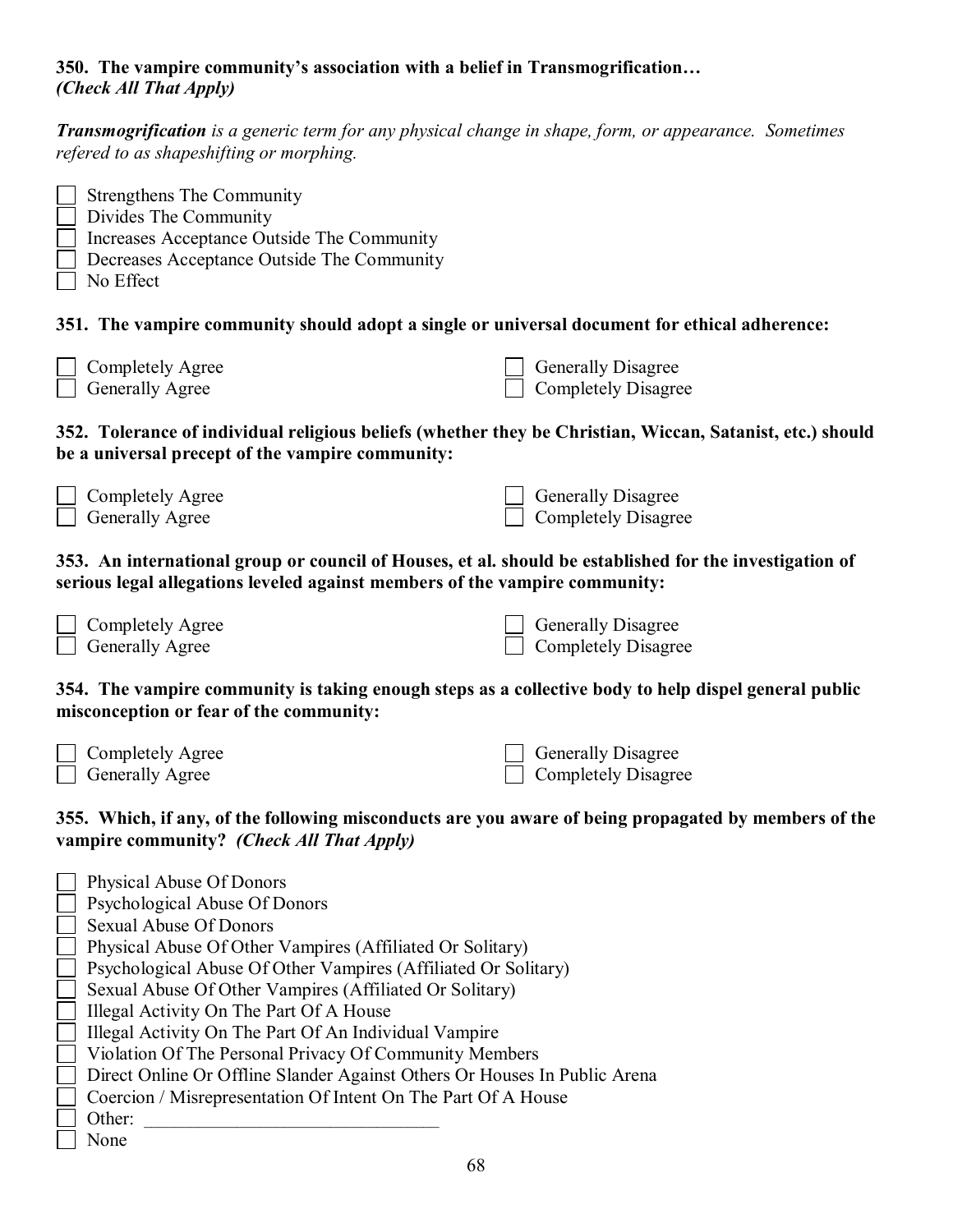#### **356. Are you familiar with the Black Veil?**

*The Black Veil is a code of ethics written for the Sanguinarium movement and has been adopted by many individuals, households and organizations within the vampire community.*

 Yes No

## **357. Do you believe the Black Veil (v2.0) remains a valid and 'living' document today?**

 Yes No Not Applicable

#### **358. Do you follow the Black Veil as the basis of your personal vampire ethics?**

| $\Box$ | Yes                   |
|--------|-----------------------|
|        | $\vert$   No          |
|        | $\Box$ Not Applicable |

#### **359. Which of the following sets of ethics or guidelines do you follow both within and outside of the vampire community?** *(Check All That Apply)*

| Castes / Creeds                                             | Vampire Bible                |
|-------------------------------------------------------------|------------------------------|
| <b>Holy Bible</b>                                           | Vampyre Codex (Sanguinarium) |
| Personal Ethics                                             | Vedas                        |
| Psychic Vampire Codex / Kheprian Codex<br>$\vert \ \ \vert$ | Witches Bible                |
| Quran (Koran)                                               | None                         |
| Satanic Bible                                               | Other:                       |
| Scrolls Of Elorath / Strigoi Vii Codex                      | Not Applicable               |
| Torah                                                       |                              |

**360. The vampire community should hold elders, public spokespersons, or other leaders accountable for their personal actions that run contrary to commonly accepted ethical tenets within the community?**

| Completely Agree       |
|------------------------|
| <b>Generally Agree</b> |

| <b>Generally Disagree</b>  |
|----------------------------|
| <b>Completely Disagree</b> |

#### **361. If you agree, how should such leaders be held accountable?** *(Check All That Apply)*

| $\Box$ Community Notification Of Offense                                               |
|----------------------------------------------------------------------------------------|
| $\Box$ Temporary Exclusion From Community Events                                       |
| $\Box$ Requirement Of Apology To Be Issued                                             |
| $\Box$ Sin Nomine (Excommunication) From The Community If Serious Offense              |
| They Should Not Be Punished, Only Situation Acknowledged - "Each Vampire To Their Own" |
| $\Box$ I'm Not Sure                                                                    |
| Other:                                                                                 |
| $\Box$ Not Applicable                                                                  |
|                                                                                        |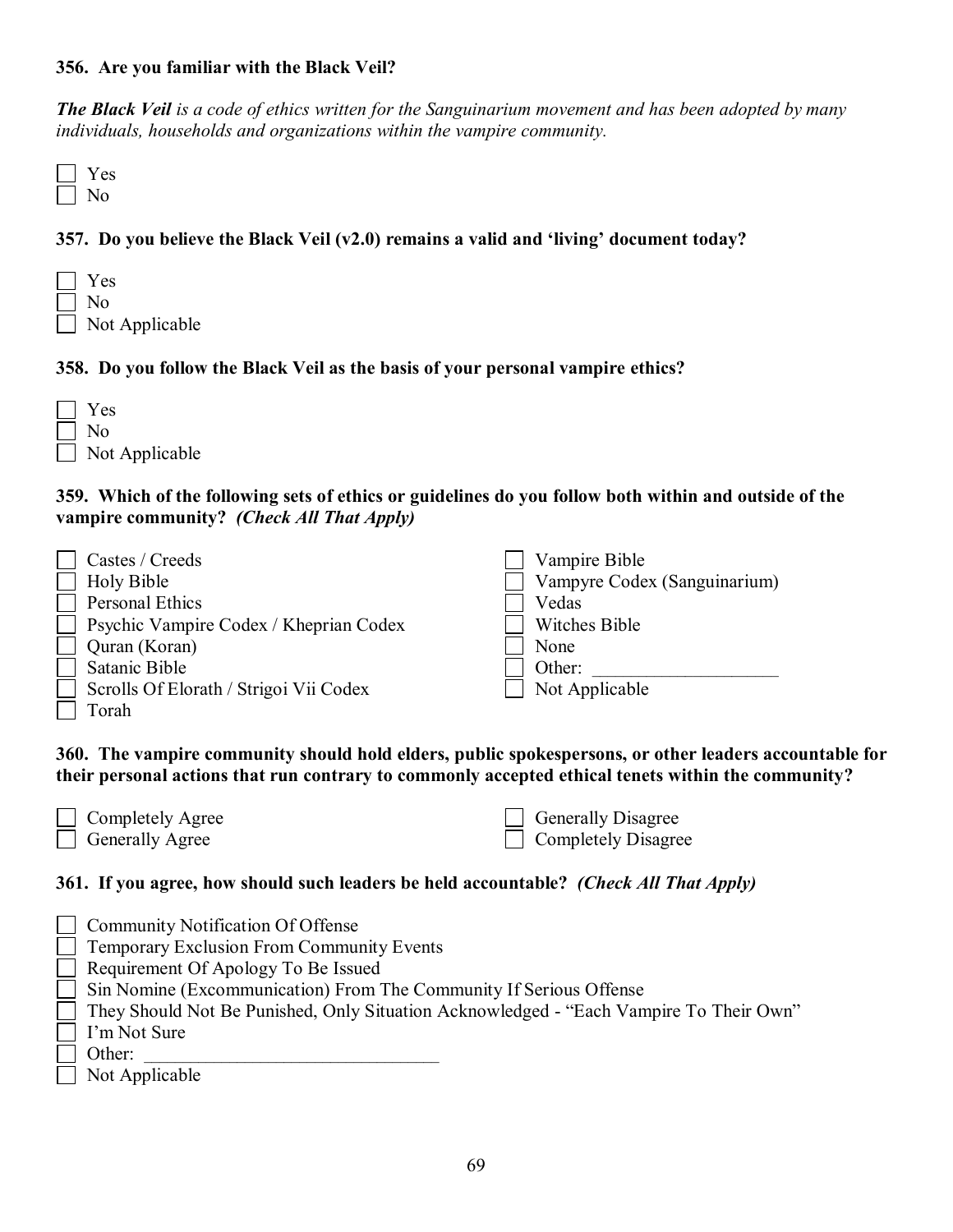## **362. Which violations in common law or other questionable ethical concerns should result in the issuance of a Sin Nomine (or other form of ostracism) against any member of the community?**  *(Check All That Apply)*

*Sin Nomine (Latin) refers to a vampire who has been stripped of his or her name and recognition within the community for having committed a 'great crime' in the eyes of the community.*

 Physical Abuse Of Donors Sexual Abuse Of Donors Physical Abuse Of Other Vampires Sexual Abuse Of Other Vampires Coercion Or Bribery Of Other Vampires / House Members Endangerment Of The Community By Engaging In Illegal Activity Violation Of The Personal Privacy Of Community Members Direct Offline Slander Against Others Or Houses In Public Arena Other:

**363. How effective do you think the issuance of such an order by a self-appointed authority would have in curtailing future violations within the community?**

 Very Effective Somewhat Effective Not Effective

*The following questions represent one of the qualitative portions of this study. Please answer these questions in the space provided, keeping answers as short and concise as possible. Do NOT include responses of a personally identifiable nature or cite either historical or specific community entities or persons as a basis for your answer.*

**How would you react and subsequently deal with the following set of hypothetical circumstances?**  *(All Questions Assume Respondent To Be A Vampire - If Not, Leave Blank)*

**364. You are a member of a House and witness an as of yet unsubstantiated rumor of a fellow House member being spread on an open-forum vampire message board.**

\_\_\_\_\_\_\_\_\_\_\_\_\_\_\_\_\_\_\_\_\_\_\_\_\_\_\_\_\_\_\_\_\_\_\_\_\_\_\_\_\_\_\_\_\_\_\_\_\_\_\_\_ < Multiple Line Field - Use As Much Space As Needed >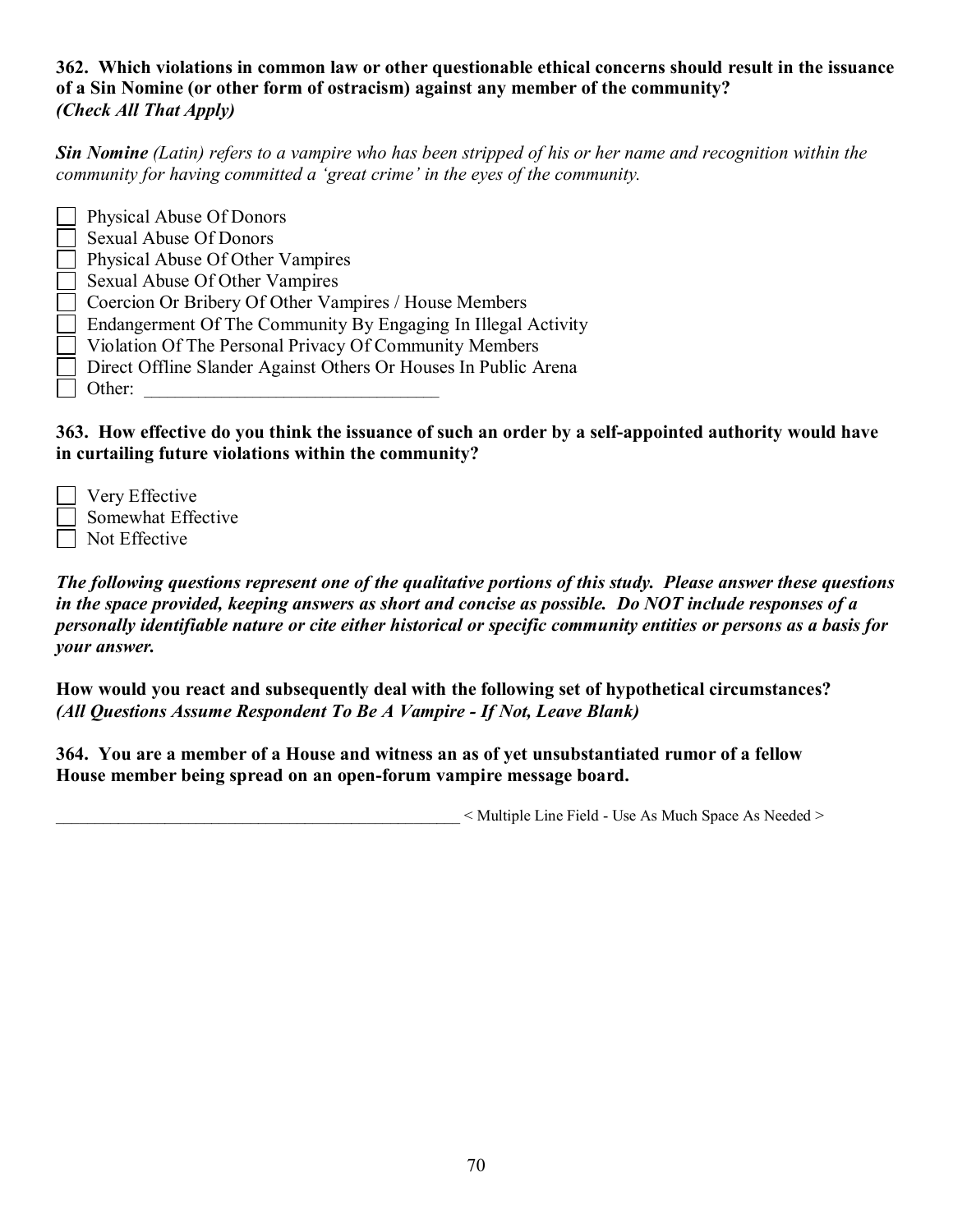**365. You discover an internet message board on which a member posts an offer to teach Awakening individuals about vampirism or to turn people into vampires, in return for money or favors.**

 $\leq$  Multiple Line Field - Use As Much Space As Needed  $\geq$ 

**366. Someone you know in the vampire community physically or sexually abused a donor and you are faced with the decision to either report this to law enforcement or keep it to yourself.**

\_\_\_\_\_\_\_\_\_\_\_\_\_\_\_\_\_\_\_\_\_\_\_\_\_\_\_\_\_\_\_\_\_\_\_\_\_\_\_\_\_\_\_\_\_\_\_\_\_\_\_\_ < Multiple Line Field - Use As Much Space As Needed >

**367. A new council is formed with an ambitious charter to organize groups and actively recruit "fresh blood" in the vampire community. They are contacting elders to join and participate with strict guidelines for membership and with the intention of excluding several well respected Houses in the community for which they have either a conflict or do not respect their views regarding vampirism.**

 $\leq$  Multiple Line Field - Use As Much Space As Needed  $\geq$ 

**368. On a major open-forum vampire message board an anonymous member makes sensational claims that they obtain blood through violence, in the manner of fictional vampires.**

 $\leq$  Multiple Line Field - Use As Much Space As Needed  $\geq$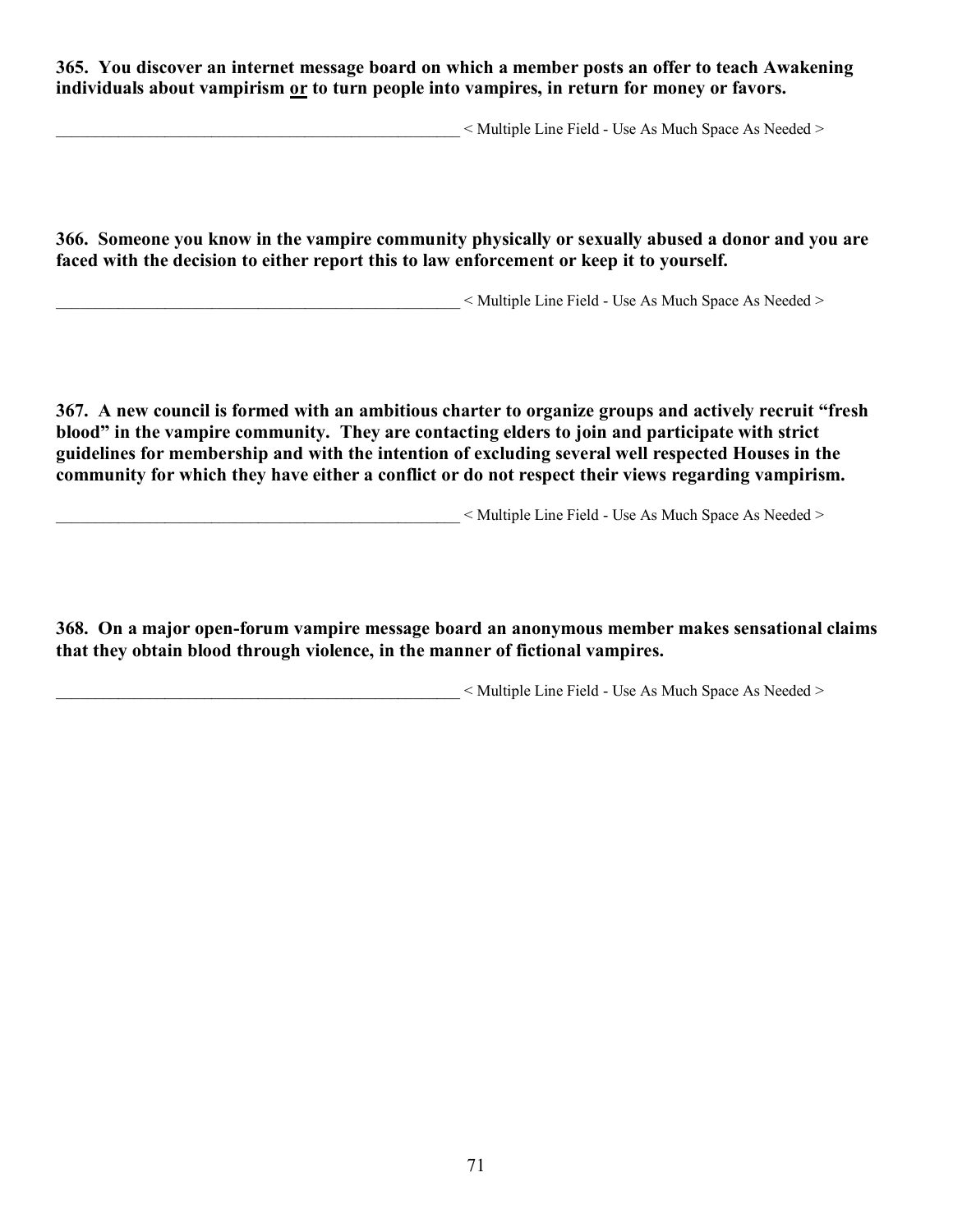**369. The House or Order you have recently joined is requiring you to perform a ritual to show your devotion to their path that makes you feel either uncomfortable from a moral or personally religious viewpoint.**

 $\leq$  Multiple Line Field - Use As Much Space As Needed  $\geq$ 

**370. You have spent the last week preparing an article for submission to a local open-forum or vampire related community print publication and ask a fellow "trusted" friend to review and offer suggestions. This friend in turn publishes your work in full under their own name on a popular open-forum vampire message board.**

 $\leq$  Multiple Line Field - Use As Much Space As Needed  $\geq$ 

**371. You discover a local self-proclaimed "vampire" known to be involved in role-playing games is speaking with minors of the "coolness" and "prestige" of being turned into a "vampire."**

\_\_\_\_\_\_\_\_\_\_\_\_\_\_\_\_\_\_\_\_\_\_\_\_\_\_\_\_\_\_\_\_\_\_\_\_\_\_\_\_\_\_\_\_\_\_\_\_\_\_\_\_ < Multiple Line Field - Use As Much Space As Needed >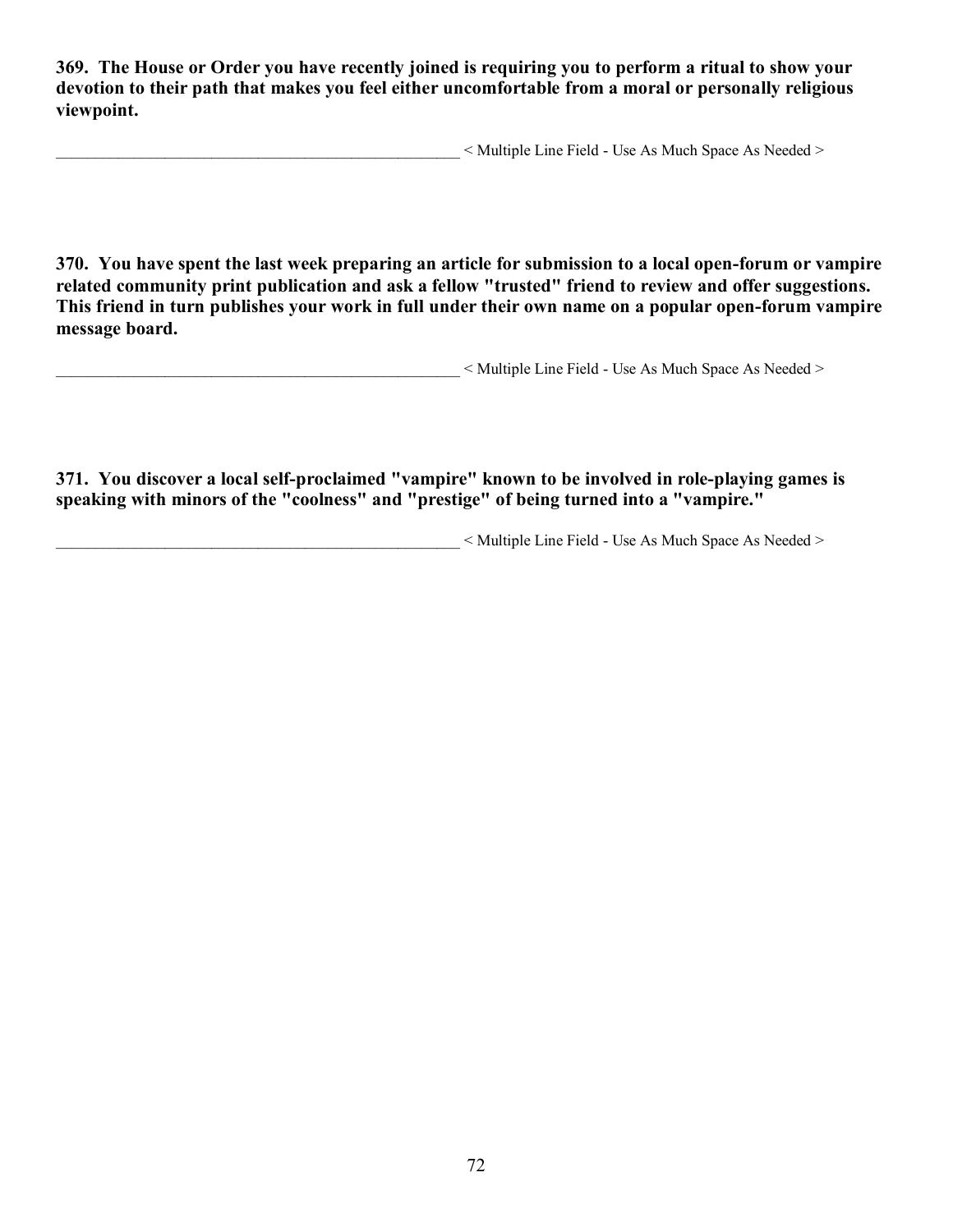# **The Future**

**372. Do you view vampirism as a lifetime endeavor or temporary endeavor?** 

| Lifetime<br>Temporary                                                                                                                       |                                                         |  |  |
|---------------------------------------------------------------------------------------------------------------------------------------------|---------------------------------------------------------|--|--|
| 373. Where do you see the vampire community in 10 years? <i>(Check All That Apply)</i>                                                      |                                                         |  |  |
| A More Organized Community<br>A Less Organized Community<br>A More Public Community<br>A More Underground Community<br>Other:<br>No Changes |                                                         |  |  |
| 374. Psi / Psionics will be accepted by mainstream culture within the next 25 years:                                                        |                                                         |  |  |
| Completely Agree<br>Generally Agree                                                                                                         | <b>Generally Disagree</b><br><b>Completely Disagree</b> |  |  |
| 375. Psi / Psionics will be accepted by mainstream <u>science</u> within the next 25 years:                                                 |                                                         |  |  |
| Completely Agree<br>Generally Agree                                                                                                         | <b>Generally Disagree</b><br><b>Completely Disagree</b> |  |  |

#### **376. Do you think there will be a greater awareness by the public (mundane) population of the vampire community as time progresses?**

*Mundane in this use refers to those who are not vampires or otherwise awakened.*

| ■ Yes<br>■ No<br>■ Not Sure |  |  |  |
|-----------------------------|--|--|--|
|                             |  |  |  |

**377. If yes, what overall effect would this increase in awareness have on the vampire community?**

| $\Box$ Positive | Not Sure              |
|-----------------|-----------------------|
| $\Box$ Negative | $\Box$ Not Applicable |
| $\Box$ Mixed    |                       |

**378. Do you think there will be a greater acceptance by the occult, pagan, magick, et al. communities of the vampire community as time progresses?**

| Y es     |
|----------|
| N٥       |
| Not Sure |